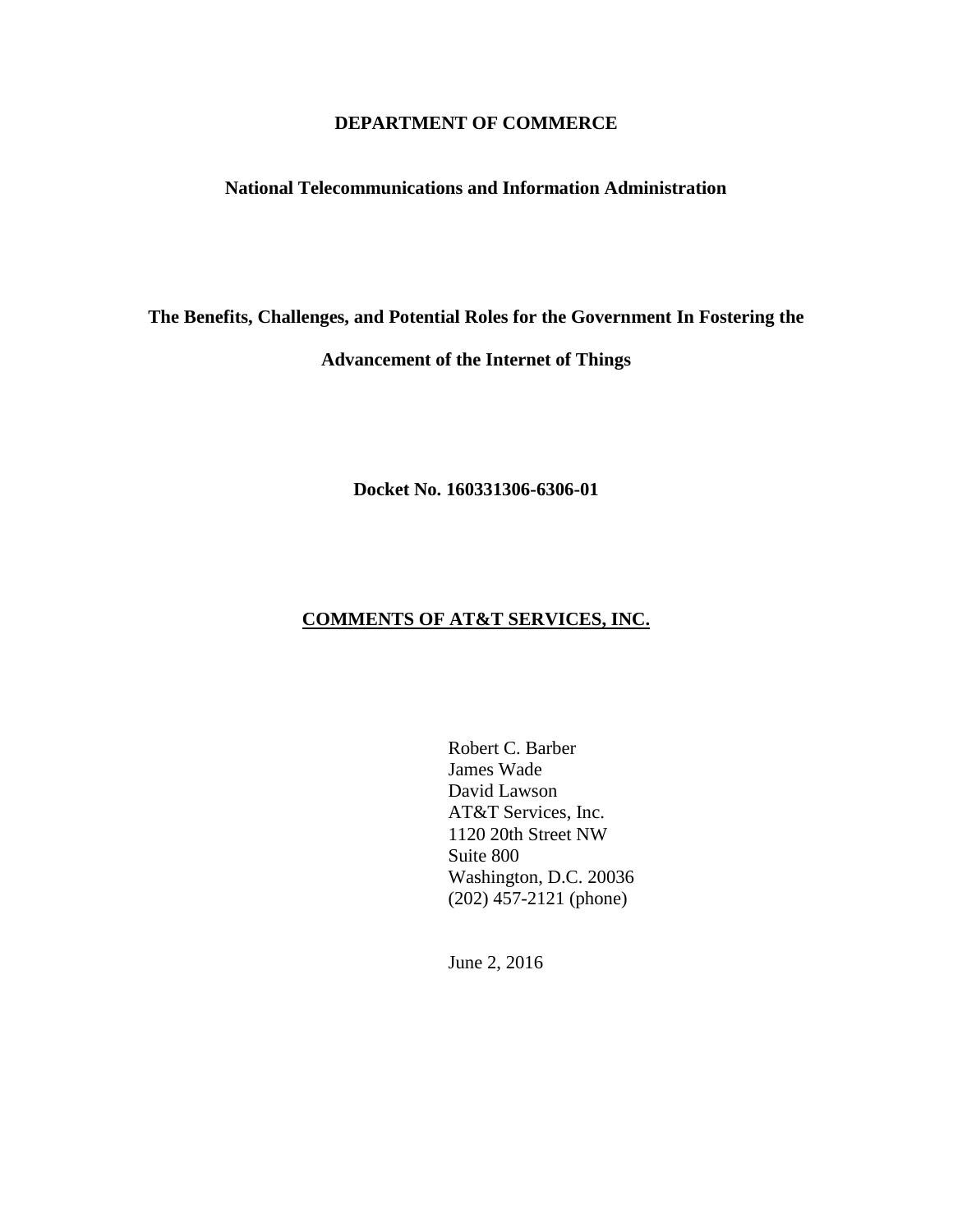| <b>Contents</b> |                                                                                                                                                                                |
|-----------------|--------------------------------------------------------------------------------------------------------------------------------------------------------------------------------|
|                 |                                                                                                                                                                                |
|                 |                                                                                                                                                                                |
| <b>I.</b>       | AT&T IS AN INDUSTRY LEADER IN THE DEVELOPMENT AND                                                                                                                              |
| П.              | A COMMON CONCEPTUAL AND DEFINITIONAL FRAMEWORK FOR THE                                                                                                                         |
| $A_{\bullet}$   |                                                                                                                                                                                |
| <b>B.</b>       |                                                                                                                                                                                |
|                 |                                                                                                                                                                                |
| Ш.              | THE DOC SHOULD TAKE THE LEAD IN DEVELOPING A NATIONAL<br>POLICY FRAMEWORK FOR THE IOT THAT PROMOTES NECESSARY<br><b>INTRA- AND INTER- GOVERNMENTAL POLICY COORDINATION AND</b> |
|                 | A. THE POLICY FRAMEWORK SHOULD SUPPORT AND ENCOURAGE THE<br>SOLUTIONS THROUGH VOLUNTARY,<br>DEVELOPMENT OF<br><b>COLLABORATIVE INITIATIVES AMONG MULTIPLE STAKEHOLDERS.25</b>  |
| <b>B.</b>       | IN THE LIMITED CASES WHERE REGULATION MAY BE NECESSARY,<br>THE GOVERNMENT MUST APPLY A "LIGHT-TOUCH," FLEXIBLE, AND<br>WELL-COORDINATED REGIME THAT PROTECTS INNOVATION AND    |
|                 | C. THE POLICY FRAMEWORK MUST SUPPORT AND FACILITATE THE<br><b>SEAMLESS DEPLOYMENT OF IOT SOLUTIONS INTERNATIONALLY32</b>                                                       |
|                 | D. THE POLICY FRAMEWORK SHOULD PROMOTE THE INCREASED<br><b>AVAILABILITY AND EFFICIENT USE OF SPECTRUM 34</b>                                                                   |
|                 | E. GOVERNMENTS CAN TAKE STEPS WITH RESPECT TO THEIR OWN<br>ACTIONS, FACILITIES AND ACQUISITIONS TO SUPPORT THE                                                                 |
|                 |                                                                                                                                                                                |
|                 | RFC 1. ARE THE CHALLENGES AND OPPORTUNITIES ARISING FROM IOT<br>SIMILAR TO THOSE THAT GOVERNMENTS AND SOCIETIES HAVE                                                           |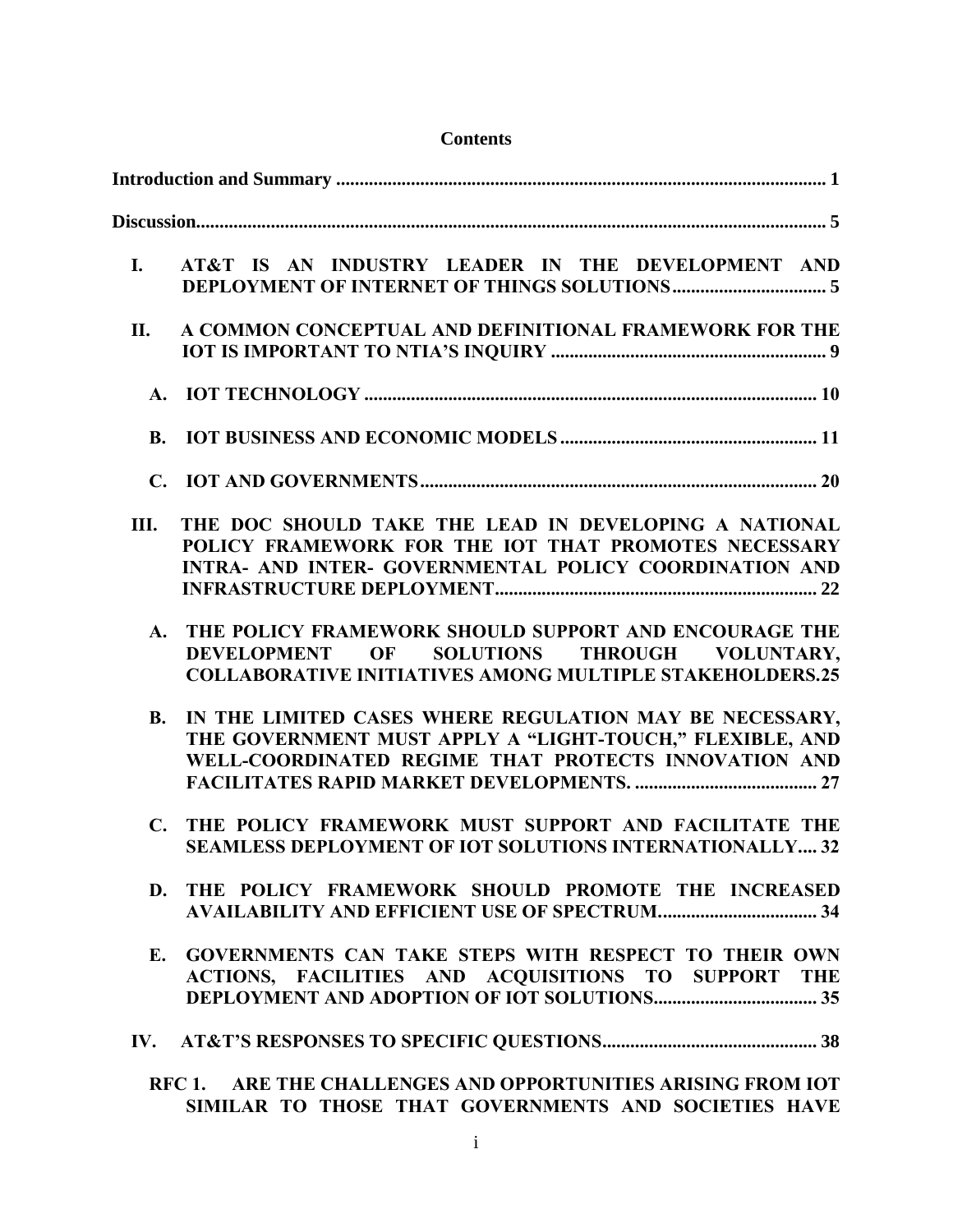**PREVIOUSLY ADDRESSED [WITH EXISTING TECHNOLOGIES, OR ARE](#page-41-1)  [THEY DIFFERENT, AND IF SO, HOW?](#page-41-1) ............................................................... 38**

- **RFC 2 [THE TERM "INTERNET OF THINGS" AND RELATE](#page-44-0)D CONCEPTS HAVE BEEN DEFINED BY [MULTIPLE ORGANIZATIONS, INCLUDING](#page-44-0)  [PARTS OF THE U.S. GOVERNMENT SUCH AS NIST AND THE FTC,](#page-44-0)  [THROUGH POLICY BRIEFS AND REFERENCE ARCHITECTURES. WHAT](#page-44-0)  DEFINITION(S) SHOULD [WE USE IN EXAMINING THE IOT LANDSCAPE](#page-44-0)  [AND WHY? WHAT IS AT STAKE IN THE DIFFERENCES BETWEEN](#page-44-0)  [DEFINITIONS OF IOT? WHAT ARE THE STRENGTHS AND](#page-44-0)  LIMITATIONS, IF ANY, [ASSOCIATED WITH THESE DEFINITIONS?](#page-44-0) ....... 41**
- **RFC 3 [WITH RESPECT TO CURRENT OR PLANNED LAWS,](#page-45-0) REGULATIONS, AND/OR POLICIES THAT APPLY TO IOT: .......................... 42**
- **RFC 4 [ARE THERE WAYS TO DIVIDE OR CLASSIFY THE](#page-46-0) IOT LANDSCAPE [TO IMPROVE THE PRECISION WITH WHICH PUBLIC POLICY ISSUES](#page-46-0)  [ARE DISCUSSED? IF SO, WHAT ARE THEY, AND](#page-46-0) WHAT ARE THE [BENEFITS OR LIMITATIONS OF USING SUCH CLASSIFICATIONS?](#page-46-0)  EXAMPLES OF [POSSIBLE CLASSIFICATIONS OF IOT COULD INCLUDE:](#page-46-0)  [CONSUMER VS. INDUSTRIAL; PUBLIC VS. PRIVATE; DEVICE-TO-](#page-46-0)[DEVICE VS. HUMAN INTERFACING.](#page-46-0) ................................................................. 43**
- **RFC 8 [HOW WILL IOT PLACE DEMANDS ON EXISTING](#page-46-1)  [INFRASTRUCTURE ARCHITECTURES, BUSINESS MODELS, OR](#page-46-1)  [STABILITY?...............................................................................................................](#page-46-1) 43**
- **RFC 15 [WHAT ARE THE MAIN POLICY ISSUES THAT AFFECT OR ARE](#page-47-0)  AFFECTED BY IOT? HOW [SHOULD THE GOVERNMENT ADDRESS OR](#page-47-0)  [RESPOND TO THESE ISSUES?..............................................................................](#page-47-0) 44**
- **RFC 16 [HOW SHOULD THE GOVERNMENT ADDRESS OR RESPOND TO](#page-48-0)  [CYBERSECURITY CONCERNS ABOUT IOT?...................................................](#page-48-0) 45**
- **RFC 17 [HOW SHOULD THE GOVERNMENT ADDRESS OR RESPOND TO](#page-48-1)  [PRIVACY CONCERNS ABOUT IOT?](#page-48-1) ................................................................... 45**
- **RFC 21 WHAT ISSUES, IF ANY, [REGARDING IOT SHOULD](#page-48-2) THE [DEPARTMENT FOCUS ON THROUGH INTERNATIONAL ENGAGEMENT?](#page-48-2) [45](#page-48-2)**
- **RFC 26 WHAT ROLE SHOULD THE [DEPARTMENT OF COMMERCE PLAY](#page-49-0)  [WITHIN THE FEDERAL GOVERNMENT IN HELPING](#page-49-0) TO ADDRESS THE [CHALLENGES AND OPPORTUNITIES OF IOT? HOW](#page-49-0) CAN THE [DEPARTMENT OF COMMERCE BEST COLLABORATE WITH](#page-49-0)  [STAKEHOLDERS ON IOT MATTERS?](#page-49-0) ............................................................... 46**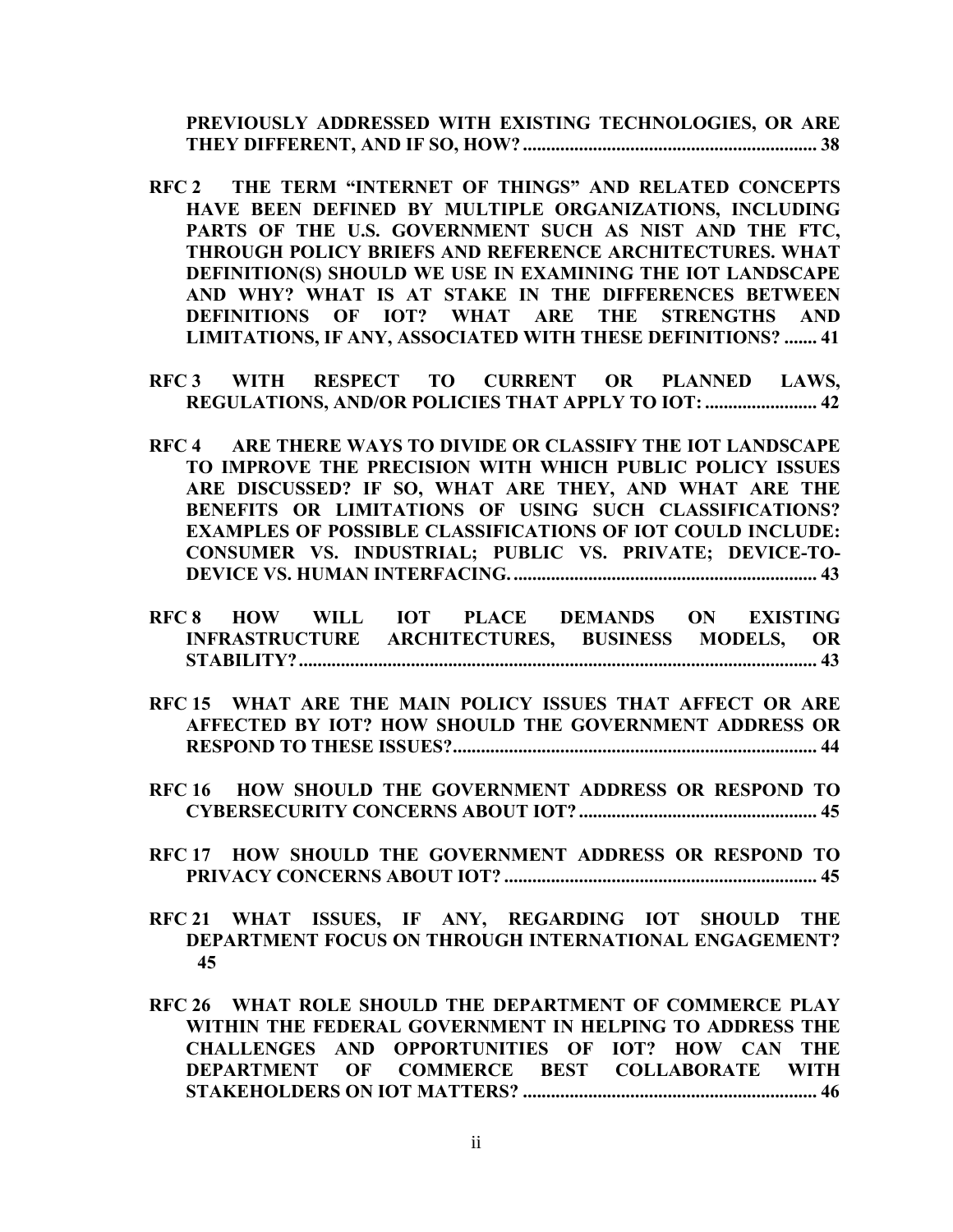|--|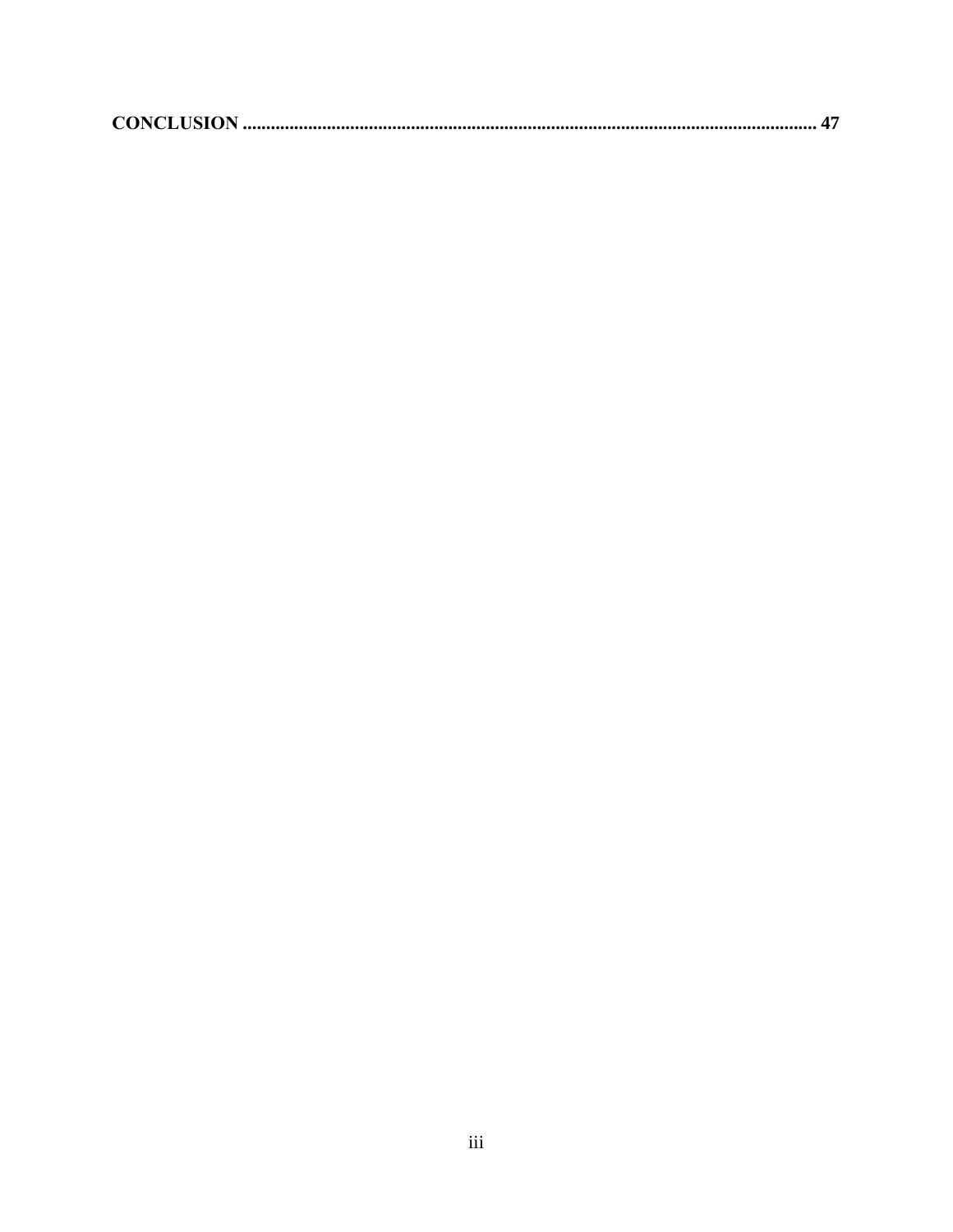## **INTRODUCTION AND SUMMARY**

<span id="page-4-0"></span>AT&T<sup>1</sup> respectfully submits these comments in response to the Department of Commerce ("DOC") and the National Telecommunications and Information Administration's ("NTIA") Notice and Request for Comments on the current technological and policy landscape surrounding the Internet of Things ("IoT"), including the potential benefits and challenges of IoT technologies and the possible roles, if any, that the federal government should play in fostering the advancement of IoT in partnership with the private sector.

NTIA's inquiry is timely because even in its still-nascent stage IoT has established itself as a growth engine throughout the US—and indeed, the global—economy, and its importance will only continue to expand. The IoT is revolutionizing entire industries by allowing Internetconnected machines to communicate directly with other Internet-connected machines, and with cloud computing platforms that analyze data coming off the connected devices, display it across user interfaces, and even provide input and direction back to the connected devices. These machine-to-machine (M2M) communications and the associated analytics platforms, all constituent parts of the IoT, have already demonstrated the potential to greatly improve efficiency, productivity, and social welfare in fields as diverse as education, healthcare, transportation, energy, security and agriculture.

Indeed, IoT technology is finding its way into almost every portion of our daily lives and our nation's economy: smart cities; connected cars; connected homes; remote telematics for almost anything with an engine; fleet management; cargo tracking; personal wearable devices for health and fitness and for medical uses; and drones, just to name a few. The applications and

<sup>&</sup>lt;sup>1</sup> AT&T Services, Inc. submits these comments on behalf of itself and the other affiliates of AT&T, Inc. (collectively, "AT&T").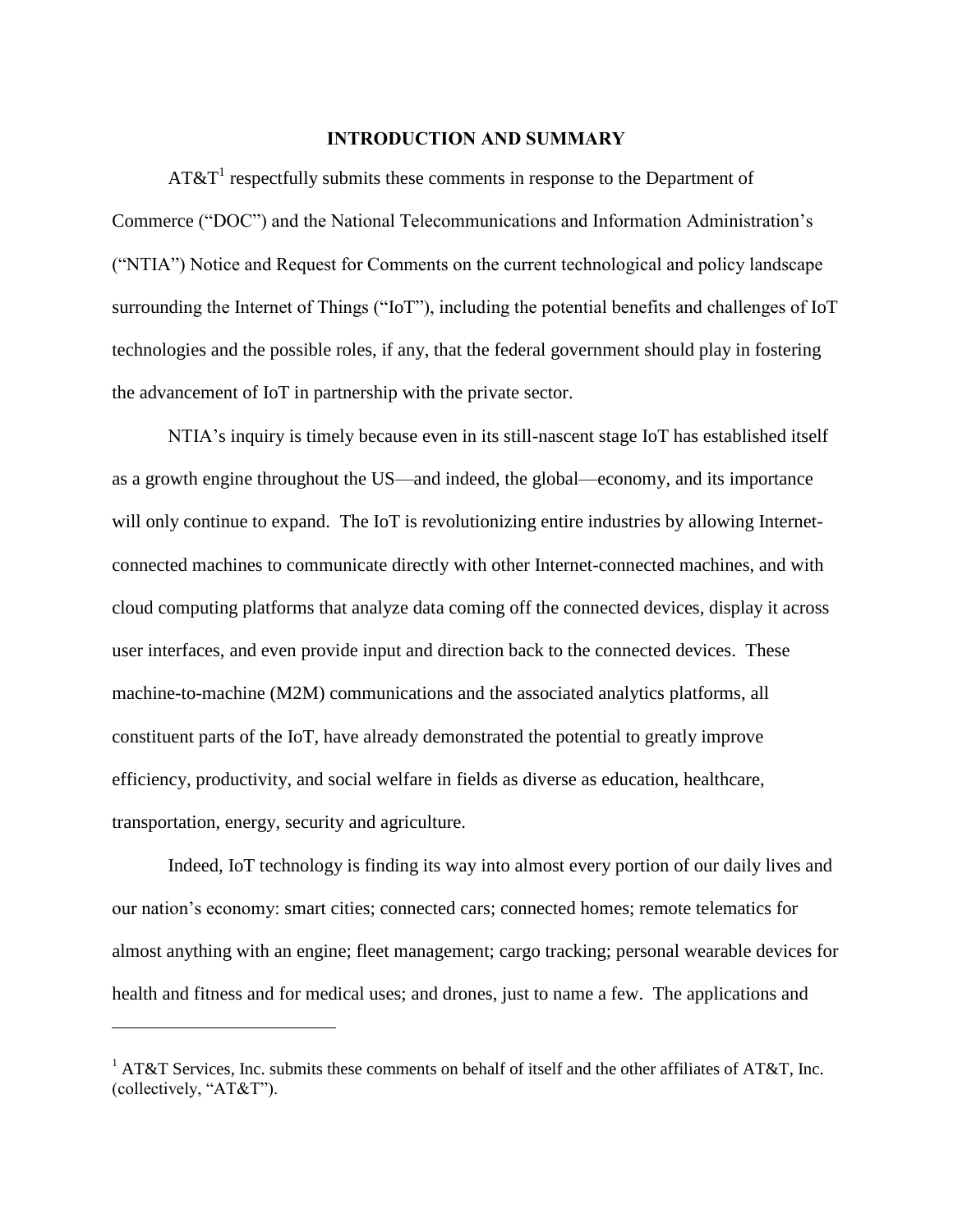technologies are complex and diverse, and the potential for new IoT applications seems almost limitless. Like the app economy that sprouted in response to smart phones over the past decade, the Internet of Things presents immense opportunity for entrepreneurs and small businesses. With nearly ubiquitous wireless connectivity, Application Programming Interfaces (APIs) and off-the-shelf radio modules and other electronic components, inventors have already been developing a host of innovative new devices and applications that will bring new levels of efficiency and productivity to many different segments of our lives and the economy.

As NTIA itself recognized in its request for comments, the number of connected devices, already large, will grow exponentially, with a correspondingly dramatic economic impact. But this future is not inevitable. The same study cited in the Request for Comments that highlighted the economic opportunities inherent in the IoT also noted that the failure to adopt the right industrial and governmental policies to foster growth could reduce the prospective impact of IoT by nearly two-thirds.<sup>2</sup> One fundamental, enabling technology for the IoT is ubiquitous wireless connectivity, and support for IoT products and services will continue to demand massive investment in ubiquitous, highly secure, high-speed, low-latency, smart, software-defined networks. However, the investment needed to expand, maintain, upgrade, and protect these networks is extraordinary – AT&T alone announced plans earlier this year to invest nearly \$10 billion in 2016 to deliver our integrated solutions to businesses around the globe.<sup>3</sup> An uncertain,

<sup>2</sup> *See James Manyika et al, Unlocking the Potential of the Internet of Things, McKinsey & Co. (June 2015),* 

*http://www.mckinsey.com/insights/business\_technology/the\_internet\_of\_things\_the\_value\_of\_digitizing\_t he\_physical\_world ("McKinsey Study),* at 2 and 101 (calculating a "low end" economic impact of \$3.9 trillion for IoT, and describing the barriers to achieving the "high end" of \$11.1 trillion).

<sup>&</sup>lt;sup>3</sup> Jeanne Wassem, "Nearly \$10 billion investment paves the way to our global leadership," Feb. 23, 2016, *available at*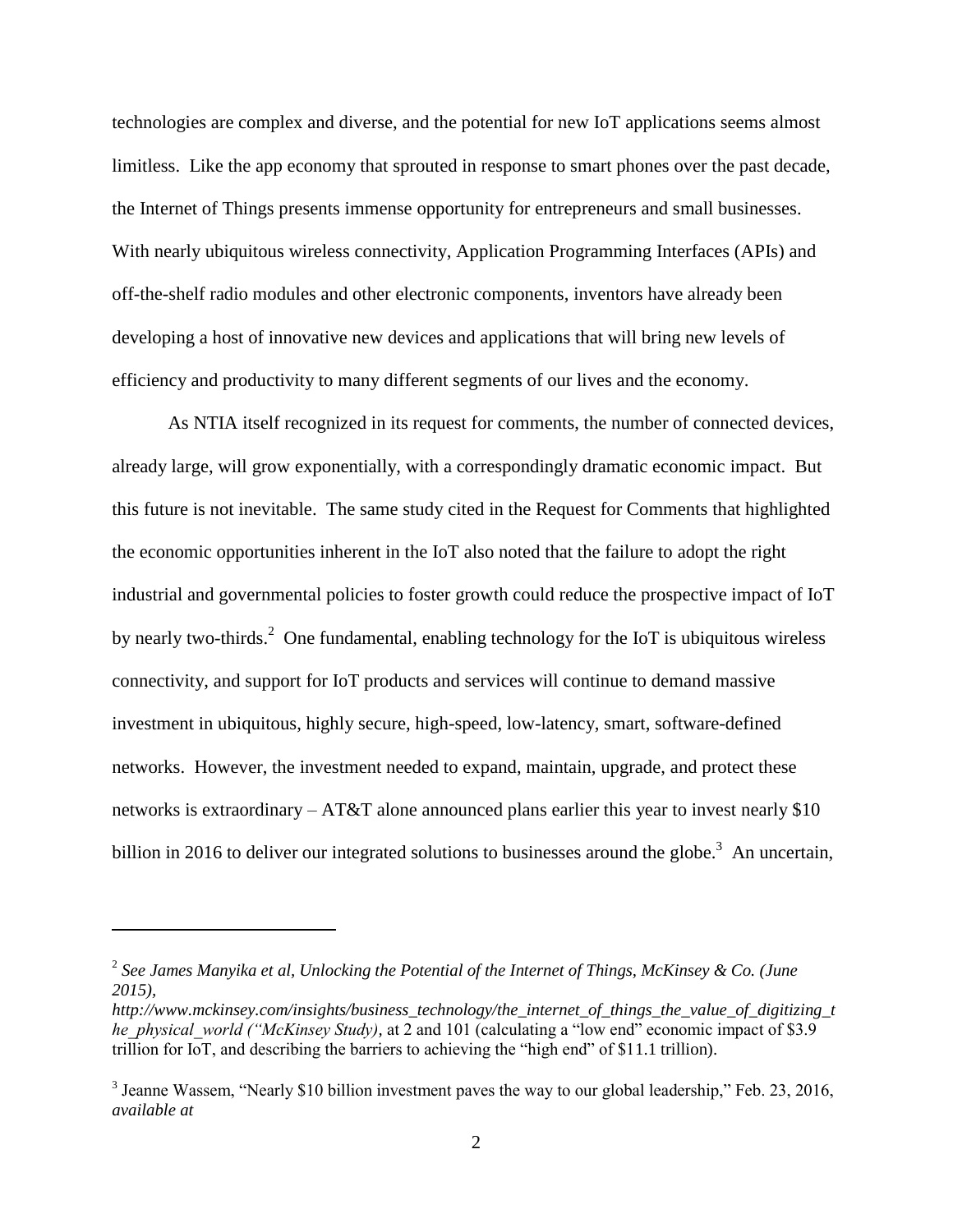incoherent or regressive regulatory climate could undermine incentives for continuing this critical investment, irretrievably dampening the prospects for IoT innovation. A primary goal of the Department of Commerce thus should be to foster the market conditions that will encourage continued deployment and upgrading of the massive, investment-intensive, smart networks that will be necessary to power the IoT.

Further complicating the task facing policymakers is the fact that the issues presented by the IoT are as diverse and complex as the ecosystem itself, presenting challenges unique to a particular industry vertical, like automotive safety, as well as those, like privacy and security, that cut across all sectors of the IoT. Thus, the critical question for policymakers is how to address these issues in a way that facilitates the efficient growth of IoT so that consumers, businesses, and government institutions in the United States and across the globe can achieve the economic and social benefits that IoT can bring.

AT&T thus welcomes NTIA's inquiry into the proper role of the government in fostering the advancement of IoT. The Department of Commerce is uniquely positioned to establish a leadership role on IoT policy within the Federal government, and to use that position—informed by the results of this inquiry—to work with stakeholders across the ecosystem, both within the United States and internationally, to establish a comprehensive, coherent, and consistent policy framework that will promote the continued development of IoT worldwide. To support that effort, AT&T draws on its multi-faceted experience as a leading global provider of IoT solutions—including wireless connectivity, devices, applications, platforms, security and more to provide comments in response to the NTIA's inquiry. In these comments, we will (i) discuss

http://insider.web.att.com/s/editorial.dll?fromspage=hm/hm.htm&categoryid=&bfromind=1013&eeid=81 91405& sitecat=1654&dcatid=0&eetype=article&render=y&cincl=1.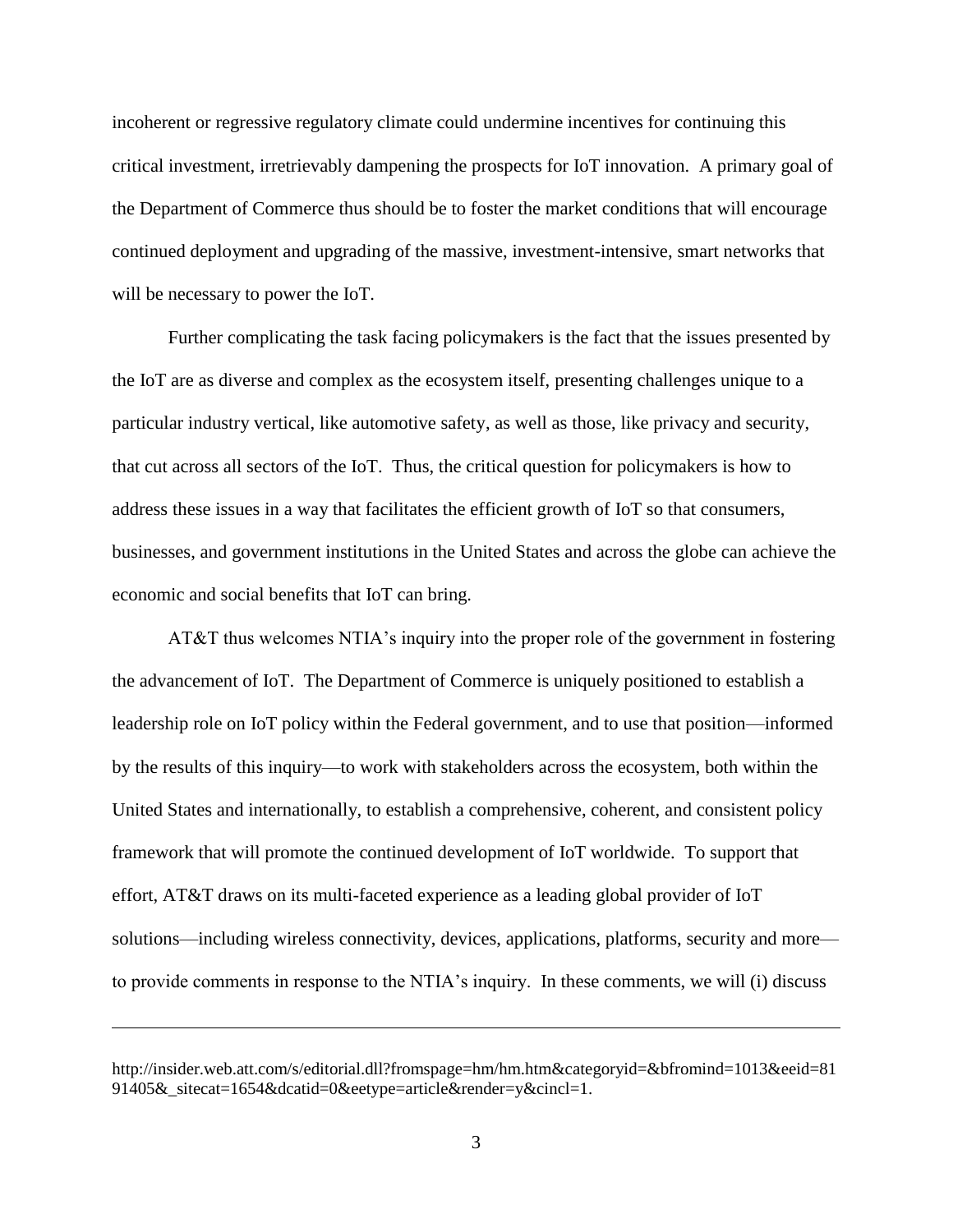AT&T's background and interest in the IoT, (ii) provide our view of some of the foundational concepts for the IoT, and (iii) explain how the DOC and other regulators can, with a carefully tailored and "light" regulatory touch, foster the growth of IoT devices and services while satisfactorily addressing legitimate public policy issues.

On that latter point in particular, we encourage the DOC/NTIA to use its leadership position on IoT issues to promote the development of a unified national policy framework for IoT that will minimize regulatory burdens and provide the certainty that will promote the ongoing, robust network deployment and other infrastructure investment necessary to support this technology into the future. Accordingly, the DOC/NTIA should, at a minimum:

- **Establish a national policy framework to support continued investment in the next-generation network infrastructure that is necessary to support the IoT.**
	- o Promote the deployment of broadband networks that will enable the ubiquitous availability of IoT services.
	- o Eliminate regulatory barriers that impede the deployment of scalable nextgeneration IP networks that will enable secure and high-performance IoT services.
- **Support the collaborative, self-regulatory initiatives among industry stakeholders that have fueled the growth of the IoT to date.** Government should adopt a supportive, facilitating framework for IoT technologies.
	- o Where there are industry best practices or voluntary frameworks already in place, agencies should respect and support them, rather than moving first to regulation. And where the development of new best practices and frameworks are necessary, the government should support industry-led or multistakeholder efforts in these areas.
	- o In all cases the government should let competition, technology and customers drive this market, and avoid steps that would artificially channel developments along a particular path. In short, the government should adopt a "look-first before regulating" policy.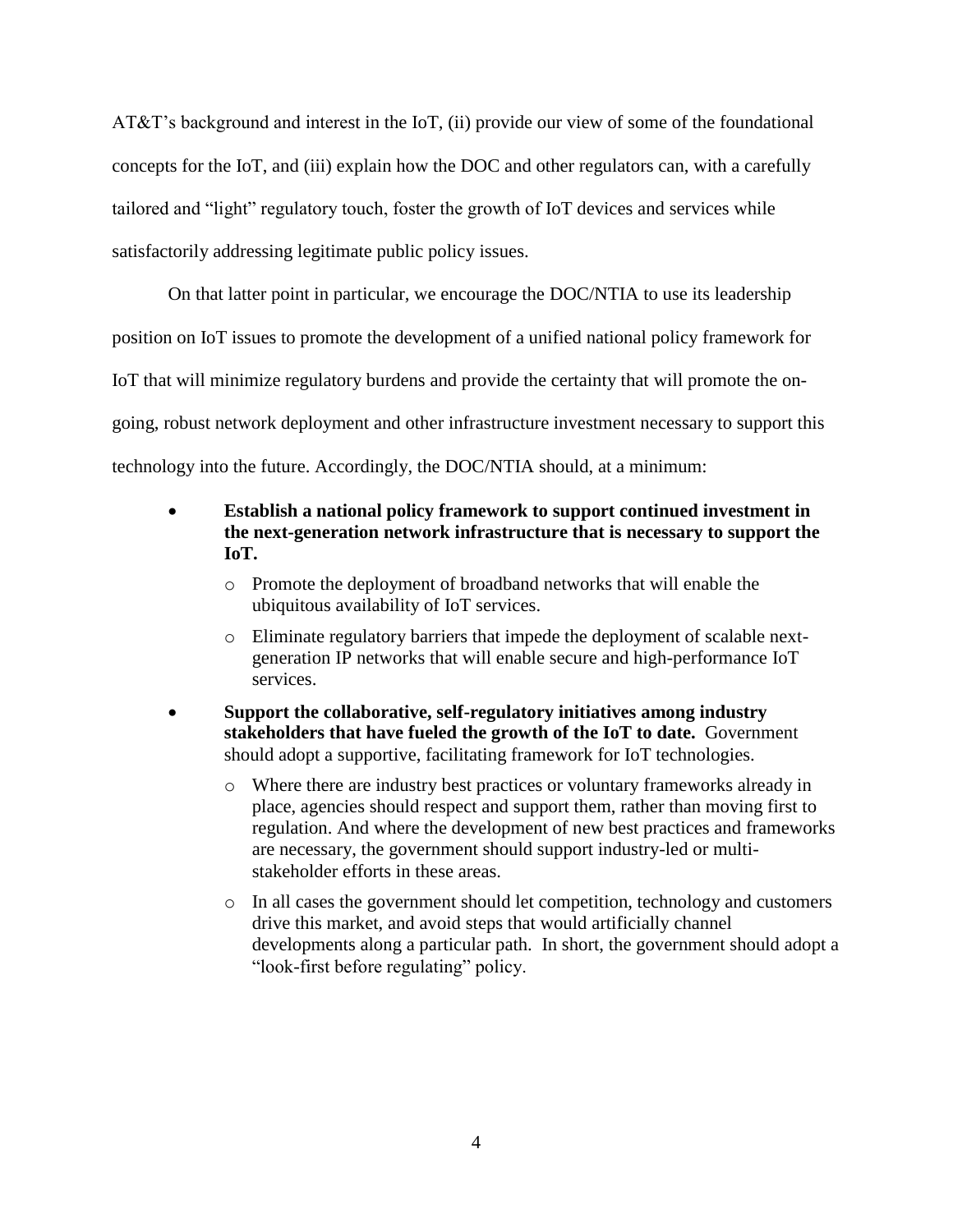- **In those limited cases where regulatory action may be justified, provide for a light touch, flexible, well-coordinated regime that protects innovation and facilitates rapid IoT market developments.** 
	- o Any regulation must be applied with the lightest possible touch, and be competitively- and technologically-neutral. Moreover, given the dozens of agencies within the federal government whose responsibilities are implicated, either directly or indirectly, by the IoT, it is absolutely essential that any regulatory regime avoid duplicative and inconsistent regulation by multiple, overlapping agencies with different areas of jurisdiction.
	- o The DOC can play a particularly important role as coordinator, keeping each agency focused on issues unique to its respective jurisdiction while working with industry to develop appropriate IoT-wide approaches for addressing policy issues that are common across the ecosystem, such as privacy and cybersecurity.
- **Advocate for an international, interoperable policy framework for IoT that facilitates the seamless global deployment of IoT products and services.** The Department of Commerce has a vital role to play in advocating for international policies that avoid unnecessary burdens on global IoT applications.
	- o Foremost, all regulatory policy must protect cross-border data flows and avoid localized data retention requirements.
	- o Regulators also must allow IoT providers to choose between various available options for numbering and device management, rather than imposing a single, one-size requirement for all cases.
	- o As with domestic regulatory policy, the DOC should encourage international governments to promote the development of standards and operating frameworks for IoT that are developed through industry led, voluntary processes.
- **Support the progressive spectrum policies that promote the robust allocation of additional spectrum and the progress being made by industry and the standards bodies.** Although allocations of spectrum specifically for IoT uses are neither necessary nor helpful, continuing the overall process of making more spectrum available for both licensed commercial broadband and unlicensed uses is essential to ensuring the deployment and availability of the networks through which IoT solutions will be enabled.

# **DISCUSSION**

# <span id="page-8-1"></span><span id="page-8-0"></span>**I. AT&T IS AN INDUSTRY LEADER IN THE DEVELOPMENT AND DEPLOYMENT OF INTERNET OF THINGS SOLUTIONS**

As early as 2008 AT&T established a business unit dedicated to connecting devices other

than phones to its wireless network. That unit has developed into our current Internet of Things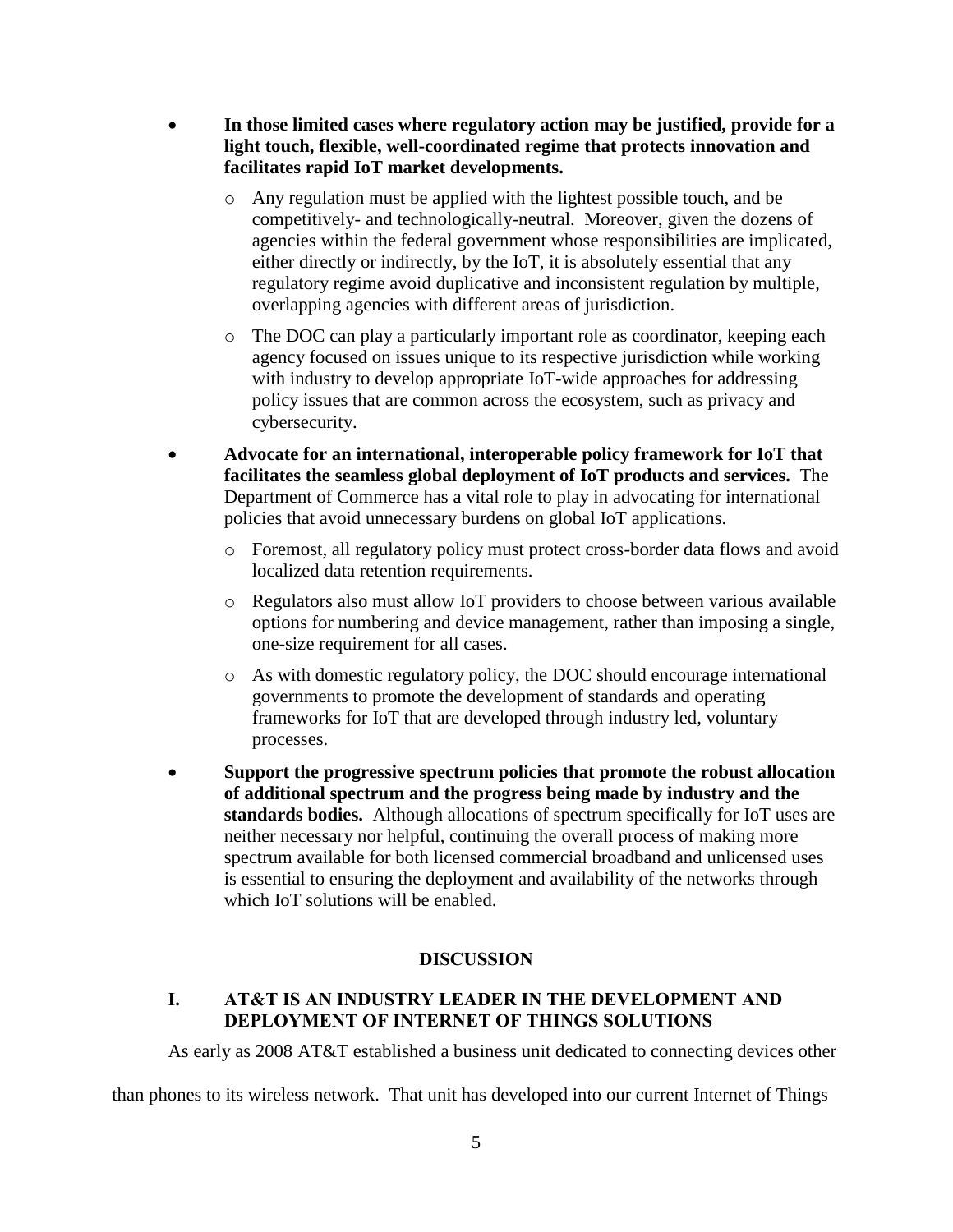Solutions organization focused on realizing the IoT for our customers. The company already has certified more than 2,600 connected devices—cellular IoT device types, as distinguished from smartphones and tablets—for use on our network. As of the end of the first quarter of 2016 nearly 27 million connected devices were connected to our network.<sup>4</sup> Reflecting the global nature of the IoT ecosystem, AT&T is providing IoT connectivity in more than 200 countries and territories.

AT&T is not resting on these accomplishments. Instead, we have been investing aggressively in our network in contemplation of the anticipated explosive growth in IoT. Over the past six years AT&T has invested \$140B in its wireless and wireline networks, including the acquisition of wireless spectrum and operations. As of 2016, our 4G LTE network covers 350 million people in North America.<sup>5</sup> At the same time, we are transforming that network to handle rapidly changing customer needs and deliver new services, such as IoT. We are using newly purchased AWS spectrum that covers 96% of the US population to stay ahead of the strong growth in mobile data traffic. We are re-engineering the network to handle massive traffic volumes—in fact, we are planning for 10x growth in traffic volume across the network by 2020. And we are leading the industry in adopting a new Software-Defined Network architecture, which allows us to customize performance and security—including for IoT applications.<sup>6</sup>

<sup>4</sup> *See* https://www.business.att.com/enterprise/Portfolio/internet-ofthings/?&WT.srch=1&source=EENT52MECGVPWn5vn&wtpdsrchprg=AT&T%20- %20M2M&wtpdsrchgp=ABS\_SEARCH&wtPaidSearchTerm=+iot&wtpdsrchpcmt=+iot.

<sup>5</sup> http://about.att.com/news/wireless-network.html.

<sup>&</sup>lt;sup>6</sup> See Andre Fuetsch, "Powering Ahead with our Software-Centric Network Transformation in 2016," Blog dated Feb. 23, 2016, *available at* http://about.att.com/innovationblog/022316mwc.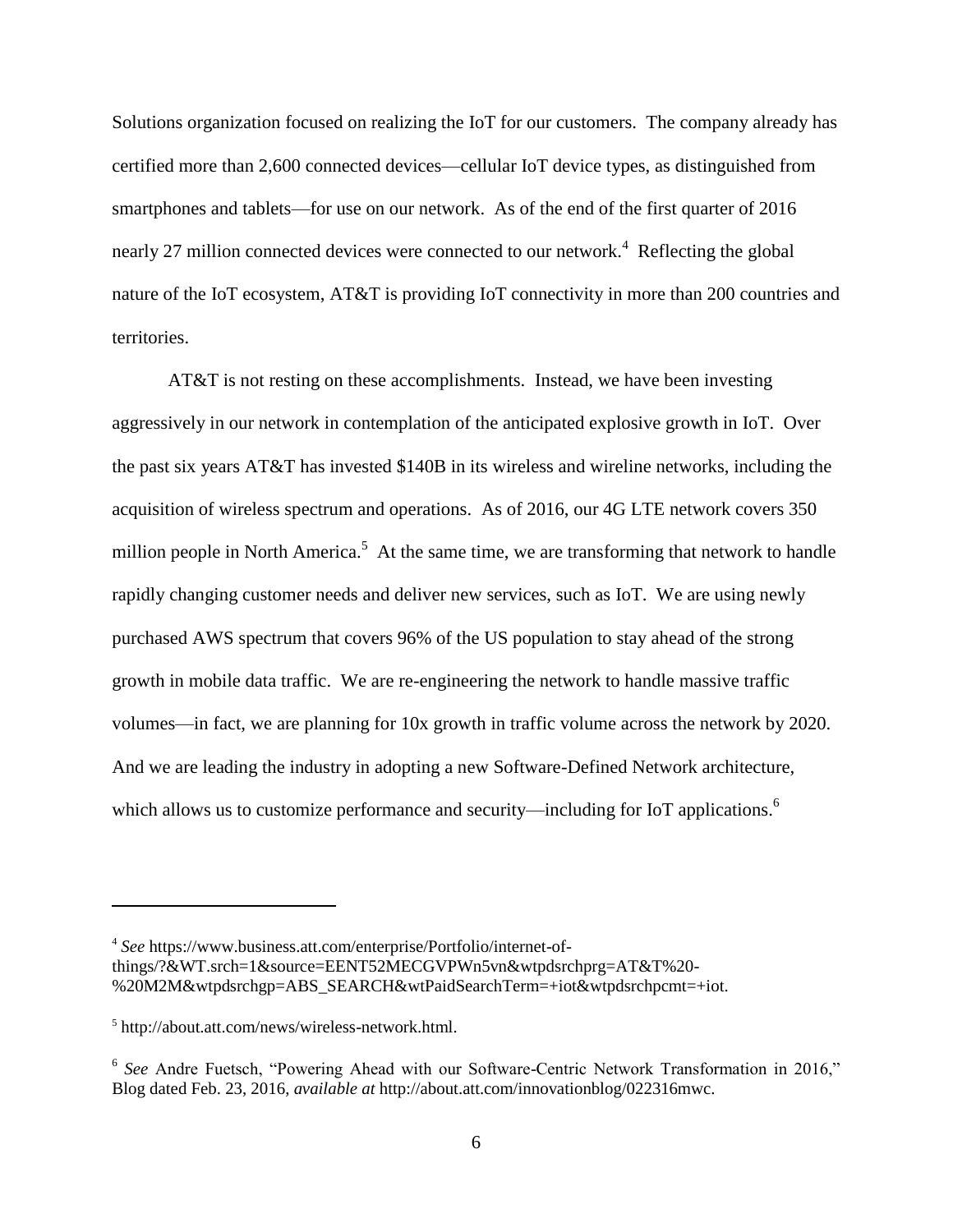In short, IoT is a business priority for AT&T. The significance of the IoT to AT&T is pervasive. It factors into the company's plans for the continued deployment of core broadband network technologies and infrastructure, its need for and use of spectrum, and its participation in standards development processes. It embodies our mission to "Connect people with their world everywhere they live, work, and play—and do it better than anyone else." The results of these efforts are already showing in AT&T's support for specific IoT applications. The examples of our involvement span the IoT ecosystem.

- **Smart Cities**. In early 2016 AT&T announced the establishment of our smart cities framework, a holistic approach to helping cities better meet the needs of their citizens using  $I_0T$ .<sup>7</sup> The framework, which will initially be deployed in select spotlight cities and universities, is supported by an alliance of key technology leaders and industry organizations. Together, we will develop and deploy solutions that help cities address critical issues like high energy costs, transportation, aging infrastructure, and public safety. Initial pilots include devices that monitor water quality in rivers; listen for and locate leaks in municipal water supplies; listen for, locate and identify the number and caliber of gunshots; and control street and traffic lights.
- **Connected Cars**. AT&T has been at the forefront in the development and application of IoT technologies in automobiles, which hold great promise for increasing safety and efficiency. AT&T connects more than 7 million cars in the US and Europe and has relationships with 19 car brands. We expect that more than 10 million cars will be connected to our network by the end of  $2017$ .<sup>8</sup>

<sup>&</sup>lt;sup>7</sup> "AT&T Launches Smart Cities Framework with New Strategic Alliances, Spotlight Cities, and Integrated Vertical Solutions," Press Release dated Jan. 5, 2016, *available at* http://about.att.com/story/launches\_smart\_cities\_framework.html.

<sup>8</sup> *See* http://about.att.com/sites/internet-of-things/connected\_car.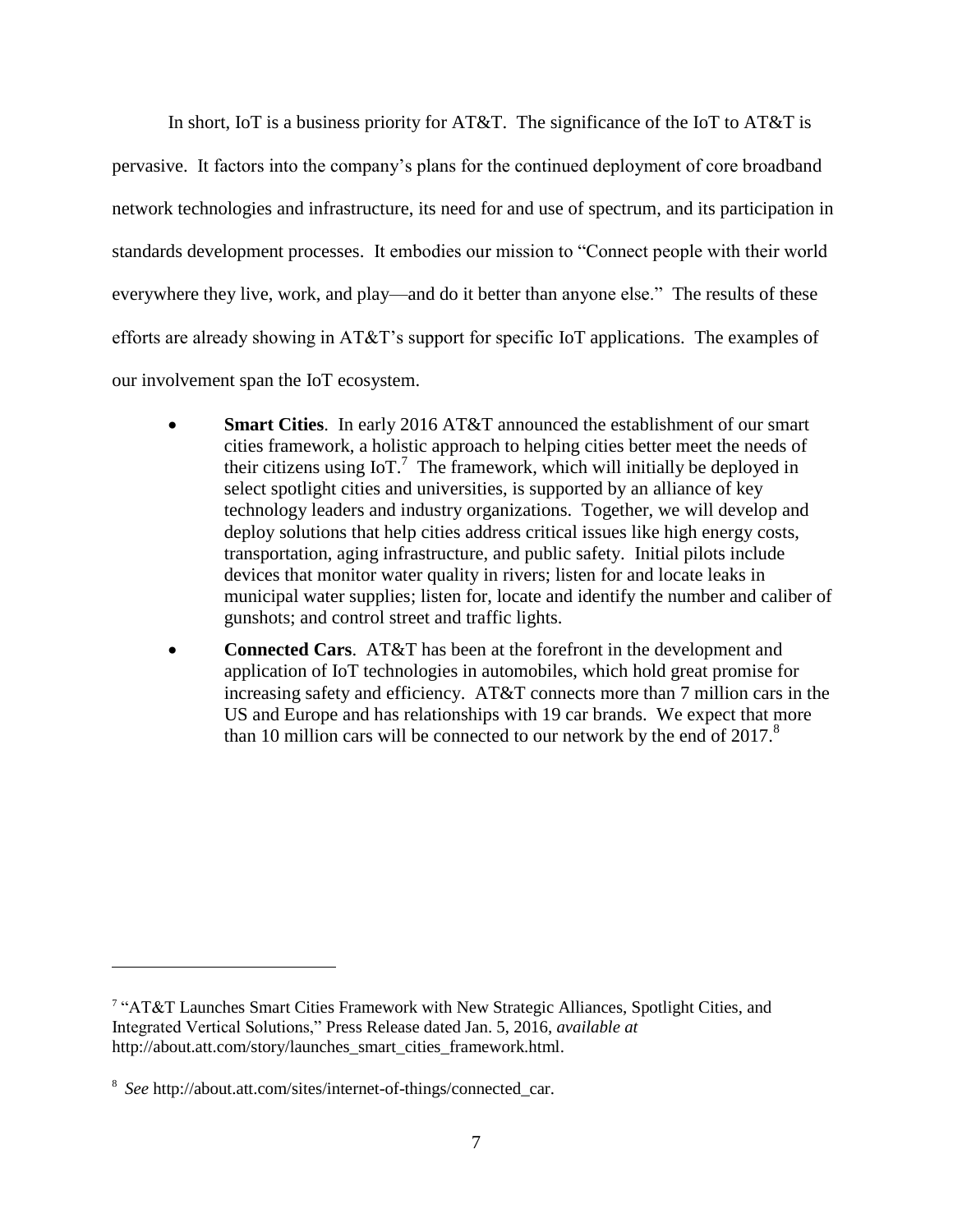- **Cargo Tracking**. Underscoring the international nature of the IoT ecosystem, AT&T is working with Maersk to track and monitor the condition of over 280,000 refrigerated shipping containers with perishable goods around the world.<sup>9</sup> We also offer a device and platform (AT&T CargoView with FlightSafe®) that helps customers monitor shipments across road, rail, sea, and  $air<sup>10</sup>$  Our customers range from agricultural producers like Monsanto to fine art transporters like Racine Berkow Associates.
- **Unmanned Aircraft Systems**. At February's Mobile World Congress in Barcelona AT&T announced an agreement with Intel to investigate adding 4G LTE connectivity to unmanned aerial systems (better known as drones), which would be a key element in enabling them to fly farther and more safely than ever before, consistent with FAA regulations.<sup>11</sup> Beyond increasing the range of UAS operations, adding LTE connectivity could also permit the development of new capabilities on the aircraft, such as video streaming, or transmitting diagnostic, telematics and flight information.
- **Connected Homes**. Our IP-enabled Digital Life service enables customers to increase the energy efficiency, security and convenience of their homes. That service is already available in 84 U.S. markets, and the Digital Life platform connects a plethora of security and automation devices to customers' homes. The service is expected to go international, as UK carrier O2 has announced plans to offer AT&T's Digital Life Services under its own brand in Europe.
- **Fleet Management**. Nearly 5 million active fleet management systems were in service in North America in 2014, and AT&T connects 1.9 million of these systems today. Working with AT&T, one customer—B&P Enterprises—saved \$86,000 annually on insurance costs and reduced Department of Transportation violations by  $80\%$ .<sup>12</sup>

<sup>&</sup>lt;sup>9</sup> "Maersk Teams with AT&T to Track and Monitor Cold Shipping Containers," Press Release dated Sept. 29, 2015, *available at*

http://about.att.com/story/maersk\_teams\_with\_att\_to\_track\_cold\_shipping\_containers.html.

<sup>&</sup>lt;sup>10</sup> See https://www.business.att.com/enterprise/Service/internet-of-things/asset-management/iot-cargoview.

<sup>11</sup> "AT&T and Intel® to Test Drones on LTE Network," Press Release dated Feb. 22, 2016, *available at* [http://about.att.com/story/att\\_and\\_intel\\_to\\_test\\_drones\\_on\\_lte\\_network.html.](http://about.att.com/story/att_and_intel_to_test_drones_on_lte_network.html) The FAA currently limits UAS operations to visual line of sight.

<sup>12</sup> *See* "AT&T Fleet Management Case Study – BP Enterprises," *available at* [https://www.youtube.com/watch?v=sBsCg2OZmWc.](https://www.youtube.com/watch?v=sBsCg2OZmWc)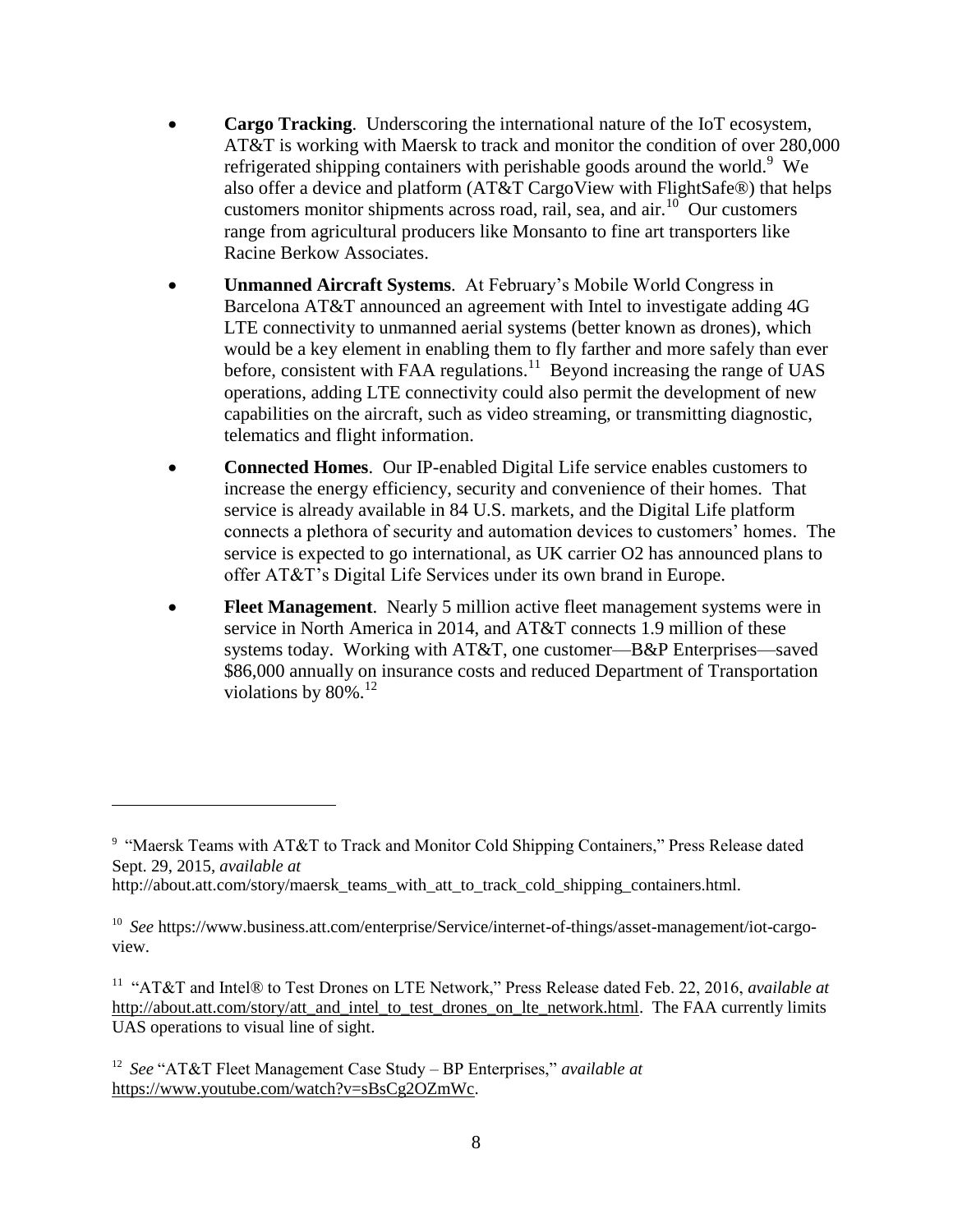- **Health and Fitness Wearables**. The data generated from wearable devices allow consumers to monitor a broad range of biometric data, improve their health and wellness routines and share data with their trusted circle as well as their doctors. In February 2016 AT&T announced a new Foundry at the Texas Medical Center dedicated to digital health innovations that benefit those in and out of the clinical care environment, helping caregivers and patients bridge the gap between a clinical setting and the home.<sup>13</sup> To further help address the increasing demand on limited clinical resources AT&T also offers Remote Patient Monitoring, a mobile solution that virtually connects at-risk patients with their health care providers through interactive mobile devices. $14$
- **Telematics**. AT&T connects the Red Bull Formula One race cars—each equipped with up to one hundred sensors—and trackside engineers with the operations room at the factory in the UK, no matter where the cars themselves are racing. Over the course of a race weekend, AT&T will transmit up to 400GB of data.<sup>15</sup> These same capabilities can be brought to bear on many types of complex machines, from manufacturing to agriculture.

We do not detail these accomplishments to brag, although the company certainly is proud

of its leading role nationally and internationally in making the IoT work for our customers.

Rather, this work has given us insight into the technology and economics of the global IoT

marketplace that inform our responses to the NTIA's inquiry and that, as we share below, should

also inform the agency's approach to fostering the continued growth of the IoT and the enabling,

<span id="page-12-0"></span>smart network infrastructure that is necessary to support it.

# **II. A COMMON CONCEPTUAL AND DEFINITIONAL FRAMEWORK FOR THE IOT IS IMPORTANT TO NTIA'S INQUIRY**

We believe it will be informative for NTIA's broad consideration of the IoT to provide an

overarching view of how AT&T approaches the technology and business models of the Internet

of Things, as well as the associated policy issues.

<sup>&</sup>lt;sup>13</sup> "AT&T Foundry For Connected Health To Open At Texas Medical Center Innovation Institute," *available at* http://about.att.com/story/foundry\_for\_connected\_health\_texas\_medical\_center.html.

<sup>&</sup>lt;sup>14</sup> "Remote patient monitoring: Helping bridge healthcare's gaps," *available at* http://www.corp.att.com/healthcare/docs/remote\_patient\_monitoring.pdf.

<sup>&</sup>lt;sup>15</sup> "AT&T and Red Bull Racing," *available at http://www.corp.att.com/latin\_america/insights/irbr.*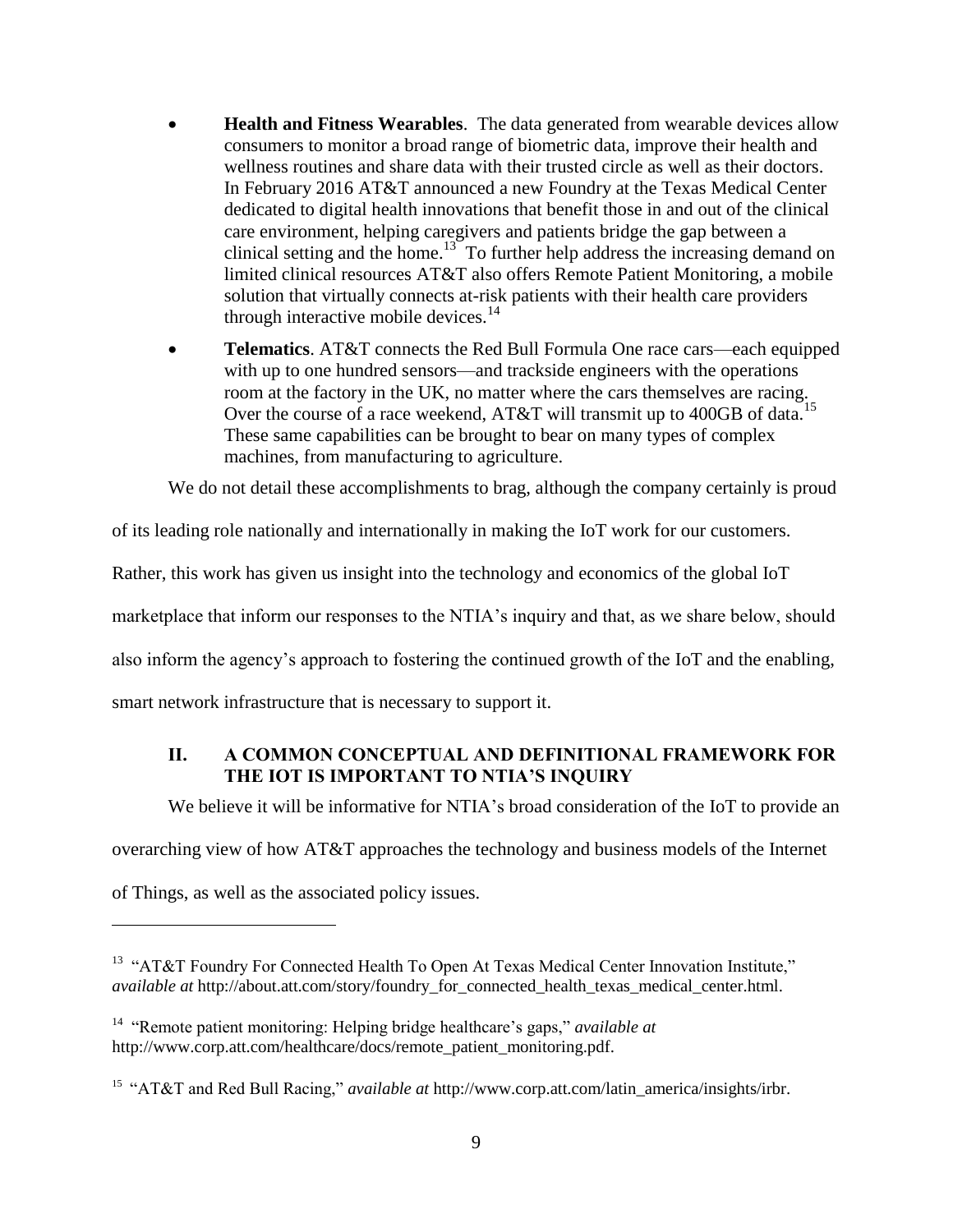#### **A. IOT TECHNOLOGY**

<span id="page-13-0"></span>From a technological perspective, IoT can be thought of as operating in the three "horizontal" domains described below. At least one element from each horizontal domain is necessary to assemble any IoT solution or service. The specific technologies within each domain are combined to deliver a "vertical" use case. These combinations also are not necessarily exclusive: the same network may connect many devices to multiple platforms, and platforms may use multiple networks to combine inputs from a diverse array of devices. While these domains exist in all IoT applications, it is important for policymakers to adopt frameworks that take an end-to-end approach to these technologies and apply consistently across the distinct domains.

- The **Device Domain** includes the physical devices—the "things" (like sensors and actuators)—that send data and respond to requests, creating an action or reporting data on something taking place in the physical world.
- The **Network Domain** includes the range of networks that connect devices in the device domain to a platform or application. This is **not** limited to commercial cellular networks. To the contrary, some industry estimates suggest that perhaps 5 billion of the 50 billion "things" to be connected to the IoT by 2020 will be directly connected to a cellular network. IoT devices will also connect over many other available types of networks. In addition to cellular LTE and 5G, the IoT will encompass devices on Wi-Fi, satellite, mesh or low power networks on unlicensed spectrum, and wired networks—and in some cases multiple different connection capabilities will be incorporated in a single device.
- The **Platforms and Applications Domain** includes the range of systems that receive data from or transmit instructions to IoT devices, analyze IoT deviceoriginated data, provide an interface for the IoT device(s) and the data derived from them to human users, or link certain devices together.

Use cases are generally thought of as "vertical" solutions that provide a specific

capability. Each vertical use case combines selected technologies from each horizontal domain to deliver a specific Internet of Things solution or service. There are multiple different technical pathways to providing that capability, depending on which technologies from each of the horizontal domains are employed in a given vertical use case. For example, with a connected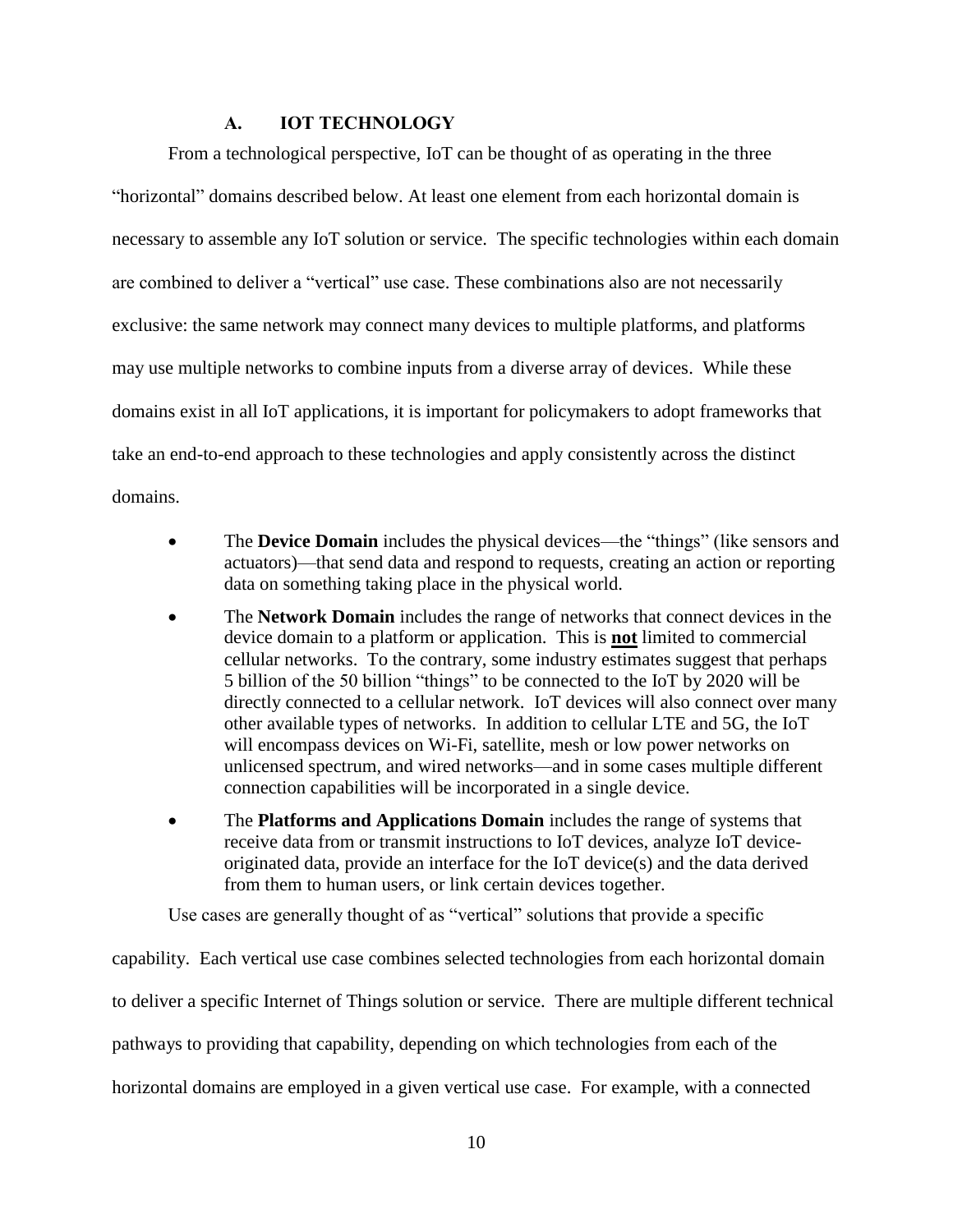car, the Device Domain may include telematics sensors and a Wi-Fi hotspot in the car; the Network Domain may include a commercial cellular network; and the Platforms and Applications Domain may include the provisioning systems, interfaces, databases and other platform elements that the car manufacturer uses to interact with the car and, separately, that the car owner uses to interact with the telematics and Wi-Fi hotspot features and services associated with the car.

#### **B. IOT BUSINESS AND ECONOMIC MODELS**

### **1. IoT Business Models**

<span id="page-14-0"></span>Industry uses a wide array of different and still-evolving business models in the IoT

ecosystem today. Below, we describe some of the more common business models, but we note

that these models are constantly changing as the IoT marketplace continues to develop at a rapid

pace.

 $\overline{a}$ 

 **End-to-End (E2E) services:** One provider manages the overall IoT service and experience through all three IoT domains. Typically, the IoT provider sells this as a branded solution, sourcing the devices, network access, and platforms from a variety of vendors or suppliers, but exerting sufficient management to present the IoT solution as an integrated and complete service to the customers—whether in business or consumer markets.

AT&T's Digital Life home security and automation service is one example of an E2E IoT solution. AT&T selects, sources, and offers the devices used throughout the customer's home (such as door/window sensors, door locks, cameras, temperature/water sensors, thermostats, and more), professionally installs them, provides a connection between the Digital Life controller in the home (which in turn connects to the devices throughout the home) and AT&T's 24/7 monitoring centers, and provides the apps and backend platforms that enable customer access to and control of their home's devices.<sup>16</sup>

<sup>&</sup>lt;sup>16</sup> Although Digital Life is available as an E2E service, AT&T has also collaborated with third-party device manufacturers to give customers the option to connect separately purchased devices (e.g., thermostats and lighting) to the Digital Life platform via APIs.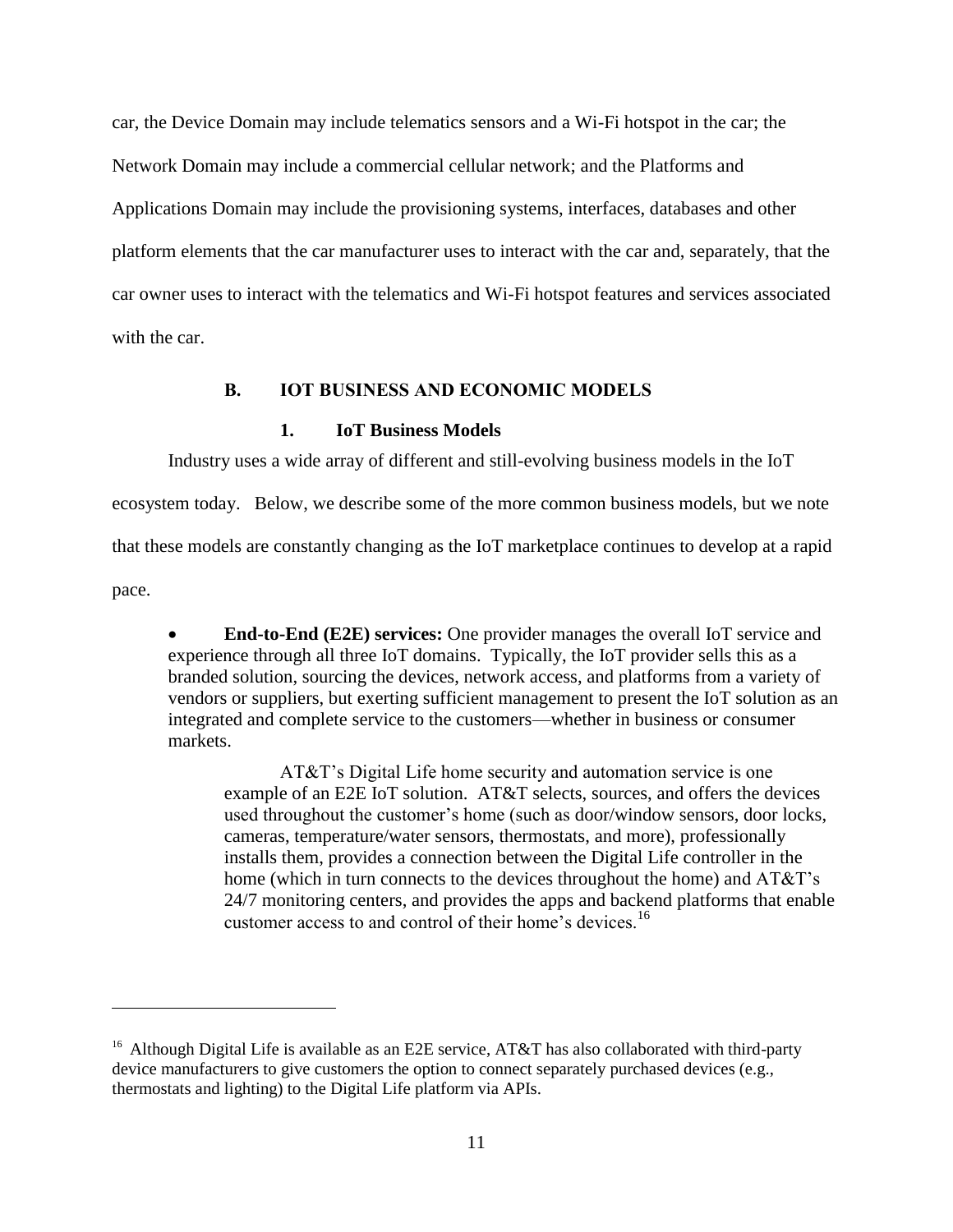**Partnered Services:** Multiple parties cooperate or coordinate to deliver a set of IoT services and/or capabilities to the end users. These may be co-branded by the partnering firms, or even be provided as parallel independent offerings using shared capabilities in the device and network domains.

Connected car services, enabled by AT&T's 4G LTE connections in the vehicles, are an example of partnered services. A car manufacturer offers owners of its cars a suite of telematics services that are connected by AT&T's wireless network to the manufacturer's IoT platform. The manufacturer may also offer car owners a Wi-Fi hotspot in the car that likewise relies on the car's AT&T-supplied 4G LTE connectivity. Customers can choose to purchase telematics services from the manufacturer, as well as Wi-Fi hotspot service from AT&T either on a standalone basis or as an add-on to an existing Mobile Share Value plan from AT&T. In this way, the two companies have partnered to offer parallel and complementary IoT services to customers using the same device and network domain elements.

 **Ad-hoc Solutions**. Here, the customer selects and assembles the elements of the IoT solution to create or to leverage an ad-hoc use case. The customer will often select a device—which may or may not have a companion application or service platform—and use its own existing network connectivity (mobile or fixed broadband) to enable the solution.

Ad-hoc solutions naturally take on many forms. For example, in many health and fitness use cases, a consumer may purchase a wearable device to monitor steps, heart rate, and other data that is relayed via Bluetooth to an app on a smartphone, which in turns uploads the data via a cellular data connection over the Internet to an IoT service platform that may or may not be provided by the entity that manufactured the wearable device. The consumer may purchase a separate device, like a Wi-Fi scale, that independently takes weight and body fat percentage readings, and uploads them over Wi-Fi and the consumers' home wired broadband connection to the same—or possibly even a different—IoT service platform. In this way, the consumer is piecing together a more complete view of their personal health and fitness that may be consolidated with a single IoT service provider—or spread across multiple 'best-of-breed' options for the specific health tracking/analysis functions (e.g. Strava's platform for aggregating data from different brands of fitness trackers).

## **2. Economic Effects**

# *a. Successful Deployment of IoT Solutions Requires Changing Business Models for Many Industry Segments—And Thus More Flexible Regulatory Approaches.*

Consideration of the economics that shape the IOT is also critical to the DOC's work in

this area, particularly to promoting the further development of the IoT marketplace in the United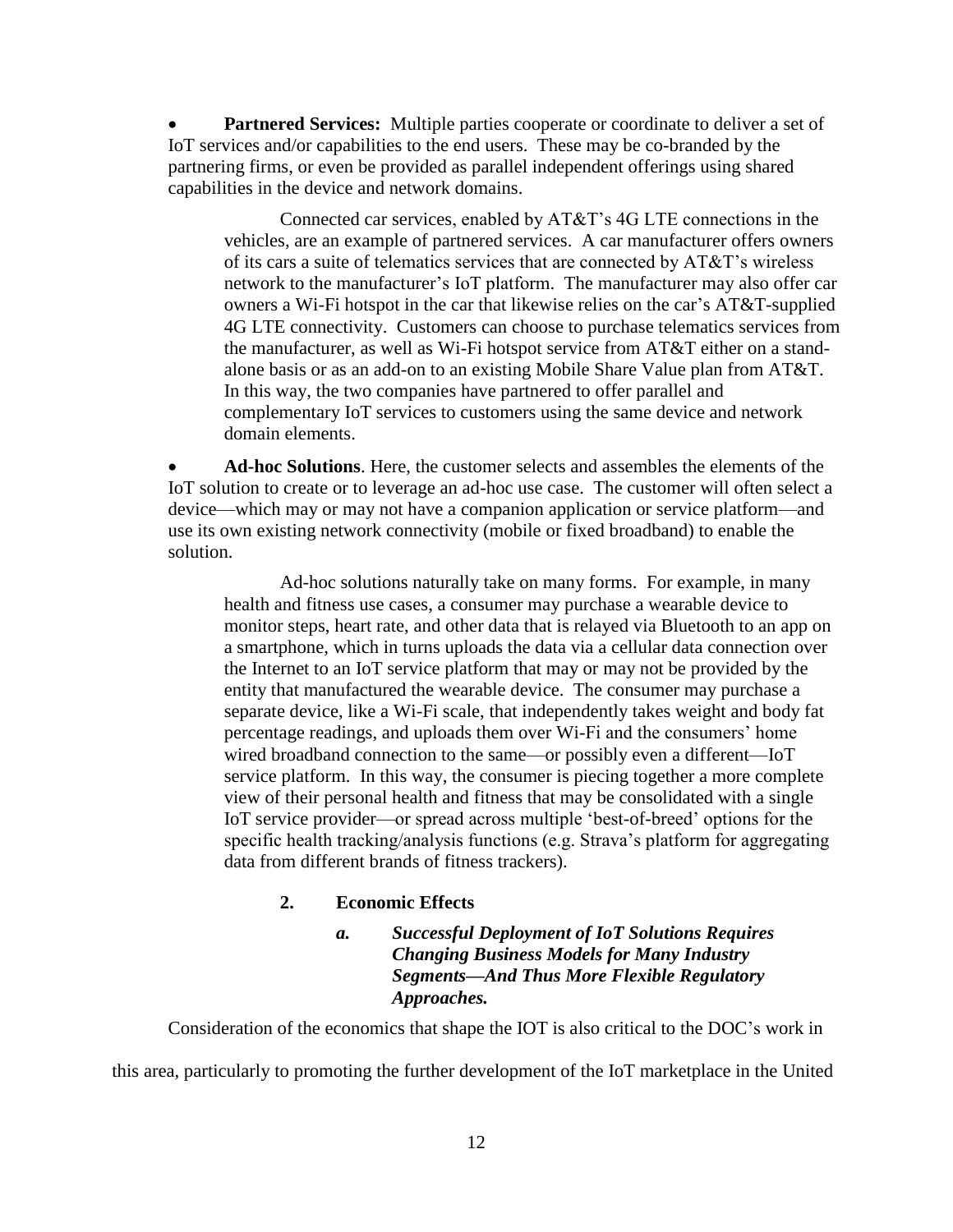States and globally. As noted above, there are a variety of business models competing to deliver any given IoT solution or capability to the market. Each business model implies a different set of firms with differing means of deriving revenue from a particular IoT service. Equipment or devices sales; network connectivity services; application sales; platform subscription services; advertising; and data analysis are just some of the ways in which firms seek to earn money from IoT services. The diversity of use cases and the evolving value associated with differing components of IoT solutions changes the economics of certain industry segments within the different IoT technology domains.

# *i. Device Domain: Equipment Manufacturing and Device Sales*

Equipment and device manufacturers—from watch to thermostat to automobile manufacturers—see adding connectivity and intelligence to those items as a means of significantly increasing their value, justifying higher prices and potentially (subject to the intense competition being experienced in many device categories) higher margins for previously low margin products. For example, while a traditional non-programmable "dumb" thermostat can easily be purchased for \$20-\$40, a Wi-Fi enabled "smart" thermostat, enabling remote access and a host of new energy-saving and convenience factors, may sell for several hundred dollars. Similarly, as many manufacturers move from a straightforward unit sales model to one in which they provide and support a platform as part of an IoT offering, they are adding connectivity subscriptions and other services to their business models as new sources of revenue.

### *ii. Network Domain: Broadband and Mobile Network Operators (MNOs)*

The market for MNO IoT solutions differs significantly from the market for traditional mobile end-user service for several reasons. First, most IoT network traffic presents a very different profile from standard voice and data services. It is frequently very low-bandwidth and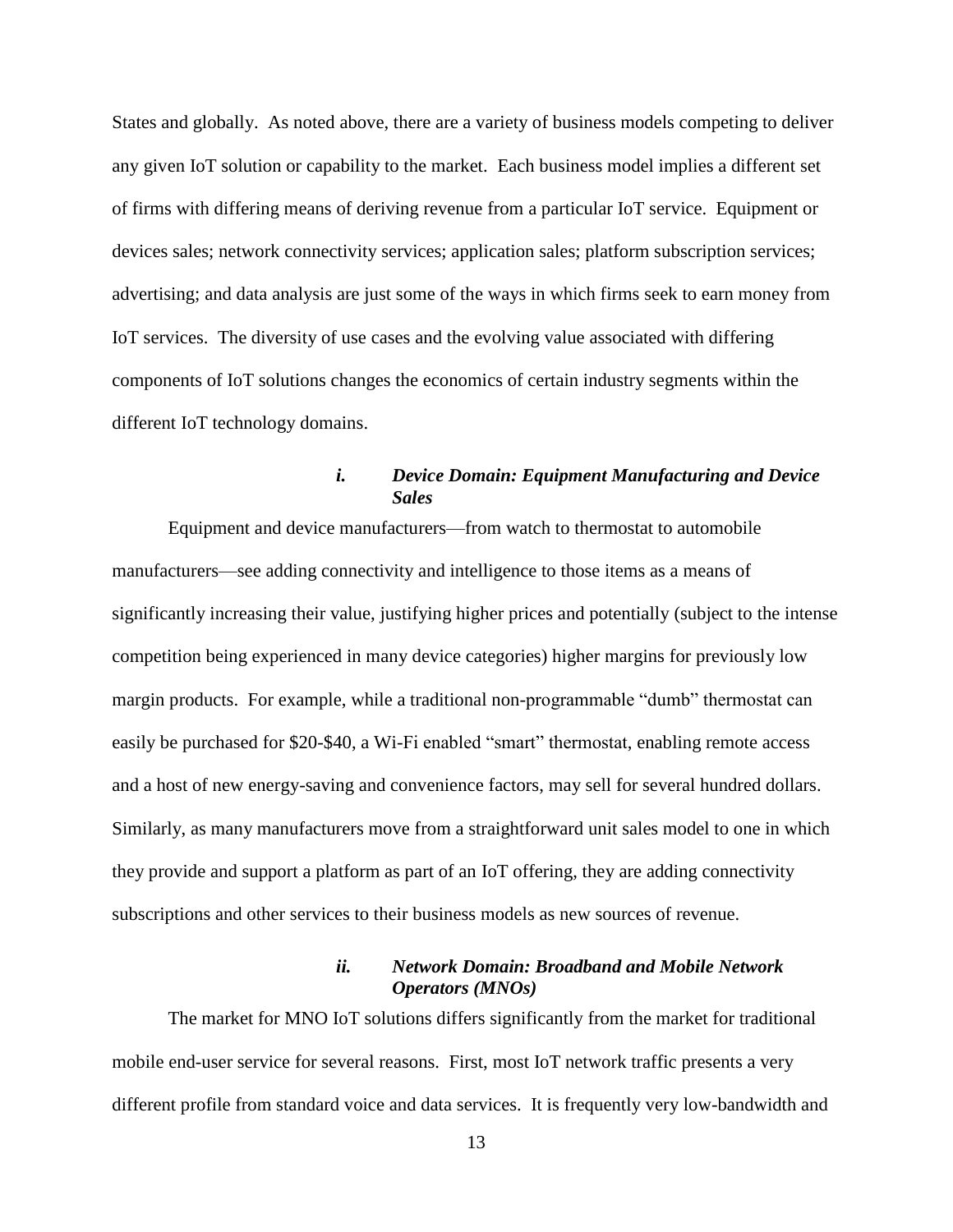delay-tolerant traffic (e.g. routine reporting from a remote sensor in an industrial setting). Consequently, pricing is typically quite low, with low average revenue per connected device.

Second, in many IoT solutions MNOs do not provide a communications service directly to individual end users. Rather, they provide wireless connectivity to the providers of IoT devices and/or platforms, who incorporate connectivity into their product or service offering. The IoT device provider, in turn, does not typically hold itself out as providing traditional communications services, but rather offers a device performing a specific function that is enhanced by the integration of wireless connectivity. A smart meter measures electricity usage; the built-in connectivity allows the continual transmission of usage information to the utility. Moreover, the device provider typically does not charge the end user for a stand-alone communications service; data transport is merely an ancillary component of the overall product or service (e.g. data analytics, fleet management) sold to the end-user customer.<sup>17</sup>

Third, the geographic demand for network coverage for IoT solutions also commonly differs from traditional demand for coverage for traditional phone usage. Coverage for traditional consumer devices is determined by population—where the people are. In contrast, IoT solutions can drive coverage requirements to just about anywhere, particularly in the case of remote monitoring applications. This, over time, will influence both the network technologies chosen (such as the possible incorporation of satellite connectivity) and the capital allocation for continued wireless network build out—but in the face of the reduced average revenue per connection noted above.

<sup>&</sup>lt;sup>17</sup> To be sure, there are exceptions to this general rule, but in AT&T's experience they are relatively infrequent.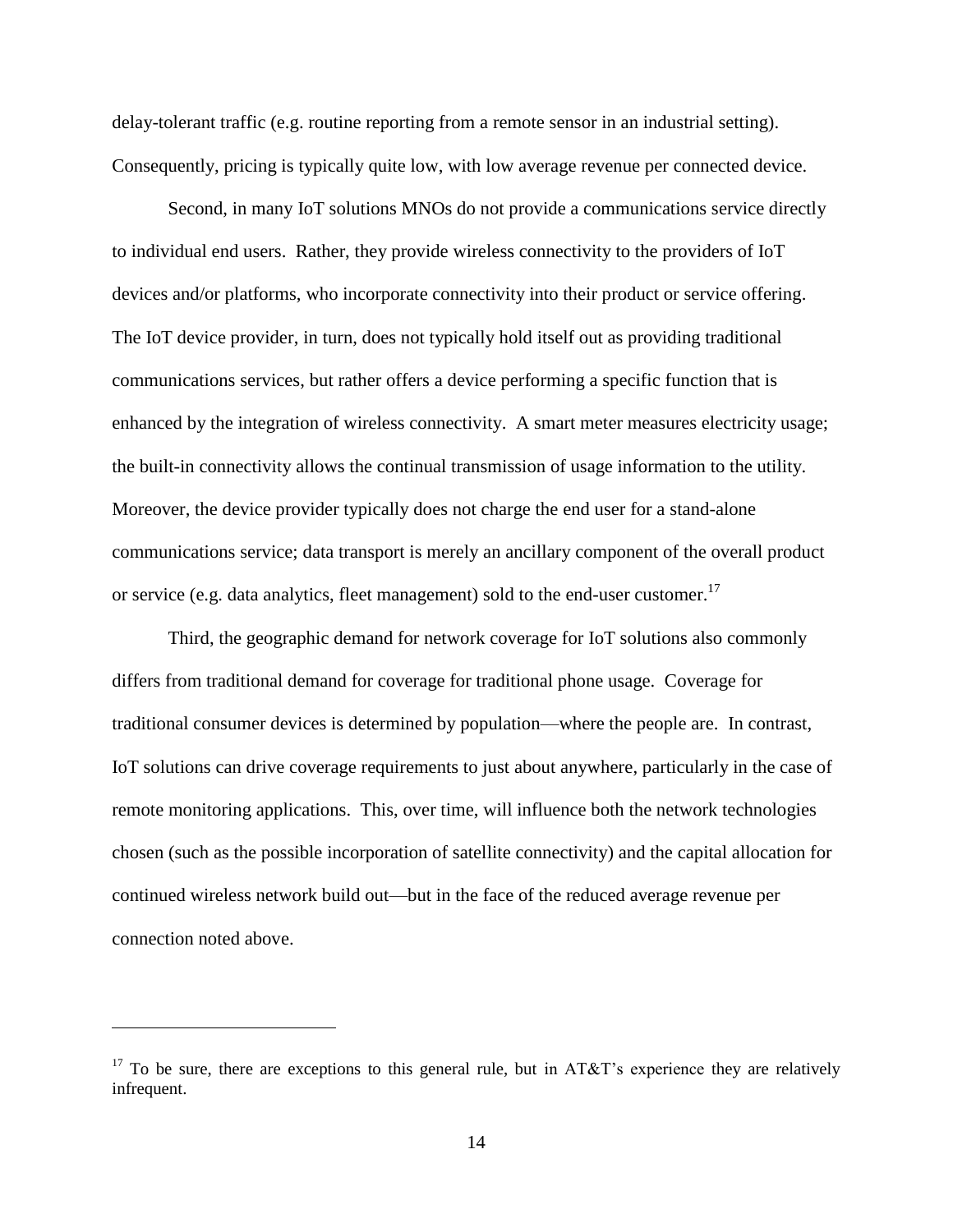Finally, there is the increasing demand for global deployment. With device manufacturers looking to sell globally, the complexity of global deployment across numerous mobile operators is daunting, especially for those solutions with embedded cellular connections (like connected cars, asset management, and industrial or agricultural equipment). This is discussed further below.

#### *iii. Platform Domain: Applications and Services Providers*

The platform domain of the IoT tends to offer the greatest diversity of revenue models. Many consumer oriented applications and platforms exhibit the range of business models typical to any set of mobile or web apps: free (with purchase of a device), free with advertising, "freemium" (with advertising that is eliminated by an upgrade), or subscription-based. Enterprise and industrial platforms may be offered in the context of broader service arrangements and complex deals, incorporating data analytics, device management and provisioning, application or data hosting, and additional (non-IoT) business or enterprise services. Two-sided market opportunities are also prevalent in IoT solutions offerings. For example, end-users may get free access to an IoT service platform in exchange for consenting to sharing data from their service to and/or through the service provider, and the IoT service provider in turn derives revenue off of that data in any of a variety of possible ways, such as advertising or the sale of analytics to third parties.

#### *b. Economics of Complete IoT Solutions*

In the IoT ecosystem, economies of scale are essential for a number of reasons:

 **Devices**. To efficiently amortize their costs, IoT device manufacturers tend to develop standardized products with long useful lives that can be sold in very large volumes across many countries. Because their devices or products usually have very low average revenue per user (ARPU), particularly in comparison to cellphones and tablets, IoT device or product manufacturers are extremely sensitive to development and deployment input costs. These are typically reduced through increased scale.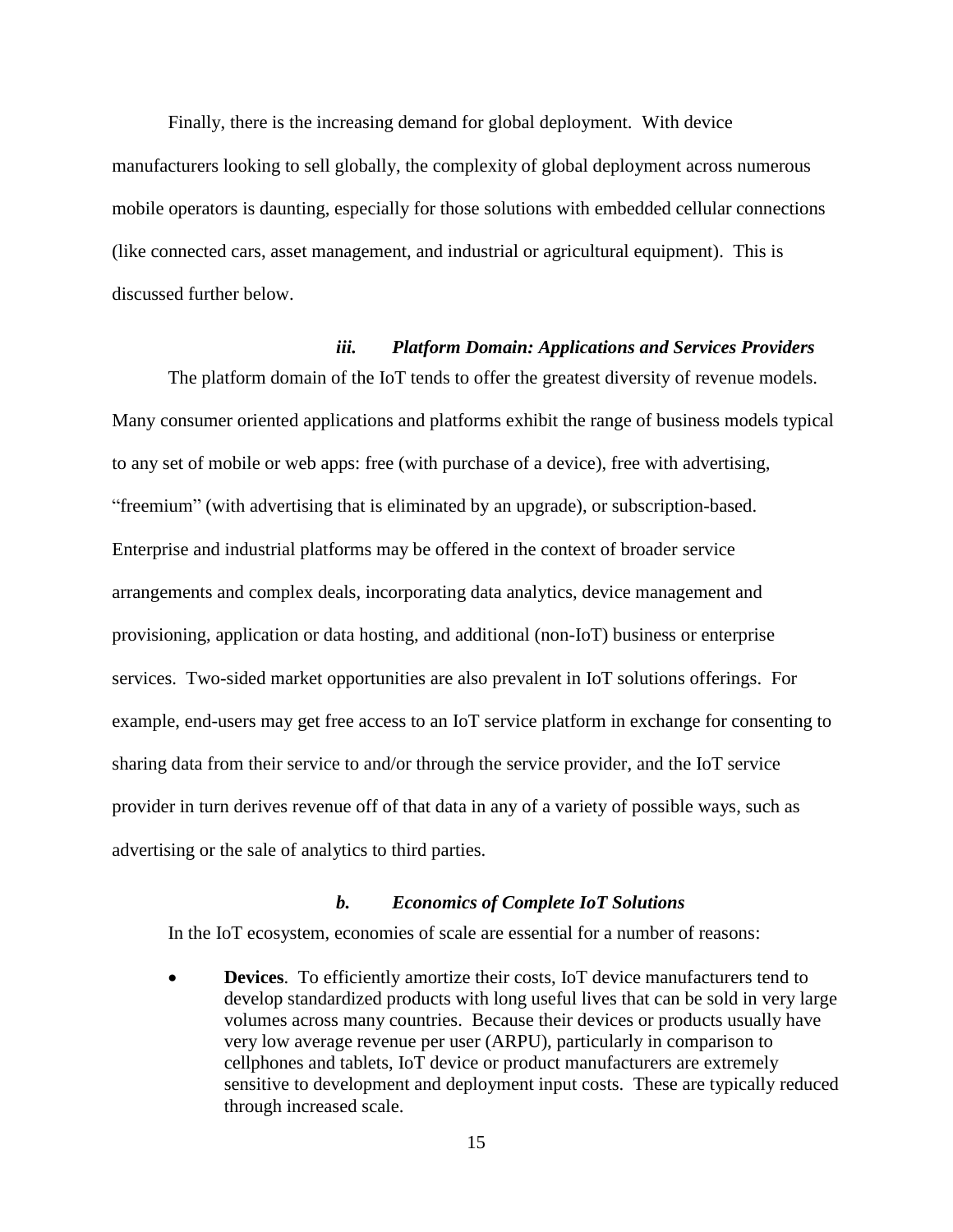- **Network Providers**. Again, in comparison to cellphones and tablets most IoT devices typically have low data consumption and very low ARPUs. For example, a smart meter usually will transmit a few hundred bytes of data per day, while a smartphone or tablet may consume scores of megabytes or even gigabytes per day.
- **IoT Solutions Providers**. As noted earlier, IoT solutions providers—whether the device maker or strictly a platform provider—typically do not sell, or charge end users separately for, wireless connectivity. Instead, wireless connectivity is often included in the overall price of the IoT solution. Many IoT solutions benefit from "network effects" when a particular IoT platform is adopted by a larger number of users—i.e. the value of the IoT platform to both its provider and its users goes up with the number of people using a given platform. For example, scale enables better data analytics through larger data sets (which in turn enables better insights to be provided to end users or other parties). Larger platforms can also attract users based on a greater ability to integrate a broader array of devices or other elements of the IoT solution.

To be successful in the face of these economic realities, IoT device manufacturers must be able to "*build it once—sell it everywhere.*" IoT network connectivity providers in turn must be able to provide connectivity virtually anywhere and everywhere to attract IoT customers. And IoT platform providers must grow their base of users to continually improve their offerings.

## *i. Problems With Applying Traditional Business Models to the IoT*

Given the unique and challenging economics of the IoT marketplace, IoT device manufacturers would face an almost insurmountable obstacle when seeking to deploy IoT products and services on a global scale if they were required to follow the traditional business models for mobile handsets and tablets. For example, to obtain wireless connectivity under those models, an IoT device manufacturer would need to contract with a separate MNO in each country into which it sells its goods, which likely would mean incurring transaction costs for negotiating dozens or even hundreds of individual agreements. Moreover, for each country, the IoT device manufacturer would need a Subscriber Identity Module ("SIM") card embedded with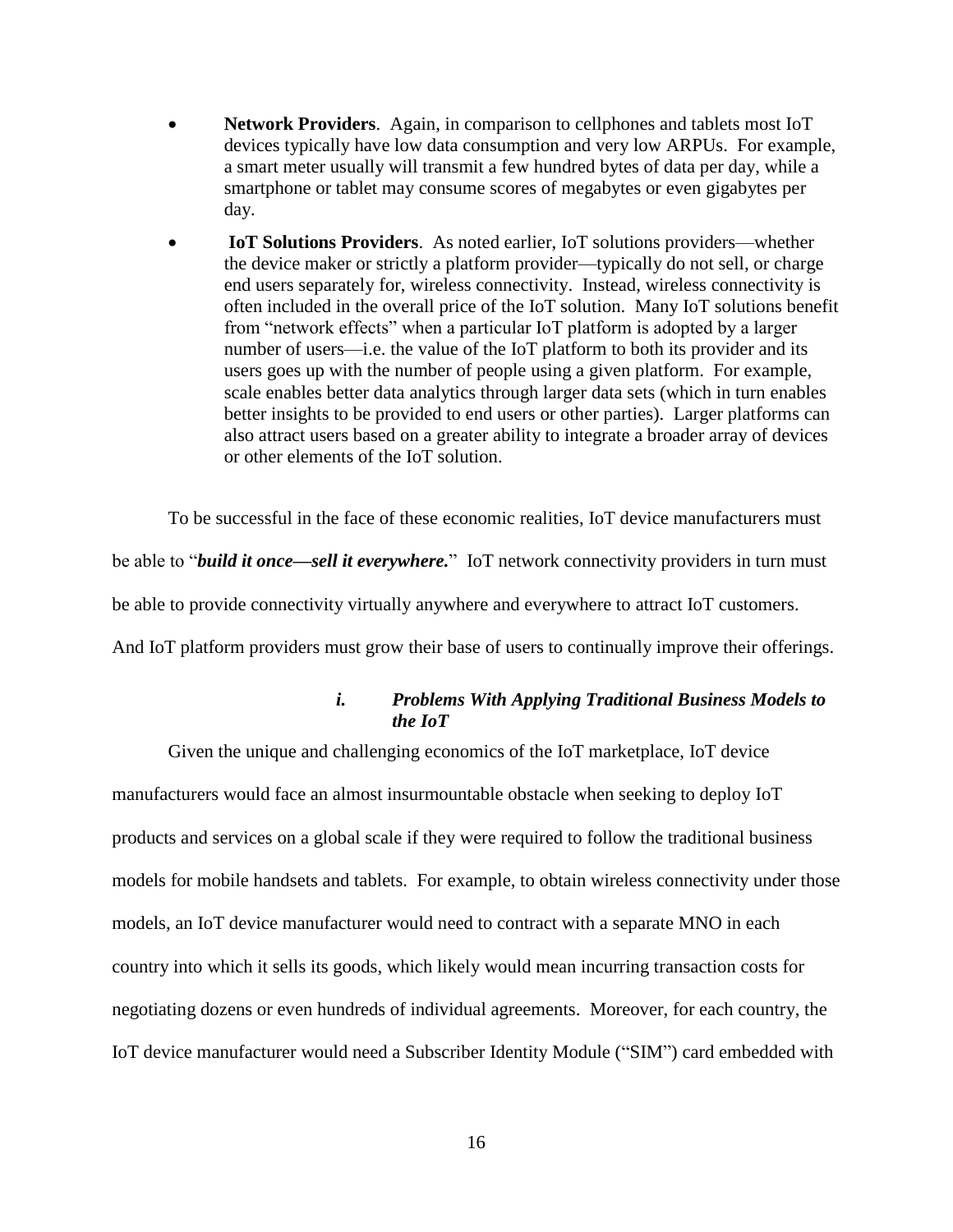a country-specific International Mobile Subscriber Identity ("IMSI") code for each IoT device to be distributed in that particular country, leading to increased inventory management costs.

Requiring an IoT provider to use country-specific numbering resources would pose yet another impediment to the successful deployment of a product. Such a requirement would force the IoT device manufacturer to forecast customer demand in each country with extreme precision to avoid having too few or too many IoT devices with a SIM card properly coded for a particular country. Multiplied across dozens or hundreds of countries, the administrative costs and operational complexities of manufacturing the "right" number of IoT devices with the "right" SIM and distributing them to the "right" country could quickly become overwhelming.

In addition, each MNO would likely have its own ordering, provisioning and billing platform. The IoT manufacturer would need to have the capability to interface with and navigate each of these disparate platforms. This would impose additional costs on the IoT manufacturer as it established each operator-specific interface and gained the necessary expertise to work with multiple MNO systems. It also would reduce operating efficiencies for the IoT manufacturer because the data from the various MNOs would be collected differently and could not readily be consolidated and analyzed under identical parameters across multiple countries. These issues would only be exacerbated by the pernicious effects of data localization requirements or restrictions on cross-border data flows. At a minimum, these obstacles would substantially raise input costs and slow time to market. At worst, these added costs would break the business model to ever deploy certain devices in multiple countries.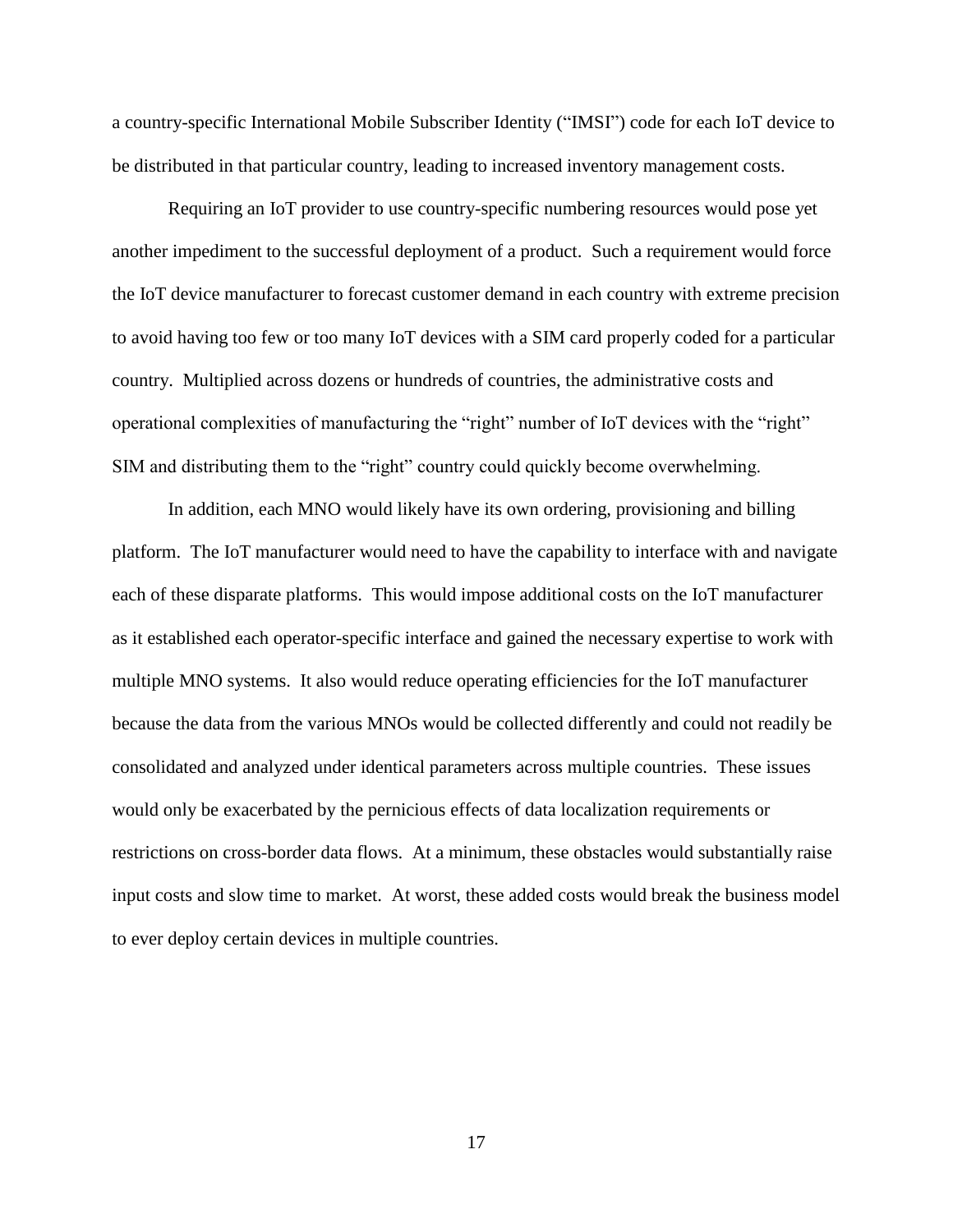### *ii. IoT Stakeholders Are Using New Business Models and Negotiated Arrangements to Successfully Provide Wireless Connectivity for IoT Solutions Globally.*

The IoT device manufacturers and the wireless industry have responded to these various challenges with innovative business models and commercially negotiated IoT roaming agreements that have facilitated the deployment of IoT technologies across the globe.

**The Global SIM.** In order to achieve the necessary economies of scale, IoT device manufacturers often seek to partner with a single MNO that can deliver wireless connectivity in all, or nearly all, of the countries where the IoT manufacturer seeks to sell its products. By relying on a single MNO for its global wireless connectivity needs, the IoT device manufacturer can negotiate one wireless connectivity contract, use one Mobile Country Code ("MCC") and Mobile Network Code ("MNC") for the IMSIs in all of its SIMs, use E.164 numbers sourced from one MNO (if necessary for its IoT product), and use the ordering, provisioning and billing systems of one MNO in delivering its IoT products globally. This single platform, or "Global SIM," approach to IoT deployment substantially reduces barriers to market entry for IoT device manufacturers, particularly for those smaller entrants who would not otherwise have sufficient resources to compete on a global scale.<sup>18</sup> As discussed below, the wireless industry is already helping IoT manufacturers achieve their goals for efficient international operation with a variety of commercially available solutions.

 $18$  From the perspective of the IoT device provider, the desire to use a global SIM in this context is both logical and efficient. IMSI codes are merely a way to identify (i) the subscriber of the service (last 9 or 10 digits) and (ii) the network operator to whom the subscriber is subscribed (first 5 or 6 digits). E.164 numbers are merely an addressing scheme used to route calls to the appropriate destination. Using IMSIs and E.164 numbers sourced from a single MNO accomplishes the twin numbering goals (identification and addressing) in a much simpler, cost-effective manner than would be possible using traditional business models with IMSIs and E.164 numbers for each country.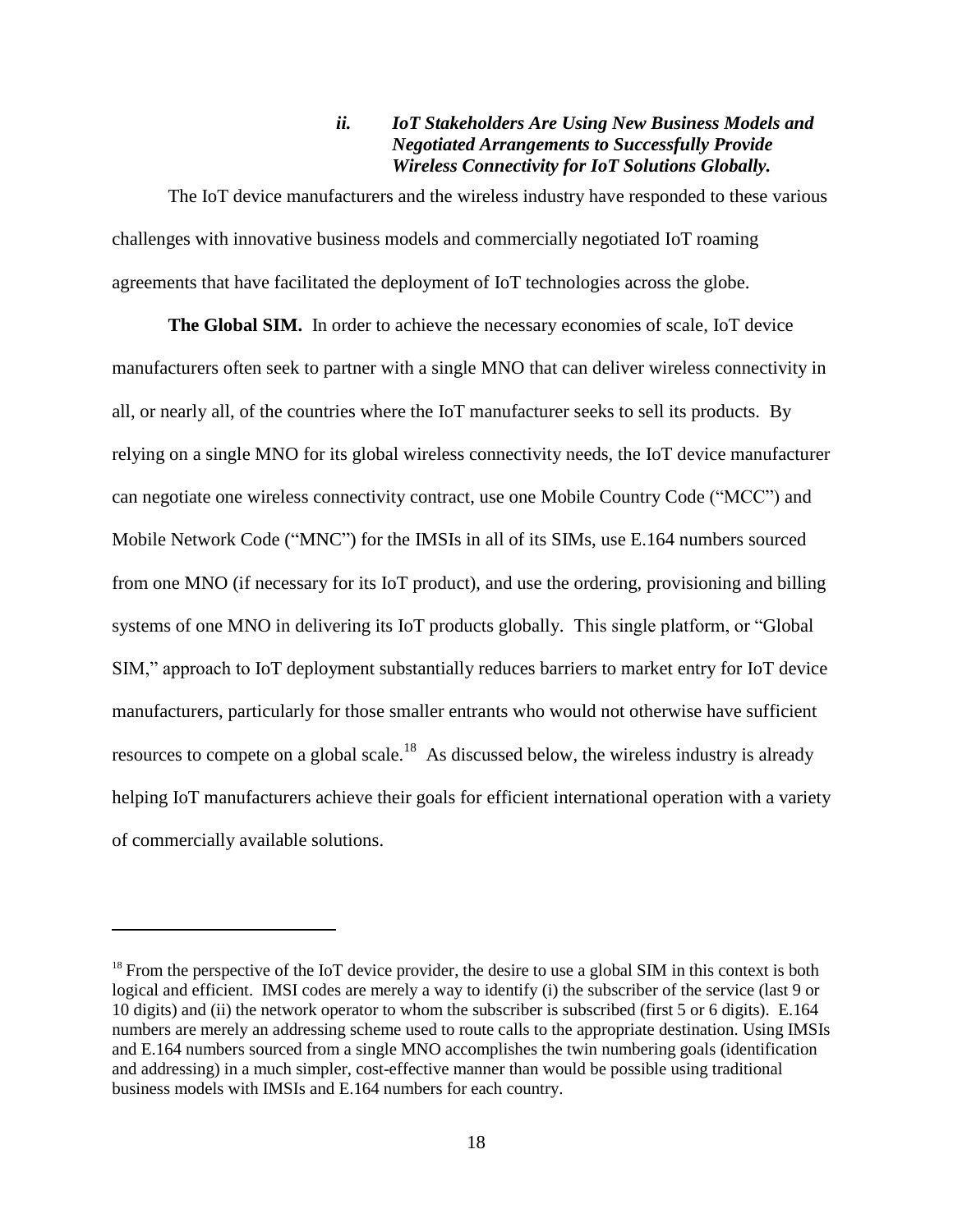#### **International Wireless Connectivity Built on the Same Foundation as Traditional**

**Voice Roaming.** The wireless industry has responded to the need for efficient IoT numbering solutions with commercially negotiated roaming agreements that specifically address the provision of IoT services. Historically, MNOs have supported their customers' international wireless connectivity through roaming agreements with MNOs in other countries.<sup>19</sup> To facilitate the adoption of these types of international roaming arrangements, the wireless industry's leading trade association, the GSM Association (GSMA), has developed a series of roaming contract templates. They are available to GSMA's 800+ members and contain common industry accepted terms and conditions that expedite the negotiation of roaming agreements. Negotiations often involve only price, and not the other industry accepted terms. As a result, commercially negotiated roaming arrangements that enable these customers to receive service outside their home country have been in place for decades and are mutually beneficial to the MNOs: the MNOs' customers receive service in foreign countries and the MNOs receive compensation from the other party for providing the service.

**M2M Roaming—The Industry's Transparent Framework.** Building on its success in fostering traditional roaming, GSMA in 2012 adopted an "M2M Annex" template for international M2M roaming. Among other things, this contract template mandates transparency in the provision of M2M/IoT services by requiring the parties to the agreement to identify their M2M/IoT traffic separately from other traffic. Taken together, international roaming agreements

 $<sup>19</sup>$  For example, MNO A in Country A agrees to provide wireless services to the customers of MNO B</sup> from Country B when those customers are located within MNO A's network footprint. Importantly, MNO B's customers remain MNO B's customers even though they are being served by MNO A's network. Moreover, while roaming on MNO A's network, MNO B's customers will necessarily be using devices with IMSIs and E.164 numbers that are associated with Country B because they purchase the wireless service from their home operator in Country B. In other words, they will be using IMSIs and E.164 numbers extraterritorially.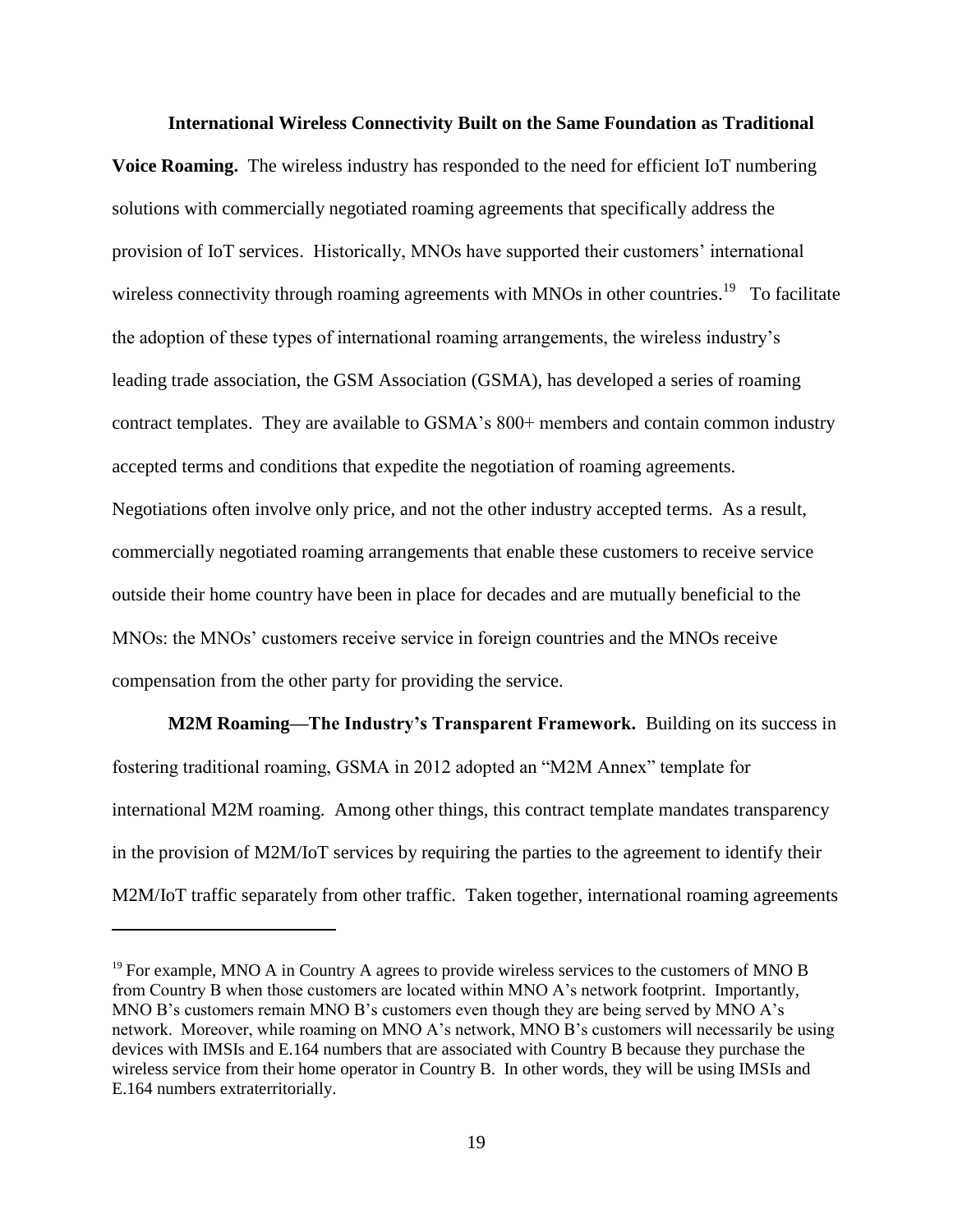and the M2M Annex provide an industry-wide standard contractual structure for supporting IoT services globally.<sup>20</sup>

Today, AT&T has bilateral roaming agreements in place with MNOs worldwide. These agreements support the provision of international IoT services, with virtually all agreements using the GSMA M2M Annex. Pursuant to these agreements, the MNOs, their IoT customers, and the customers' end users enjoy the benefits of international M2M roaming in each other's country. These types of arrangements are fast becoming the norm in the industry, and their continued development and use on a voluntary, mutually-negotiated basis should be encouraged.

# **C. IOT AND GOVERNMENTS**

 $\overline{a}$ 

## **1. Roles of Governments**

<span id="page-23-0"></span>Governments at all levels within the United States—federal, state, and local -- as well as

governments internationally, are notable stakeholders in the IoT, and each can play multiple

roles in that system. These roles generally can be grouped into five categories:

 **Customer**. Federal, state, and local governments all have shown an increasing interest in a broad variety of IoT solutions, from public safety and law enforcement (e.g., remote cameras, gunfire detectors), to telematics for fleet management, to sensors and monitoring equipment for real estate and other physical facilities. In short, just about every government organization will have use for IoT capabilities in their everyday work.

 $^{20}$  Notwithstanding the acceptance of roaming for the delivery of IoT services, roaming should not be viewed as the only means to facilitate the provision of international IoT products and services. So long as the parties mutually agree, MNOs should have the flexibility to develop other commercial arrangements whereby IoT services are supported via the extraterritorial use of numbering resources (e.g., resale).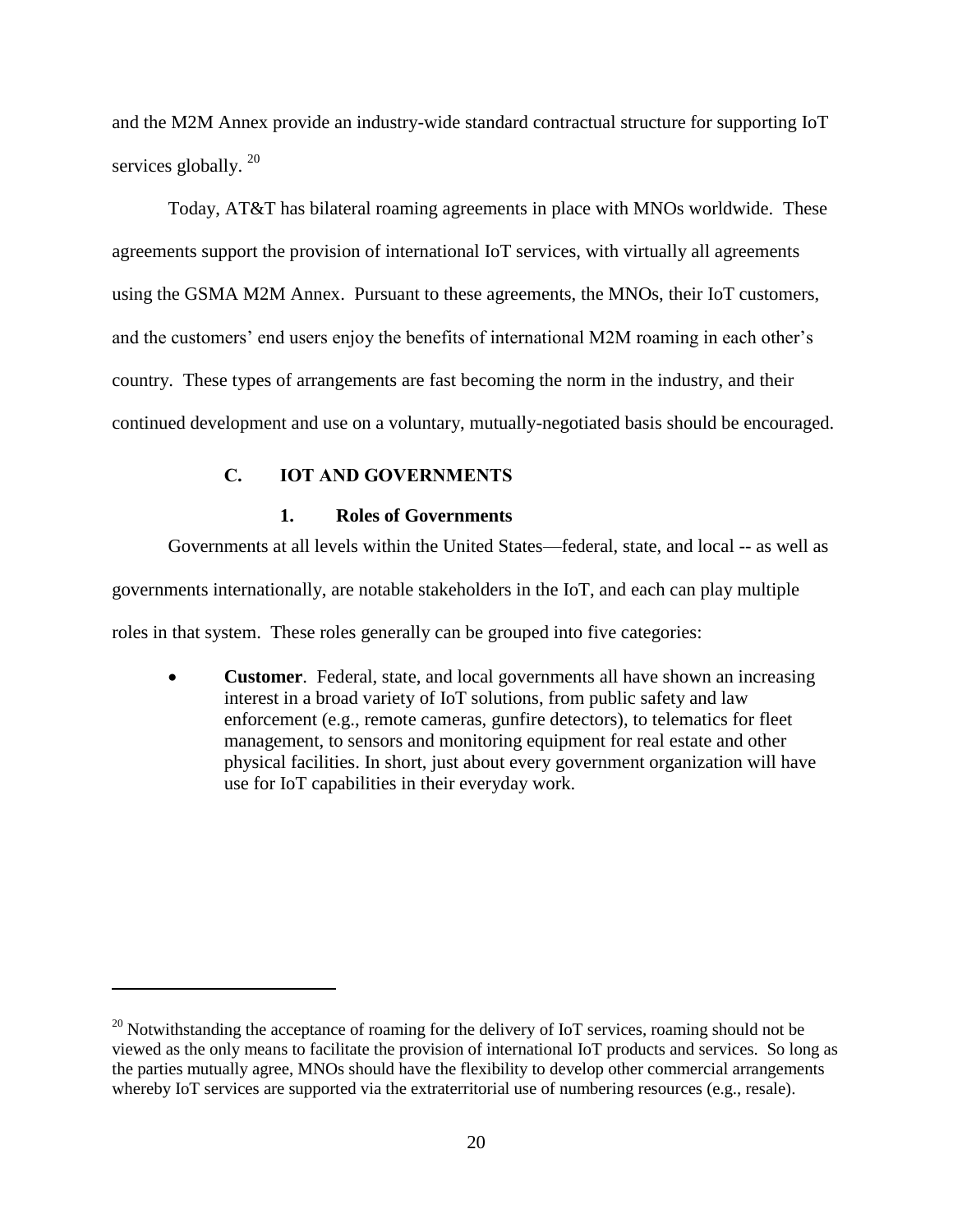- **Funder &/or Facilitator.** Governments at all levels may allocate or appropriate funds for programs that in turn may be disbursed to government customers. For example, federal funding may be made available to state governments through grant programs that enable states to purchase or deploy IoT services or solutions. Alternatively, governments may control access to infrastructure (e.g., rights-ofway, streetlights) that may be needed to support IoT deployments. In these and other ways, governments can greatly affect the availability and use of IoT solutions.
- **Influencer**. Through research, inter- and intra-governmental coordination, and other activities that are neither regulatory nor directly involve acquisition, governments inevitably influence the development of the IoT ecosystem.
- **Regulator.** Agencies with explicit or implicit regulatory authority over certain aspects of IoT-related products and services may seek to exercise that authority to prescriptively regulate aspects of those services
- **Enforcer.** Agencies with enforcement powers that either explicitly encompass the IoT or at least address policy issues implicated by it may seek to apply existing authority toward alleged violations of current statutes or regulation by providers of IoT capabilities. In some instances, such an exercise of enforcement is a natural and appropriate application of generalized enforcement authorities traditionally rooted in consumer protection issues, such as those exercised by the Federal Trade Commission (FTC) and the Department of Justice. In other instances, agencies that regulate a single sector, such as automobile safety, have begun to take expansive views of their powers in ways that may affect the rest of the IoT as well. Some states' Attorneys General have also sought to bring enforcement actions with regard to IoT products and services.

# **2. IoT and Policy Issue Categorization**

Finally, although public policy issues will be addressed more fully below, it is useful here

to categorize policy issues in terms of their relationship to IoT services and verticals. This is

important to help stakeholders recognize when an issue they are considering may or may not

have an impact elsewhere within the IoT. From AT&T's perspective, these fall into three

categories:

- **Issues common across all IoT solutions, such as security and privacy.**
- **Issues common to all IoT verticals but that have some unique manifestations in specific verticals**. For example, automotive cybersecurity has implications for the issue of automotive safety, with concerns that present some unique considerations that differ from the security of computers, smartphones, or consumer electronics.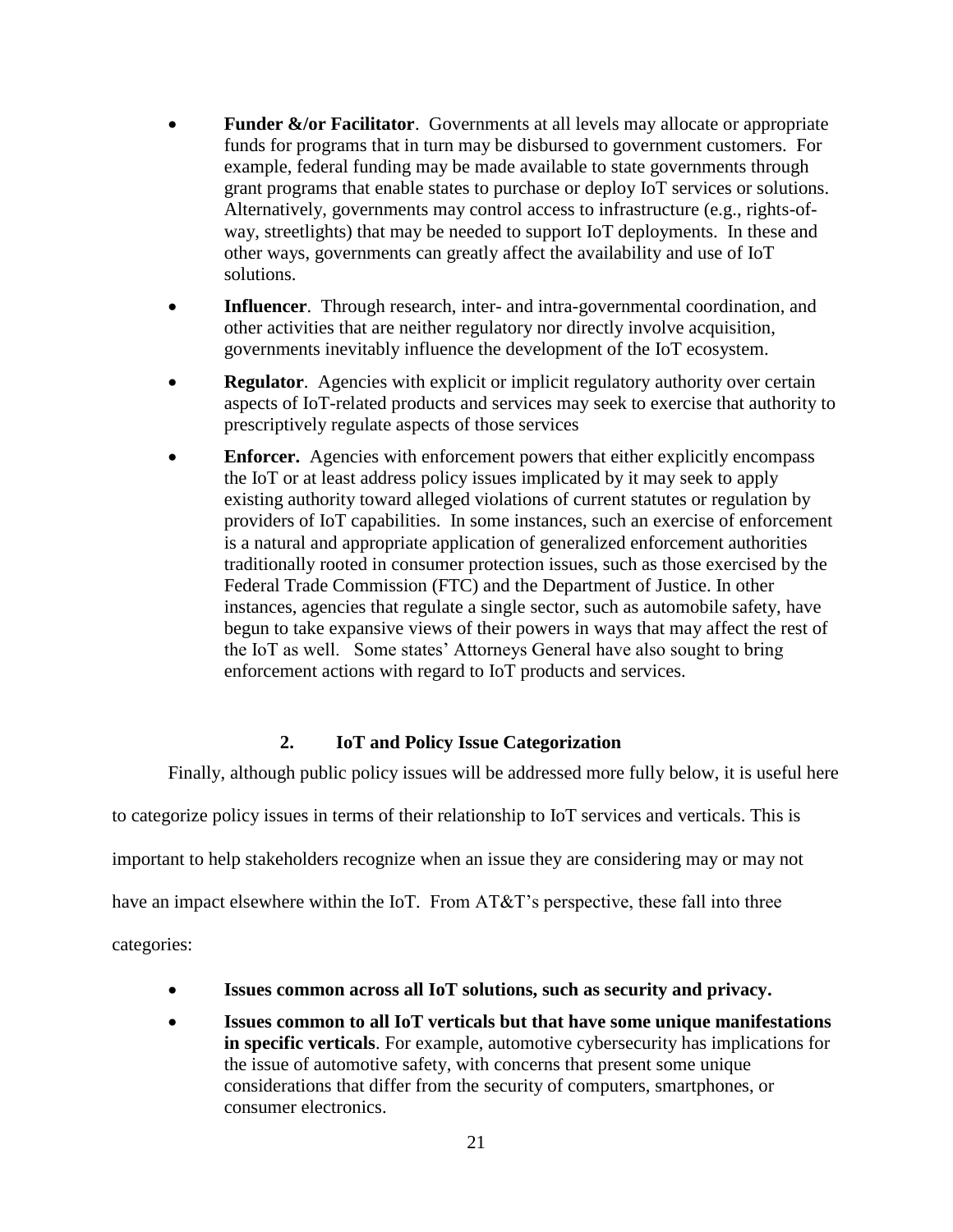**Issues unique to specific verticals** (for example, flight safety rules for UAS), for which the policies adopted do not significantly impact other verticals.

Properly categorizing a given use case can at times be a challenge for government and industry alike, but doing so is crucial to determining who the appropriate governmental, industry, and end-user stakeholders in the policy considerations are or should be. It is also crucial to fully assessing the proper scope and impact of the policies under consideration.

## <span id="page-25-0"></span>**III. THE DOC SHOULD TAKE THE LEAD IN DEVELOPING A NATIONAL POLICY FRAMEWORK FOR THE IOT THAT PROMOTES NECESSARY INTRA- AND INTER- GOVERNMENTAL POLICY COORDINATION AND INFRASTRUCTURE DEPLOYMENT**

It is important to recognize that, much as was the case with the Internet's commercial development, the developments in IoT technologies and the global spread of IoT business largely have been achieved in the absence of, not because of, government oversight and intervention. The innovation that has fueled the explosive growth in IoT technologies to date has been the result of private sector investment, in a climate of slight, if any, regulatory oversight. Accordingly, it is vital for the Department of Commerce to set a national policy framework that will support the continued, aggressive investment in the next-generation network infrastructure necessary to power the IoT. Over-regulation of communications networks will slow the deployment of the ubiquitous, next-generation networks over which the IoT will ride as it develops over the coming years. For years now, AT&T has been making more domestic investment than any other American company, all with an eye to deploying the smart, secure, robust, software-defined network that will serve as a foundation for broad-based, national economic growth. We encourage the Department to adopt policies with respect to the IoT that will help to support the continuation of this network investment more generally.

Beyond these important issues of infrastructure deployment the policy landscape is growing more complex in other ways. As IoT solutions gain adoption across a greater range of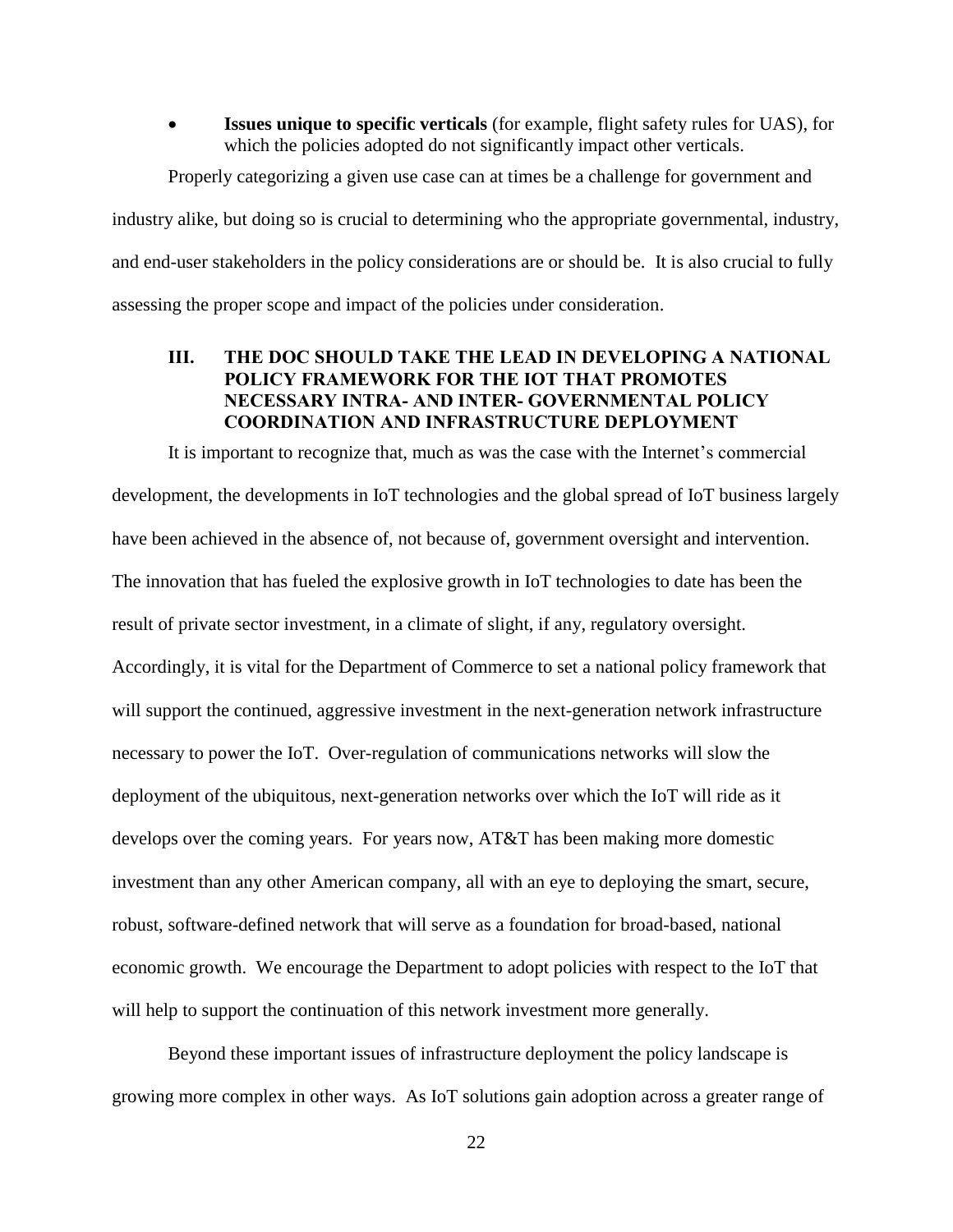market and industry segments, and at greater scale, many stakeholders in the IoT ecosystem are finding themselves engaged with a broad array of federal agencies with varied roles, levels of experience, expertise, and confusing and sometimes conflicting regulatory and enforcement authority regarding IoT. This situation is mirrored both at the state and local levels of government domestically, and abroad with myriad foreign governments and international institutions.

Depending on how one counts, hundreds of federal entities could play some role in the IoT ecosystem. Some, such as the FTC, the Department of Commerce's own NIST and NTIA, as well as various agencies within the Departments of Transportation and Homeland Security, have already taken conscious and explicit steps to get involved in the IoT across each of the five capacities outlined above. In some cases agencies have essentially backed into their involvement, as new regulations or other actions promulgated for other purposes have had unanticipated collateral effects on the IoT.<sup>21</sup> And still other agencies -- NHTSA with connected cars and the FAA with UAS are examples -- have worked to keep up with IoT technology, as developments in the IoT space have sped ahead of efforts to address issues through the regulatory process. This creates uncertainty about the agencies' approaches to the issues and about the IoT business opportunities in these sectors. For its part, Congress has also repeatedly

<sup>&</sup>lt;sup>21</sup> For example, the Food and Drug Administration recently published a final rule on Sanitary Transportation of Human and Animal Food, under the Food Safety Modernization Act (FSMA), which requires that vehicles used to ship food must be capable of maintaining temperatures necessary for the safe transport of food. The rule requires that vehicles and transportation equipment used for food "requiring temperature control for safety must be designed, maintained, and equipped as necessary to provide adequate temperature control to prevent the food from becoming unsafe." This has created opportunities for IoT solutions to facilitate compliance with the new regulation. Although the final rule eliminated the proposed rule's *requirement* for temperature recording device to be installed in cold storage compartment (*see* [https://www.federalregister.gov/articles/2016/04/06/2016-07330/sanitary-transportation-of-human-and](https://www.federalregister.gov/articles/2016/04/06/2016-07330/sanitary-transportation-of-human-and-animal-food#p-389)[animal-food#p-389\)](https://www.federalregister.gov/articles/2016/04/06/2016-07330/sanitary-transportation-of-human-and-animal-food#p-389), compliance with the final rule can still be better facilitated by an IoT temperature monitoring and reporting device—which is a typical function of an IoT asset management solution.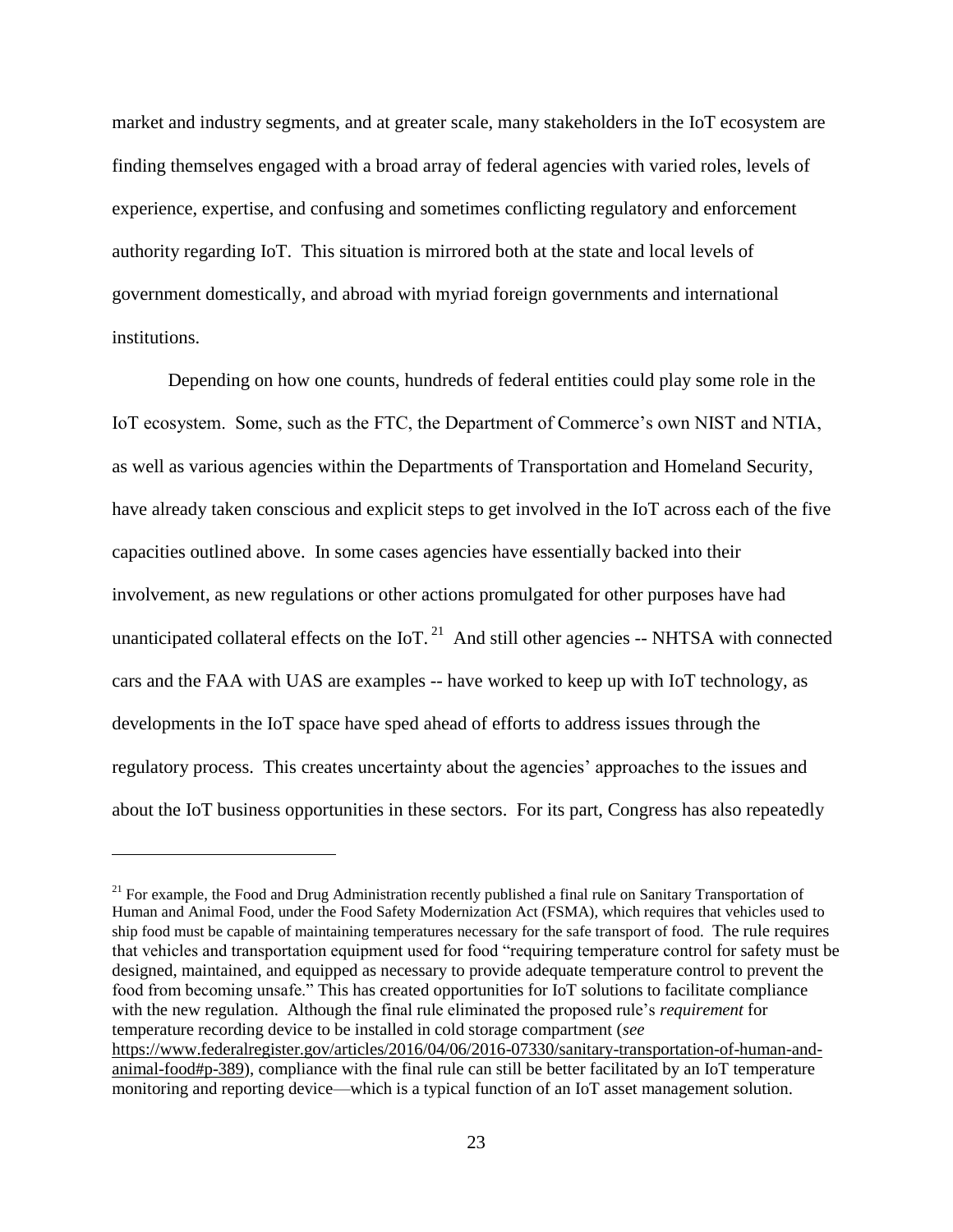expressed interest in the IoT through hearings, resolutions, legislation, and even the establishment of both the Congressional Internet of Things Caucus and a Bipartisan Internet of Things Working Group,  $^{22}$  all within the last two years.

Given the unprecedented breadth of IoT services, and their impact across virtually every sector of the economy, the assortment of agencies implicated by the IoT is not surprising. Nevertheless, the great potential for regulatory confusion through duplicative and inconsistent rules and enforcement—and, in turn, for detrimentally affecting innovation and investment in IoT technologies—is a significant cause for concern for industry stakeholders. As a counterpoint, the significant benefits that governments at all levels and across many entities stand to gain through adoption and use of IoT solutions in government functions is a significant opportunity for government, industry, and society more broadly.

The potential for negatively affecting private sector investment in the networks and communications technologies that are essential to the IoT marketplace must be at the forefront of our national policies: after all, it is the *Internet* that puts the "I" in IoT. For example, one of the foundational elements of the IoT is mobile wireless connectivity. Ubiquitous wireless networks have been an essential enabler to the explosive growth in the IoT ecosystem—much of which is tightly intertwined with the mobile app ecosystem that has grown so tremendously over the last decade. But as noted earlier, the investment needed to expand, maintain, upgrade, and protect these networks is massive, and far from an inevitability—especially if regulatory headwinds force providers to explore alternative uses for scarce capital.

<sup>22</sup> "Latta and Welch Launch Bipartisan Internet of Things Working Group" *available at* [https://energycommerce.house.gov/news-center/press-releases/latta-and-welch-launch-bipartisan-internet](https://energycommerce.house.gov/news-center/press-releases/latta-and-welch-launch-bipartisan-internet-things-working-group)[things-working-group,](https://energycommerce.house.gov/news-center/press-releases/latta-and-welch-launch-bipartisan-internet-things-working-group) May 24, 2016.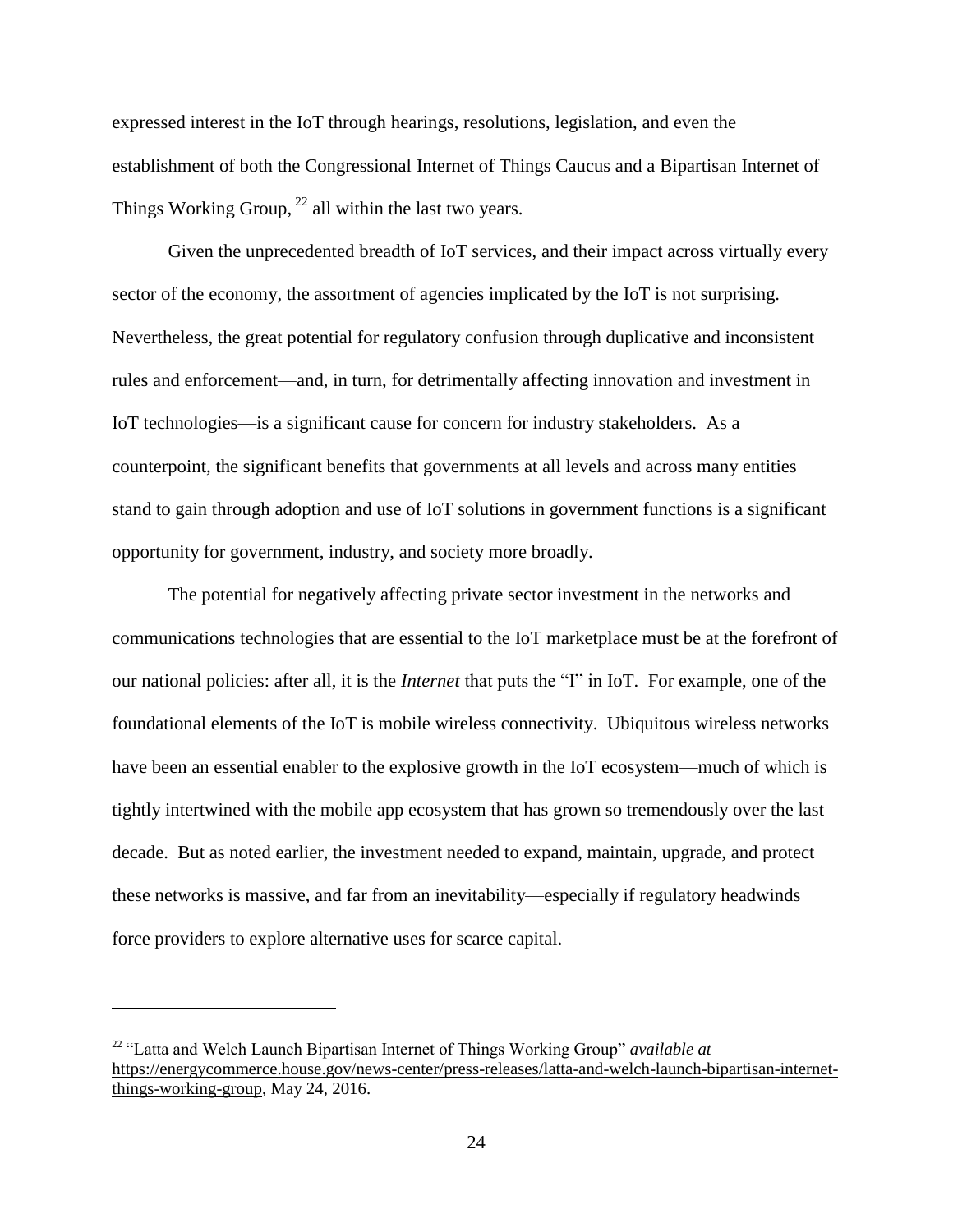The DOC and NTIA thus should seek to foster a coordinated national framework for the IoT that minimizes regulatory burdens, provides policy clarity and certainty, creates a climate that maximizes this enabling network infrastructure investment, and recognizes the global nature of the IoT. In furtherance of that policy framework, DOC/NTIA could launch an interagency process whose goal will be to help the federal government align and harmonize agency initiatives that affect the IoT.<sup>23</sup> Adoption of such a policy framework – and cross-agency process -- will facilitate the continued investment in and deployment of the highly secure, dynamic, softwaredefined-networks that providers like AT&T have been working for years to build—and that will be increasingly necessary to support the dense network requirements of the IoT in the future. We discuss below several key attributes of such a national policy framework that can help ensure the on-going, robust network deployment and technology development necessary to support the continued growth of the IoT into the future.

# <span id="page-28-0"></span>**A. THE POLICY FRAMEWORK SHOULD SUPPORT AND ENCOURAGE THE DEVELOPMENT OF SOLUTIONS THROUGH VOLUNTARY, COLLABORATIVE INITIATIVES AMONG MULTIPLE STAKEHOLDERS.**

As the example of M2M roaming described earlier shows, industry players have risen to

the challenges presented by the necessity for seamless international deployment of IoT

<sup>&</sup>lt;sup>23</sup> There are several models for such an effort at cross-agency coordination. For example, the new Federal Privacy Council, which is managed out of the Office of Management and Budget, has been established as a way to promote a comprehensive and consistent program on privacy among various federal agencies. *See* [https://www.whitehouse.gov/blog/2015/12/01/prepared-remarks-omb-director-shaun-donovan](https://www.whitehouse.gov/blog/2015/12/01/prepared-remarks-omb-director-shaun-donovan-federal-privacy-summit)[federal-privacy-summit.](https://www.whitehouse.gov/blog/2015/12/01/prepared-remarks-omb-director-shaun-donovan-federal-privacy-summit) Similarly, The GPS National Executive Committee, which is run out of the National Coordinating Office (and hosted by DOC), features a permanent staff that is charged with coordinating GPS policies. *See* [http://www.gps.gov/governance/excom.](http://www.gps.gov/governance/excom) Given the current and expanding importance of the IoT to the national economy, adopting a similar structure and process for reviewing and coordinating regulatory actions that bear on the IoT certainly is worthy of serious consideration.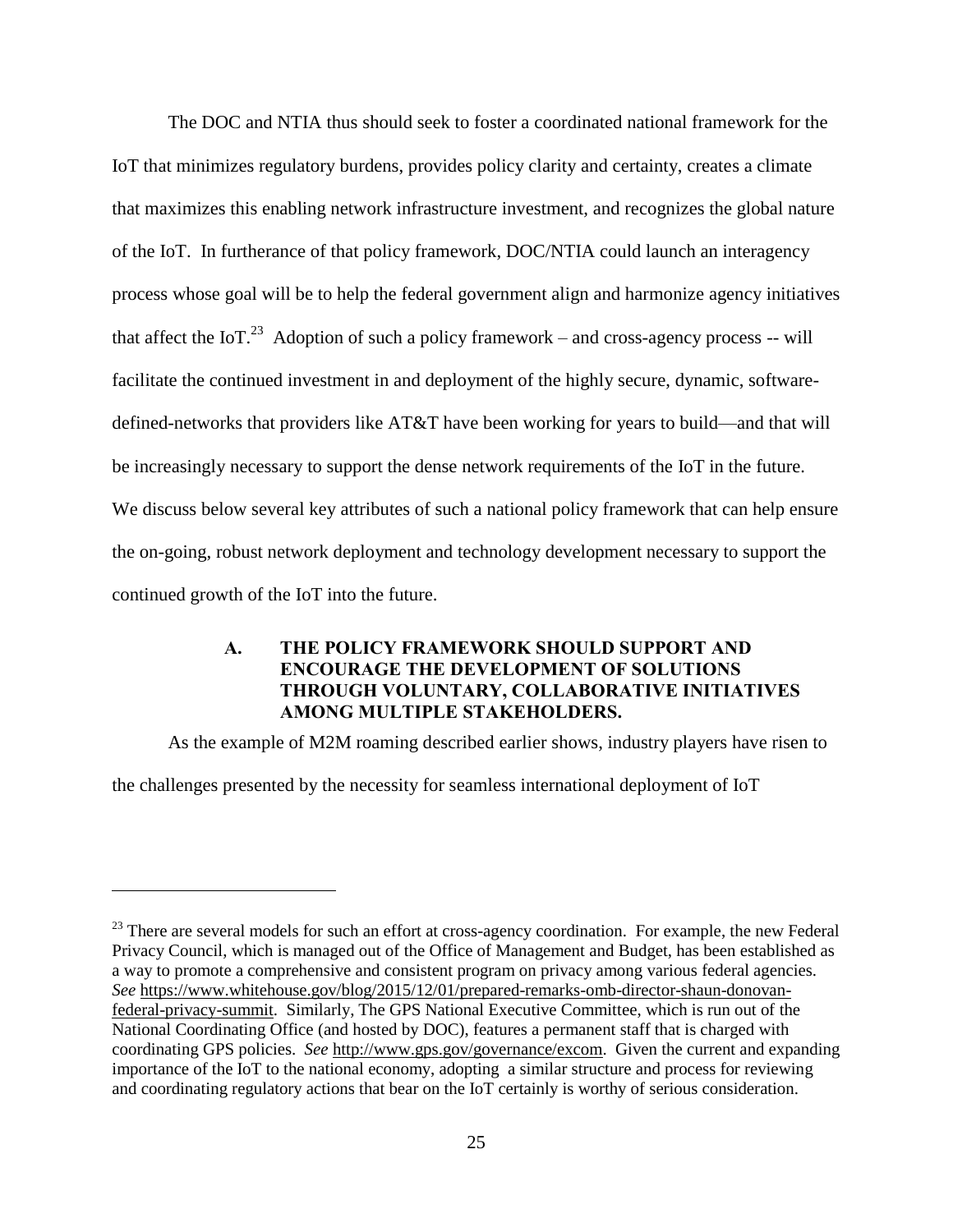technology through a process of voluntary negotiation and innovation.<sup>24</sup> The Government's policy framework should prioritize support for such efforts. Thus, where there are industry best practices or voluntary frameworks already in place, the government should respect and support them. Where new standards or policies are necessary to address evolving issues, rather than moving immediately to prescriptively regulate, government can encourage—and, in some cases convene—multi-stakeholder initiatives as the first step in addressing issues associated with newly emerging IoT applications or technologies. But the policymakers must resist the temptation to reactively prescribe a "solution" for these issues that risks artificially skewing the development of the market or technology development. Instead, regulators should let competition, innovation, and customer demand drive developments in the IoT marketplace.

In no case should policymakers encumber the IoT with legacy regulations that were never designed for it, such as Federal Communications Commission (FCC) regulations designed for legacy telephone markets. If policymakers limit the opportunity for network operators to explore new market opportunities, they make investment more difficult and risky. Regulatory policies that allow permissionless innovation encourage all players to pursue every conceivable market opportunity. Promote investment and innovation, and consumers will benefit.

<sup>&</sup>lt;sup>24</sup> There are numerous examples of successful industry-led or multi-stakeholder efforts to confront policy issues affecting the IoT. In the case of cybersecurity, the NIST Framework was developed with input from government and private industry stakeholders, resulting in a vehicle that effectively addresses the cybersecurity posture of critical infrastructure and other entities. Other notable examples are the FTC privacy framework for IoT, NTIA's UAS privacy framework, CTA's wearables privacy principles and the Future of Privacy Forum's smart grid privacy principles. Several of these will be discussed further below.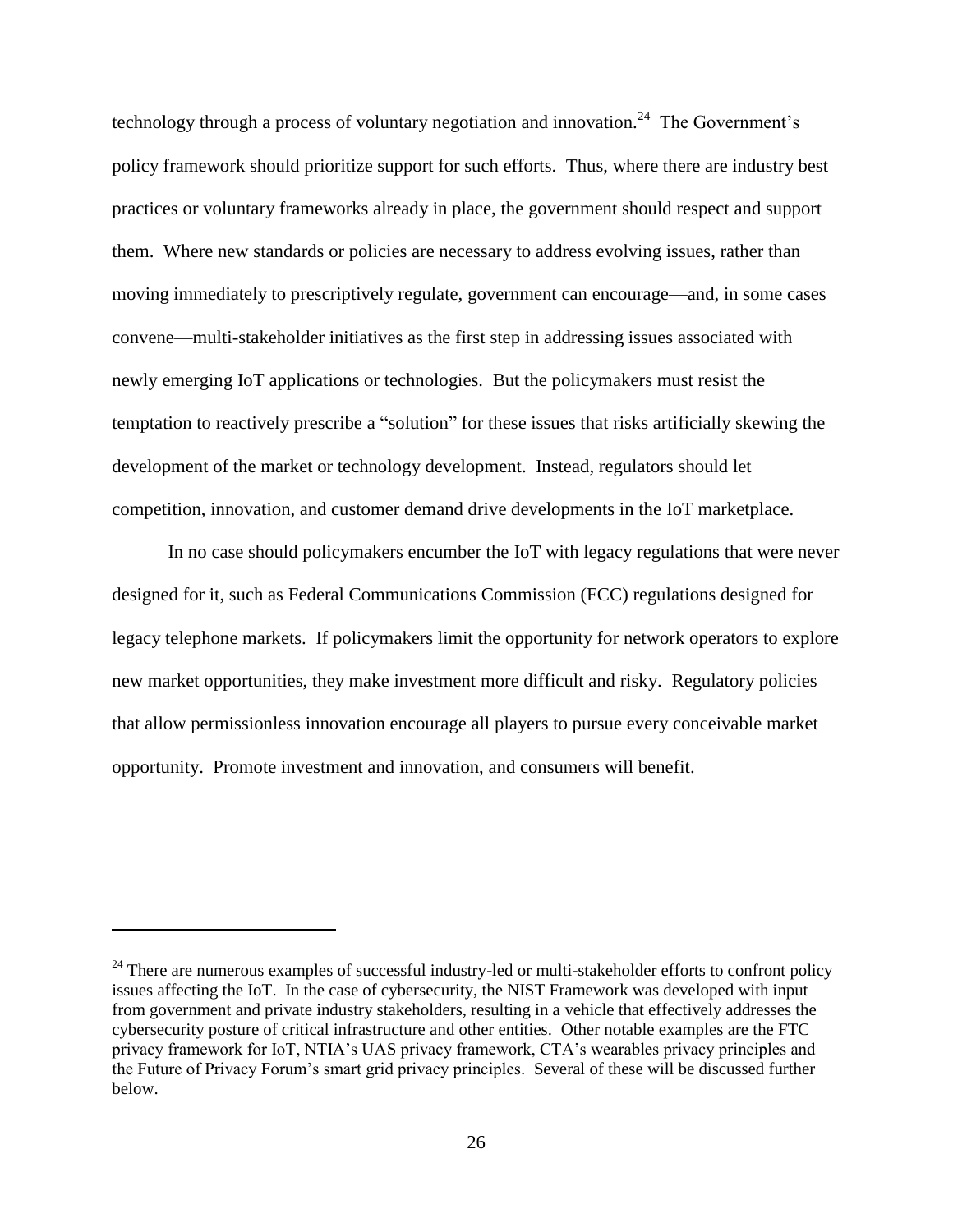# <span id="page-30-0"></span>**B. IN THE LIMITED CASES WHERE REGULATION MAY BE NECESSARY, THE GOVERNMENT MUST APPLY A "LIGHT-TOUCH," FLEXIBLE, AND WELL-COORDINATED REGIME THAT PROTECTS INNOVATION AND FACILITATES RAPID MARKET DEVELOPMENTS.**

In the rare cases in which regulatory intervention may be appropriate, government should ensure that it is as light-touch as possible. Just as importantly, especially in view of the myriad agencies and other government entities with a potential interest in the IoT market, policymakers must guard against both duplication and inconsistent application by multiple, overlapping agencies with different areas of jurisdiction.

Policymakers also must ensure that any regulation does not inappropriately tilt the IoT playing field. As the various business and technology models described above illustrate, there are many different ways in which comparable and competing IoT solutions can be delivered to end users. Legacy regulations and regulatory approaches are often constrained to certain technological or industry silos that do not accurately map to the current range of these IoT solutions. There have not yet been new statutes enacted that would reconcile the jurisdiction and function of many regulatory entities with the current reality of the IoT. Thus, particular care must be taken in developing any regulations that are intended to address concerns pertaining to the IoT or a vertical within the IoT; any such regulations must be competitively- and technologically-neutral, and should impose similar burdens and responsibilities across the IoT domains, end to end. They must also avoid singling out individual companies or business models for disparate treatment, whether favorable or unfavorable.

As the DOC/NTIA work to establish a coherent and consistently applied policy regime for the IoT, it is essential that they distinguish between unique, "vertical" issues that may fall within the purview of a particular expert agency, and "horizontal" issues that cut across the IoT ecosystem's verticals and that should be handled similarly across all IoT technologies, business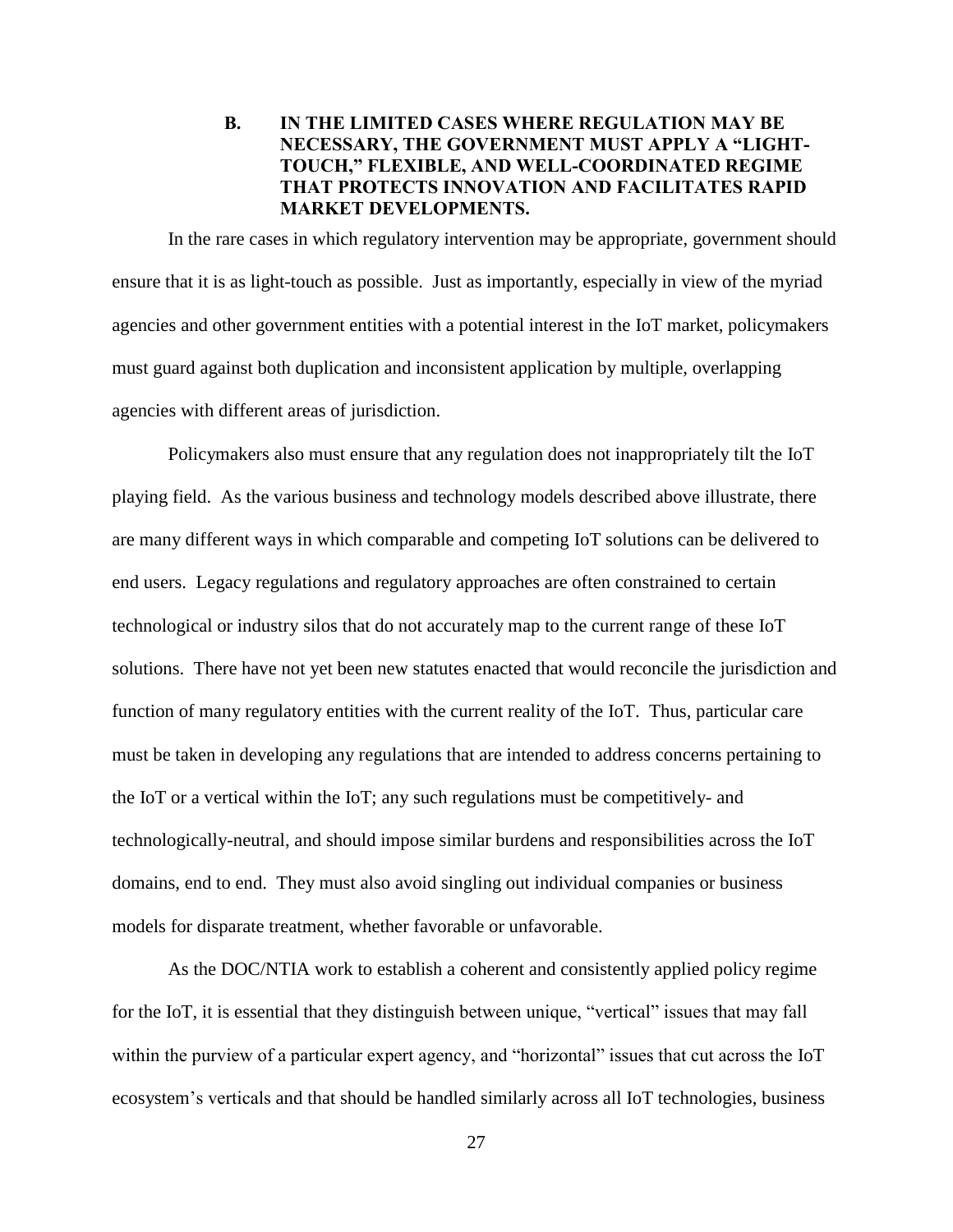models, and use cases. It is here also that the proper identification and categorization of issues and their effects, as discussed above, must be considered: the most challenging situations are those in which there is a vertical-specific manifestation of a "horizontal" issue with some peculiar attributes that may legitimately call for some vertical-specific measures. However, these measures must be taken in consultation with a broad range of stakeholders, and in close coordination between the appropriate vertically oriented agency and a policy coordinating entity—like the DOC—to ensure that any resulting regulations are narrowly and appropriately applied, without undue effects on the broader IoT.

Examples of issues in the "vertical" bucket include airspace coordination for drones (subject to FAA jurisdiction), medical device certification (the FDA), and automotive safety (NHTSA). Each of these verticals, both in a business and regulatory sense, have varying propensities for overlap with other verticals, or for regulations applied to these verticals to have potential ramifications for the broader IoT.

Two prime examples of "horizontal" issues are security and privacy. These are natural concerns with every IoT use case, and indeed, consumers will rightly expect that their chosen IoT solutions will be secure and respectful of their privacy. Establishing this trusted environment for consumers will require work by all players in the IoT—device makers, connectivity providers, application developers, and platform operators; doing so will be crucial to their success in the market, separate and apart from the policy frameworks for these issues. With this broad variety of industry players, it will be impossible to regulate a path to effective privacy and security protection. Rather, those protections will depend on a robust multistakeholder process to define the practices that will engender consumer trust—and therefore adoption—across the system. Thus, for these horizontal issues, government should opt for a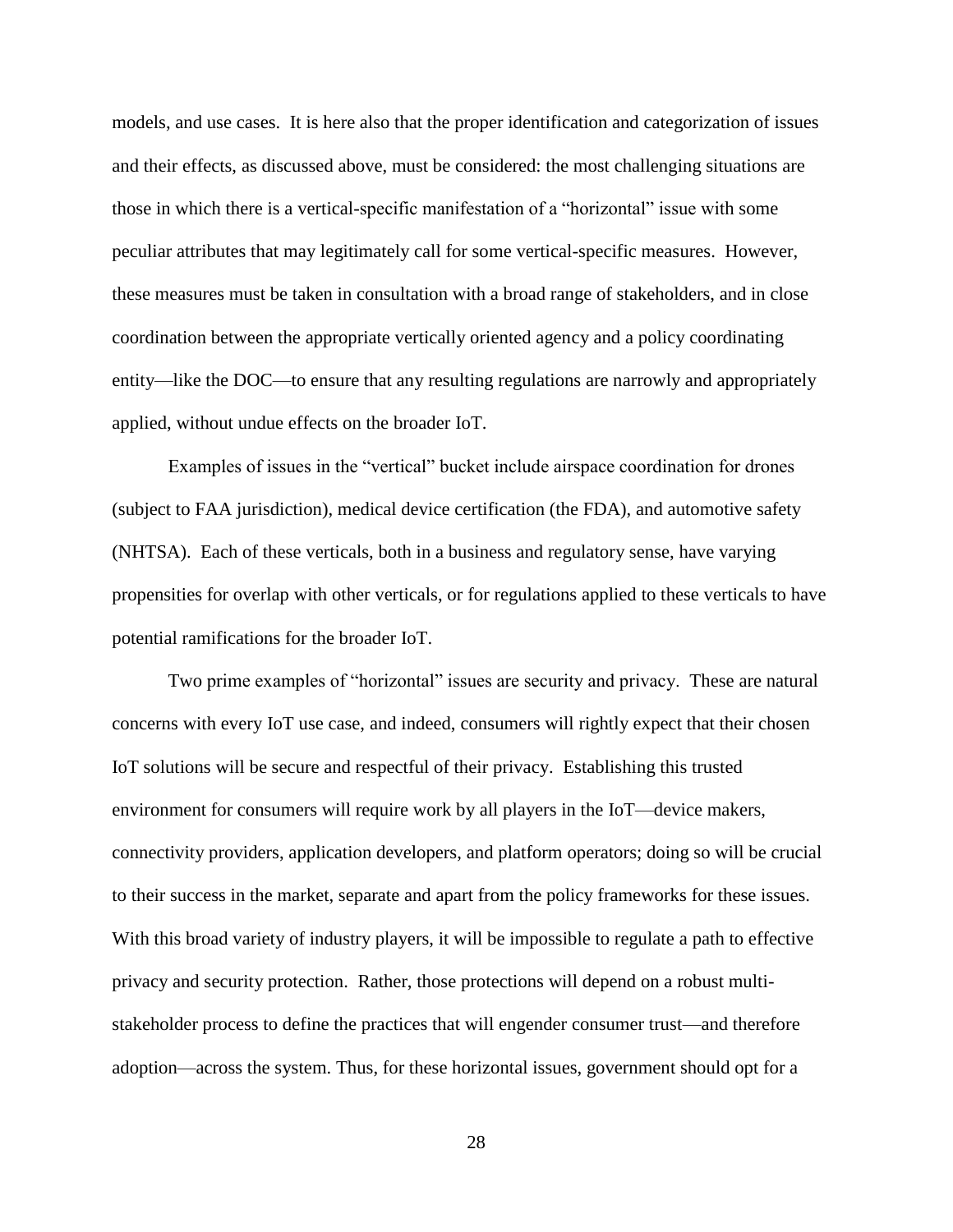common, IoT-wide framework that relies not on regulation, but rather on multi-stakeholder efforts—including the relevant expert agency—that will facilitate development of effective privacy and security approaches for the IoT.

#### **1. Cybersecurity**

The industry is already keenly focused on the security issues around IoT services. As devices become ever more connected, potential security vulnerabilities are likely to increase across the ecosystem. IoT security, therefore, is a necessity, but a prescriptive regulatory approach is not. Businesses will have significant incentive to address security from the outset in order to succeed in the marketplace.

In addition, there are a wide variety of standards bodies working on security specifications for the IoT. In the United States, the NIST Cybersecurity Framework should be the starting point on all security questions related to the IoT. The Framework is built around the concept of risk management, which we believe is the best means to address cybersecurity, particularly given the rapidly changing nature of the threats. The Framework can be a useful tool for companies to evaluate their cybersecurity risks and build a risk management plan specific to their business. The communications sector has undertaken a significant effort within the FCC's Communications Security, Reliability and Interoperability Council (CSRIC) to apply the Framework to communications critical infrastructure. That work encompassed ten subgroups and over one hundred individuals from a wide variety of companies, academic institutions, nonprofits and government agencies, culminating in a report that was issued in March 2015. The industry also has undertaken a variety of activities to promote the Framework to other stakeholders in the communications sector, including both suppliers and smaller and mid-sized carriers.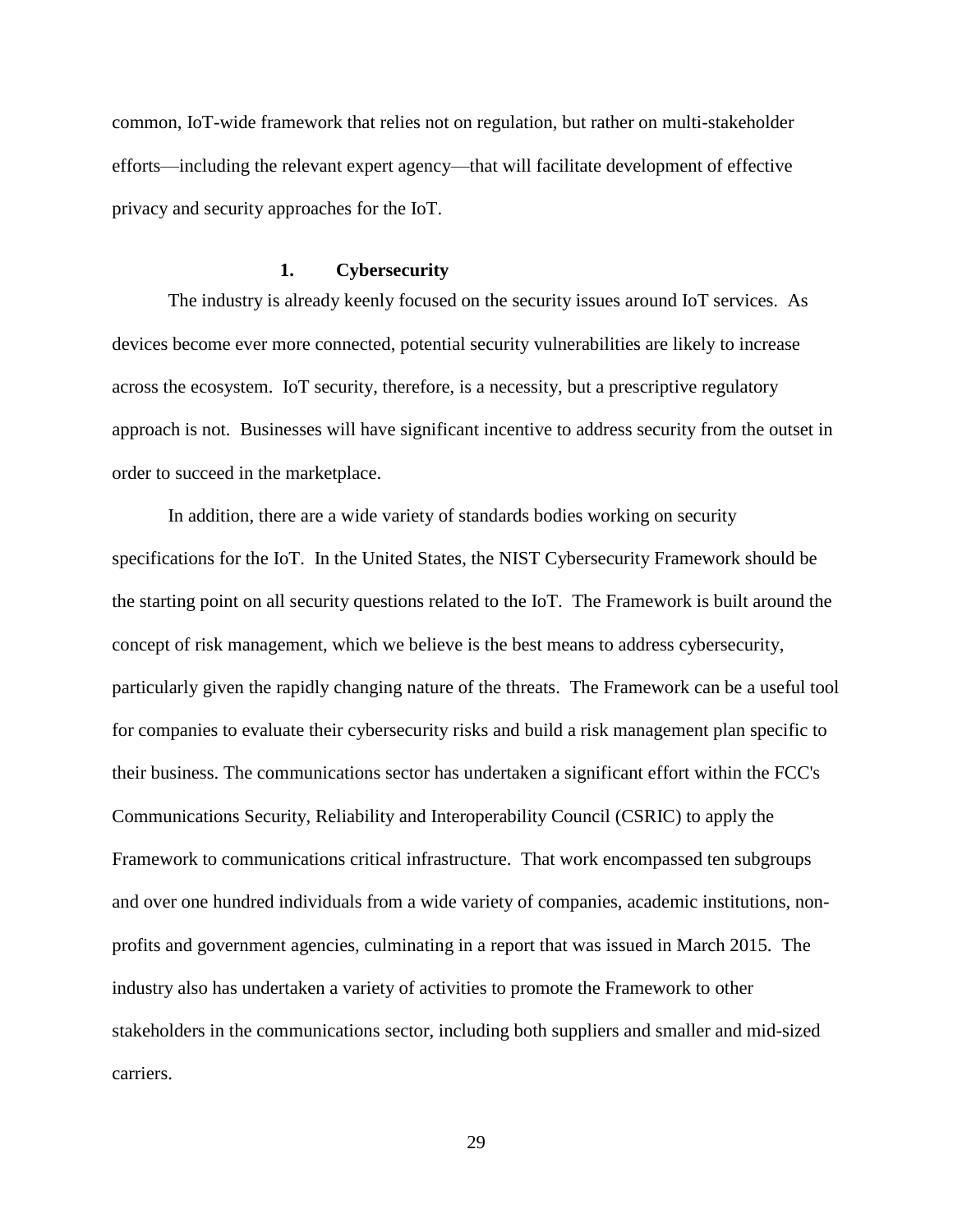AT&T itself employs a cybersecurity risk management program that predates the NIST Framework and that relies upon many of the same widely accepted, international security standards that map to the informative references in the Framework. We use these standards to inform our internal controls that we then apply to our network systems and to help protect customer data. Thus, the Framework serves as a complement to that program.

As AT&T recently noted in comments to NIST, the existing Framework is readily applicable to the IoT. Indeed, we recommended that NIST take steps to apply the Framework to a variety of issues that have come up since its publication related to IoT, including by developing use cases or examples of how the existing Framework can be used or applied in those environments. AT&T also has built on its experience with the Framework and the work we are doing with customers across many industries—as well as with our own IoT deployments—to promote better cybersecurity practices in the IoT ecosystem through a series of White Papers.<sup>25</sup>

#### **2. Privacy**

Any approach to IoT privacy should begin by examining the privacy implications of the IoT application in question, rather than treating all applications the same. Many IoT applications do not involve personally identifiable data and consequently present no meaningful privacy risk. Nevertheless, to the extent intervention is necessary, the FTC—the federal government's expert agency on privacy—alone should be tasked with ensuring appropriate privacy protections for the IoT and should proceed, as it typically does, through enforcement across the sector, rather than through *ex ante* rule-making. There is in fact no reason for prescriptive regulation here, as

<sup>25</sup> *See, e.g.*, "The CEO's Guide to Securing the Internet of Things," *available at* <https://www.business.att.com/cybersecurity/>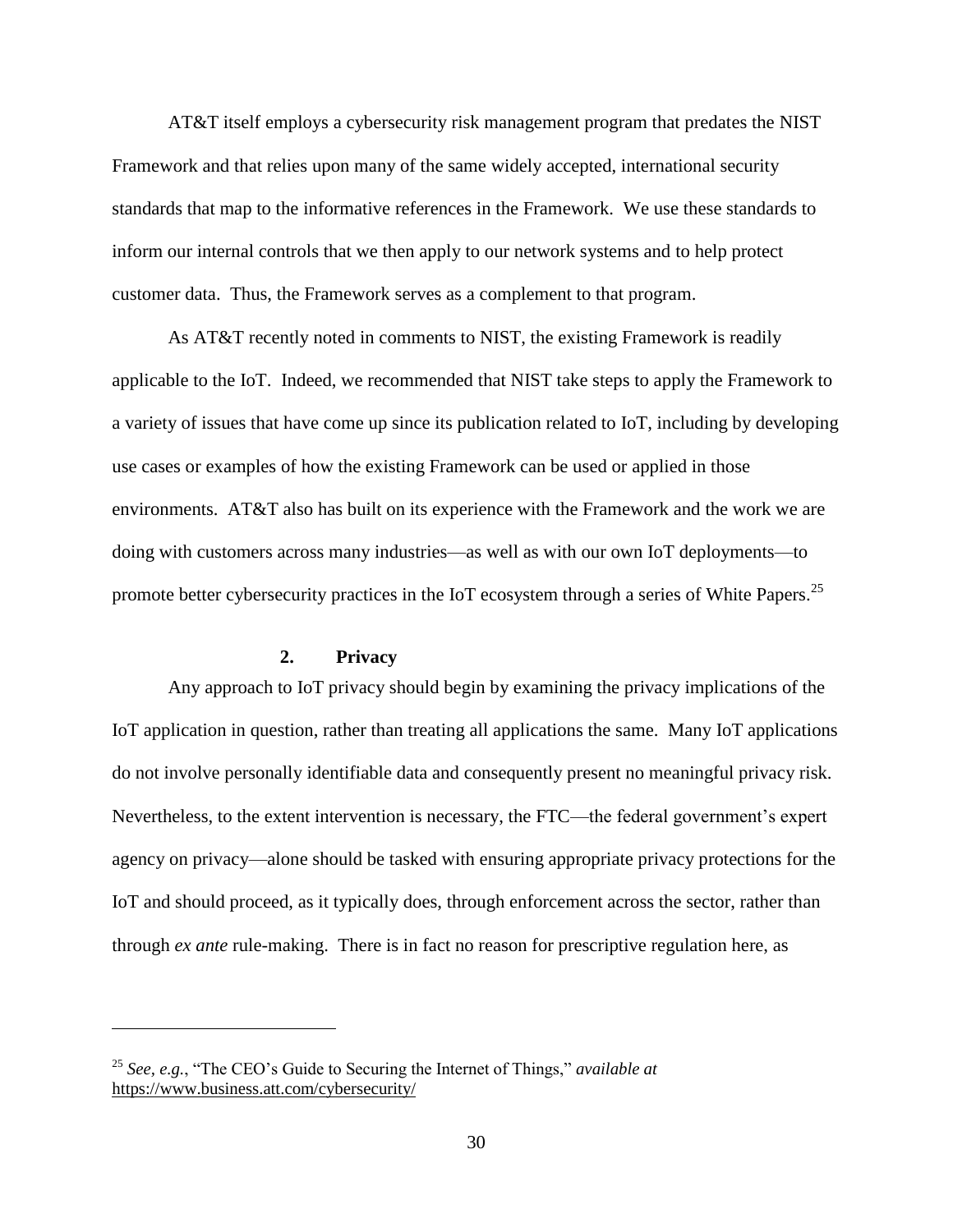industry stakeholders already have been proactively engaged in voluntary and collaborative processes to provide appropriate privacy protections for IoT applications.

A case in point in the United States is the development of a Smart Grid Privacy framework. In October 2012, the Future of Privacy Forum (FPF) announced a privacy seal program based upon a fundamental set of privacy principles incorporated in its Smart Grid Privacy Guidelines.<sup>26</sup> Aware of the critical need for privacy and security protections for sensitive consumer energy information, industry members proactively engaged in collaborative, self-regulatory efforts. FPF convened a diverse group of companies—including AT&T—to develop the privacy framework. FPF also requested input from utilities and utility regulators as interested stakeholders.

The resulting Guidelines target companies that use consumer information to provide smart grid services (e.g., companies offering home energy management, remote home control or security, smart thermostats and other services). Furthermore, the Smart Grid Privacy Guidelines are designed to help assure consumers that organizations using their information are employing best practices for security, privacy, and dispute resolution and are using consistent approaches to obtaining consent. As the Smart Grid example suggests, self-regulatory measures can deliver real progress toward a more comprehensive, consumer-centric approach to privacy.<sup>27</sup>

<sup>26</sup> *See* https://fpf.org/issues/smart-grid/.

 $^{27}$  An even more recent example of a successful multi-stakeholder approach to addressing privacy issues in the IoT is the process NTIA convened for UAS. That process resulted in a consensus document setting forth privacy best practices. *See* https://www.ntia.doc.gov/other-publication/2016/multistakeholderprocess-unmanned-aircraft-systems.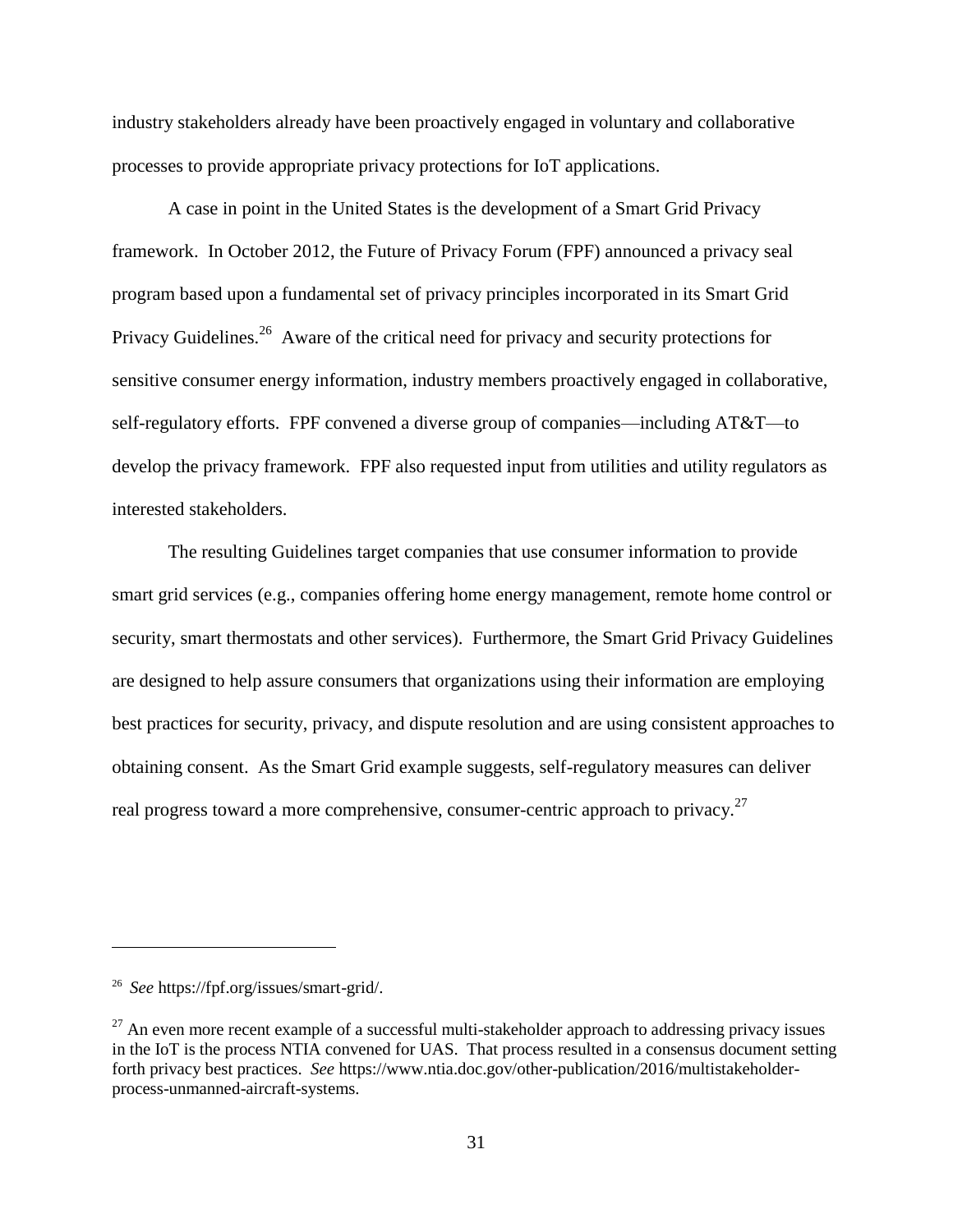The FCC's pending rulemaking to establish new privacy rules for broadband providers is illustrative of exactly the wrong approach to privacy:  $^{28}$  applying one set of rules to one set of technologies and industry players (in this case, Internet Service Providers) that creates consumer confusion and different privacy requirements across the IoT ecosystem and the actors in each of its domains. This not only puts some industry stakeholders at relative disadvantages to others based solely on technology and perceived regulatory jurisdiction—but also creates an artificially complex privacy regime for consumers, while potentially depriving them of beneficial IoT products and services that could be enabled with a properly tailored, more consumer-centric approach to privacy.

# **C. THE POLICY FRAMEWORK MUST SUPPORT AND FACILITATE THE SEAMLESS DEPLOYMENT OF IOT SOLUTIONS INTERNATIONALLY.**

<span id="page-35-0"></span>As detailed above, the economics of the IoT ecosystem make the frictionless deployment of IoT products and services across global borders a business imperative. The Department of Commerce thus has a vital role to play in advocating for international policies that reduce and avoid unnecessary burdens on global IoT applications. Government action on IoT must keep in mind the vital importance of cross-border data flows, and should not restrict the legitimate movement of data across national borders.

Even as it provides for the ubiquitous use of IoT technologies, government policy nevertheless must avoid prescribing specific marketplace solutions for effecting it. For example, in the case of numbering, ideal numbering policies and provisioning/activation models in particular can vary significantly across IoT applications. What works best in one application

<sup>28</sup> *See In the Matter of Protecting the Privacy of Customers of Broadband and Other Telecommunications Services*, Notice of Proposed Rulemaking, WC Docket No. 16-106 (Rel. Apr. 1, 2016).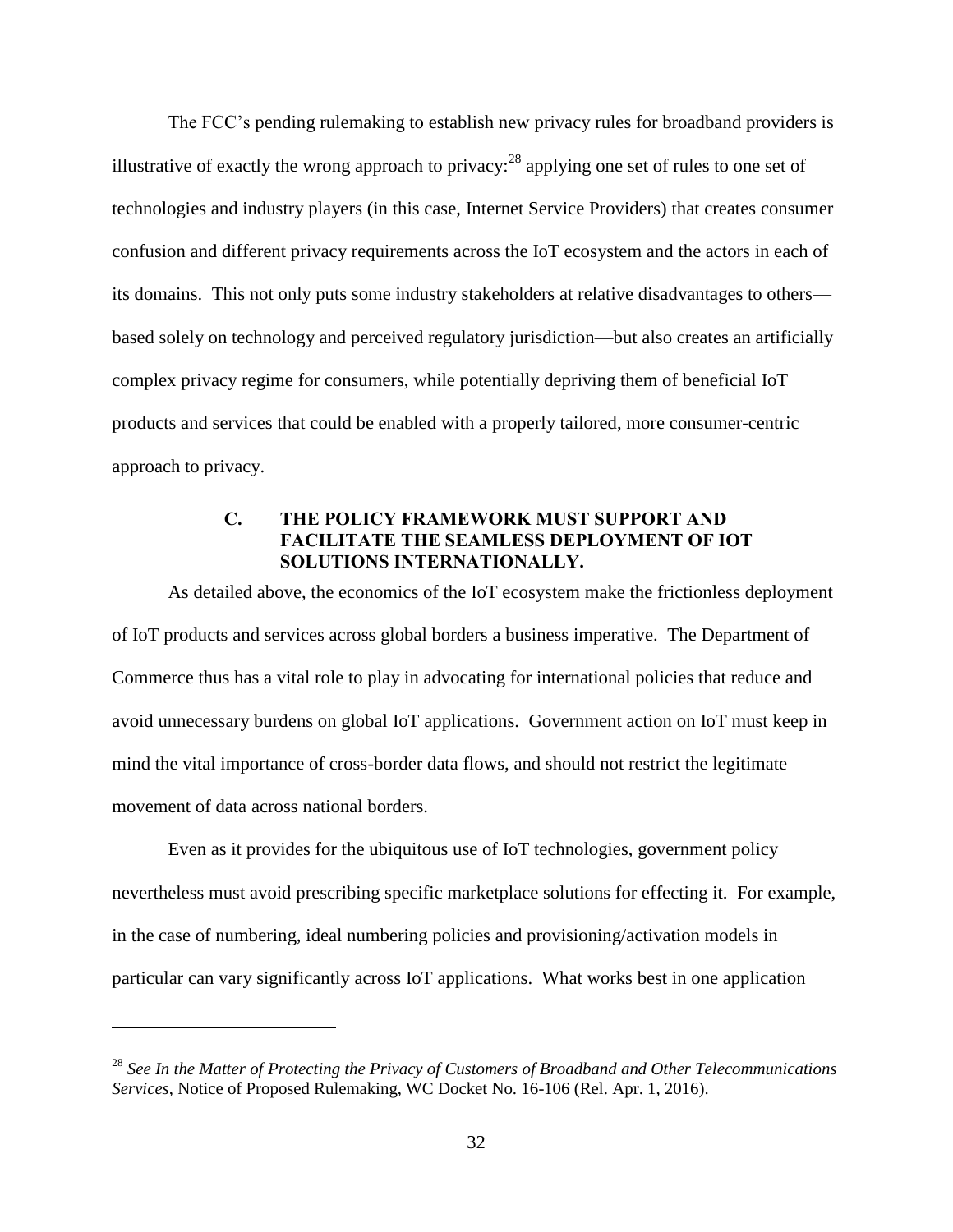may not fit another. International regulators thus must permit IoT providers to choose between various available options for numbering and device management, rather than imposing a single, one-size alternative for all cases, and certainly not one that is determined or established on a country-by-country basis.<sup>29</sup> As the Global SIM and IoT business models described earlier in these comments clearly demonstrate, industry stakeholders are fully capable of addressing the business and technological challenges inherent in the international IoT marketplace through voluntary negotiation and innovation.

Finally, the DOC, along with international governments, should promote the development of standards and operating frameworks for the effective global deployment of M2M and IoT solutions. Indeed, the German government, working with private industry and other

<sup>&</sup>lt;sup>29</sup> Regulators in several countries have taken an enlightened approach to the numbering issues presented by the IoT, such as by allowing the extra-territorial use of IMSI codes in the context of the provision of M2M Services and adjusting their numbering policies to make them more flexible to enable such extraterritorial use. For example, both the Belgian Institute for Postal Services and Telecommunications ("BIPT") and Germany's Bundesnetzagentur ("BNetzA") recently announced new policies that, when implemented, would permit the extra-territorial use of national numbers for IoT services. *See Summary and further analysis answers to the consultation at the request of the BIPT Council of 25 November 2014 on reviewing the policy regarding the numbering plan management of 28 July 2015* ("BIPT Summary"), *available at* [http://www.bipt.be/en/operators/telecommunication/Numbering/regulation/summary-and](http://www.bipt.be/en/operators/telecommunication/Numbering/regulation/summary-and-further-analysis-answers-to-the-consultation-at-the-request-of-the-bipt-council-of-25-november-2014-on-reviewing-the-policy-regarding-the-numbering-plan-management-of-28-july-2015)[further-analysis-answers-to-the-consultation-at-the-request-of-the-bipt-council-of-25-november-2014-on](http://www.bipt.be/en/operators/telecommunication/Numbering/regulation/summary-and-further-analysis-answers-to-the-consultation-at-the-request-of-the-bipt-council-of-25-november-2014-on-reviewing-the-policy-regarding-the-numbering-plan-management-of-28-july-2015)[reviewing-the-policy-regarding-the-numbering-plan-management-of-28-july-2015;](http://www.bipt.be/en/operators/telecommunication/Numbering/regulation/summary-and-further-analysis-answers-to-the-consultation-at-the-request-of-the-bipt-council-of-25-november-2014-on-reviewing-the-policy-regarding-the-numbering-plan-management-of-28-july-2015) [http://www.bundesnetzagentur.de/cln\\_1431/DE/Sachgebiete/Telekommunikation/Unternehmen\\_Institutio](http://www.bundesnetzagentur.de/cln_1431/DE/Sachgebiete/Telekommunikation/Unternehmen_Institutionen/Nummerierung/TechnischeNummern/IMSI/AnhoerungEntwurfIMSI.html?nn=268376) [nen/Nummerierung/TechnischeNummern/IMSI/AnhoerungEntwurfIMSI.html?nn=268376](http://www.bundesnetzagentur.de/cln_1431/DE/Sachgebiete/Telekommunikation/Unternehmen_Institutionen/Nummerierung/TechnischeNummern/IMSI/AnhoerungEntwurfIMSI.html?nn=268376) (BNetzA proposed regulations). Even more recently, at its meeting in El Salvador on May 17-20, 2016, CITEL, the Comisión Interamericana de Telecomunicaciones of the Organization of American States, approved a "Recommendation to Incentivize Greater Adoption of IoT/M2M Services in the CITEL Member States" which recommends "[t]hat the Member States allow for the extra-territorial use of numbering resources (i.e., E.164 and E.212 numbers) to support global IoT/M2M business models and the development of innovative products and services, while not compromising public security or national sovereignty." See CITEL document no. CCP.I-TIC/doc. 3905/16 rev.1, recommendation no. 4. *See also* Body of European Regulators for Electronic Communications (BEREC) Report on Enabling the Internet of Things, Dec. 2, 2015, *available at* [http://berec.europa.eu/eng/document\\_register/subject\\_matter/berec/reports/5755-berec](http://berec.europa.eu/eng/document_register/subject_matter/berec/reports/5755-berec-report-on-enabling-the-internet-of-things)[report-on-enabling-the-internet-of-things;](http://berec.europa.eu/eng/document_register/subject_matter/berec/reports/5755-berec-report-on-enabling-the-internet-of-things) European Conference of Postal and Telecommunications Administrations ("CEPT"), Extra-Territorial Use of E.164 Numbers - High level principles of assignment and use, ECC Recommendation (16)02, Approved April 28, 2016, *available at* http://www.erodocdb.dk/Docs/doc98/official/pdf/REC1602.PDF.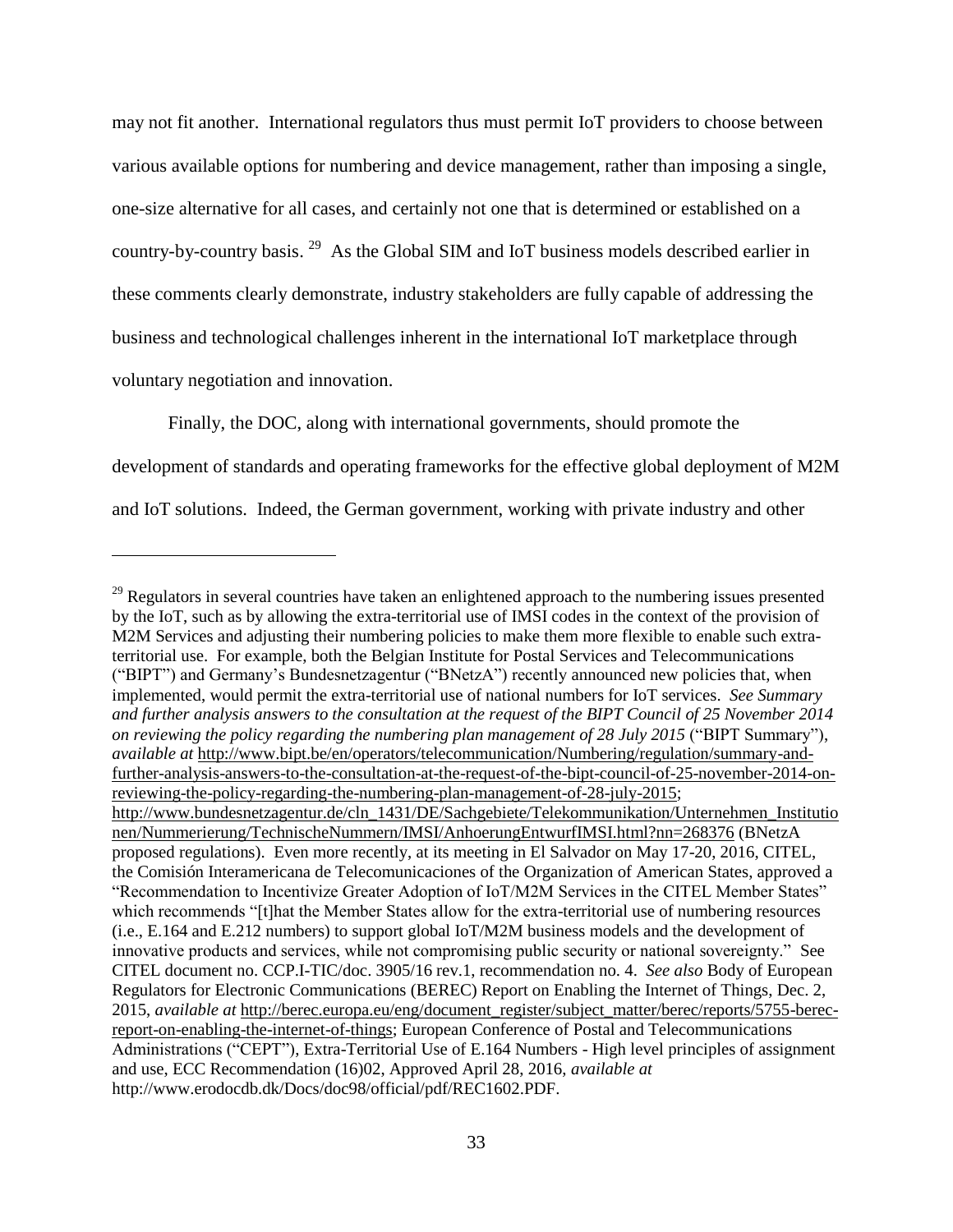stakeholders, has already launched a comprehensive effort to promote the deployment of IoT products and services to "secure [Germany's] technological leadership role and establish itself as an [IoT] lead market and provider."<sup>30</sup> Again, however, these should be industry led efforts, not mandated by government regulators; as the development of the IoT to date has shown, industry will be best positioned to create a uniform international, interoperable framework.

## **D. THE POLICY FRAMEWORK SHOULD PROMOTE THE INCREASED AVAILABILITY AND EFFICIENT USE OF SPECTRUM.**

<span id="page-37-0"></span>The projected number of IoT devices will place additional demands on spectrum resources, requiring a continued growth in spectrum available for general commercial use, both licensed and unlicensed. Even if just ten percent of the total number of IoT devices were to be directly connected to commercial mobile networks (i.e., with a SIM card and on a 3G/4G/5G network), that still represents billions of new devices operating on wireless networks worldwide. Additionally, the absolute growth in, and the heterogeneity of, IoT traffic will combine with the continued growth in overall demand for mobile broadband to pressure licensed spectrum resources. Similarly, a very high portion of those devices that are *not* directly connected to commercial mobile networks—though they may be indirectly connected via gateway devices that are on a commercial mobile network—will be using unlicensed or non-commercially allocated spectrum.

*However, there is no need for governments to allocate dedicated spectrum specifically for IoT or IoT segments.* NTIA, Congress, and the FCC should continue efforts to find and

 $\overline{a}$ 

<sup>30</sup> *See*, *e.g.*, *Industrie 4.0*, *Smart Manufacturing for the Future*, Germany Trade and Invest (describing a comprehensive blueprint for the German government, industry and other stakeholder for fostering the development of IoT products and services), *available at* [http://www.gtai.de/GTAI/Content/EN/Invest/\\_SharedDocs/Downloads/GTAI/Brochures/Industries/indust](http://www.gtai.de/GTAI/Content/EN/Invest/_SharedDocs/Downloads/GTAI/Brochures/Industries/industrie4.0-smart-manufacturing-for-the-future-en.pdf) [rie4.0-smart-manufacturing-for-the-future-en.pdf.](http://www.gtai.de/GTAI/Content/EN/Invest/_SharedDocs/Downloads/GTAI/Brochures/Industries/industrie4.0-smart-manufacturing-for-the-future-en.pdf)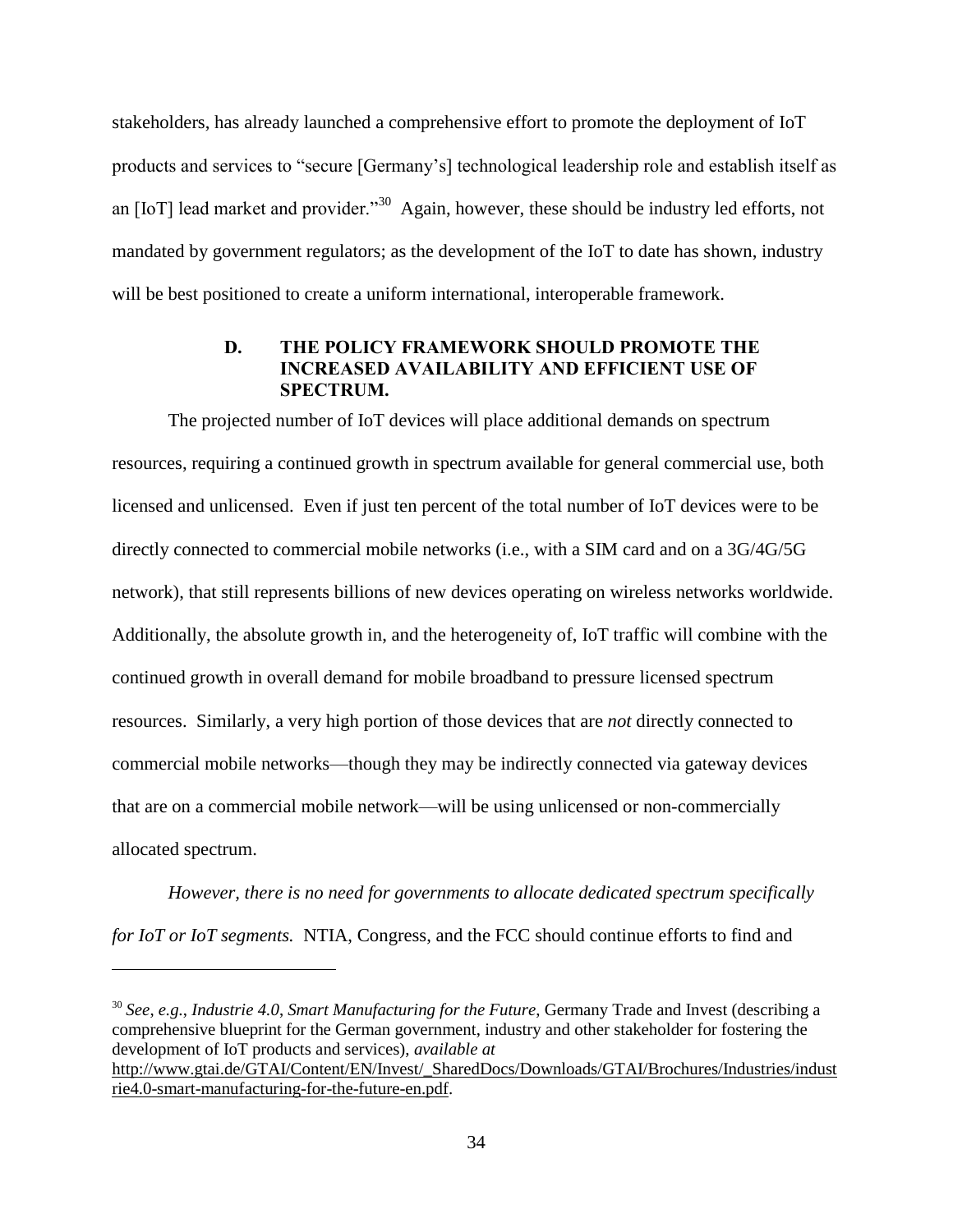reallocate spectrum for commercial mobile broadband use. Provided that sufficient licensed spectrum is allocated for mobile broadband use, there is no reason to expect that dedicated spectrum to support IoT devices should be needed: it should be left up to spectrum licensees to manage and employ their spectrum in an optimized fashion for the mix of traffic types that may be simultaneously using licensed bands. The federal government should also continue to support the progress being made by industry standards bodies in the development of new standards, and work toward international harmonization of spectrum allocations where appropriate.

# **E. GOVERNMENTS CAN TAKE STEPS WITH RESPECT TO THEIR OWN ACTIONS, FACILITIES AND ACQUISITIONS TO SUPPORT THE DEPLOYMENT AND ADOPTION OF IOT SOLUTIONS.**

<span id="page-38-0"></span>AT&T noted in Section II.C. of these Comments that the Government plays other roles in the IoT ecosystem beyond those of regulator or enforcer. In particular, the Government acts as an Influencer, as a Funder/Facilitator, and as a Customer. Each of these roles comes into play in establishing a sound and comprehensive policy framework for the IoT, as policymakers at all levels of the country's governments can also accelerate the deployment and adoption of IoT solutions.

#### **1. Government Actions as an Influencer.**

As noted above, there are already examples where government agencies have constructively served in a helpful capacity as a convener of multi-stakeholder processes addressing specific IoT issues or concerns. For the right issues and with the right participants, there are likely to be opportunities for similarly productive endeavors in the future. Similarly, many government organizations—such as the GAO, NIST, FTC, and NTIA itself, to name but a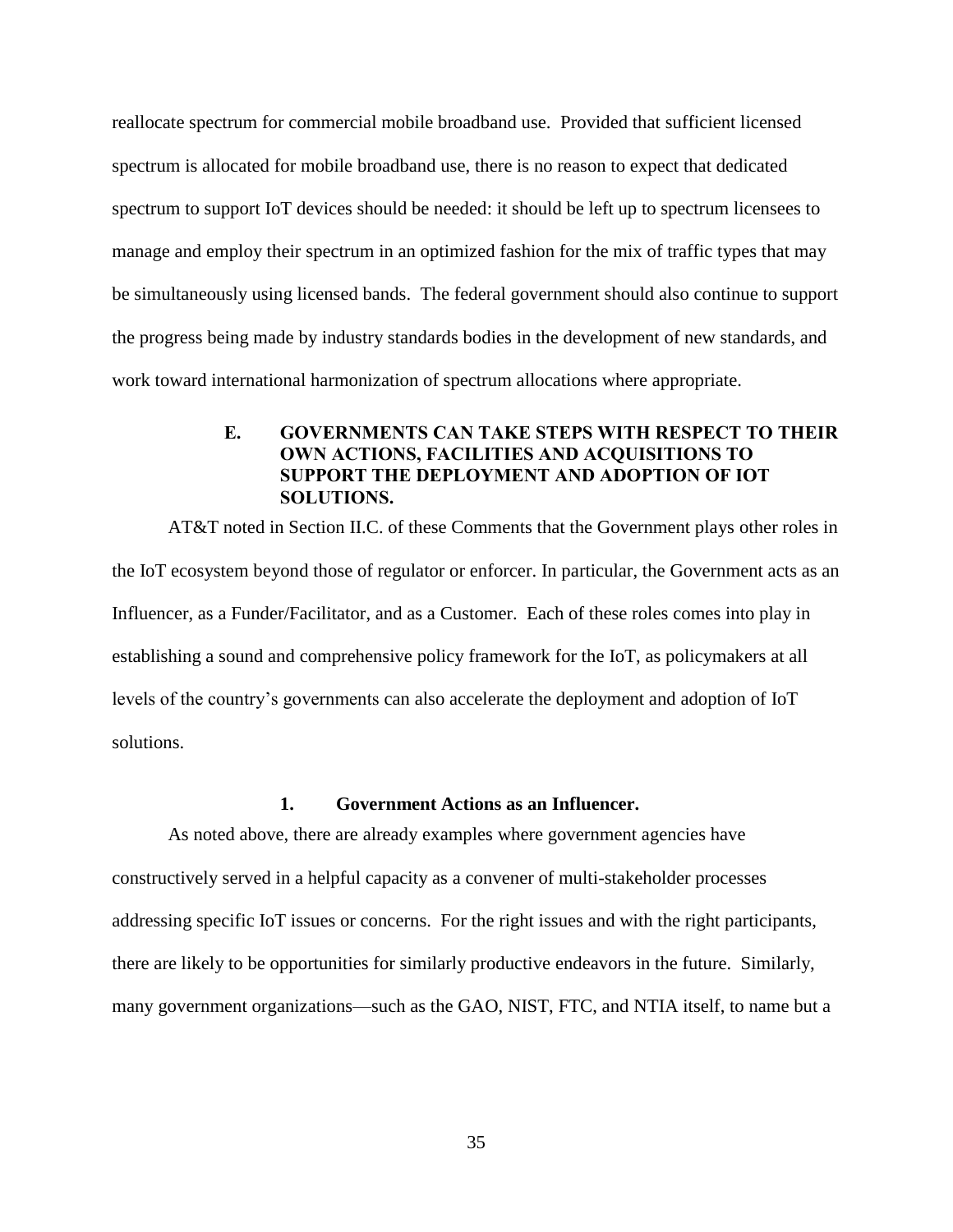few—are likely (or required) to produce reports on IoT related topics.<sup>31</sup> The lens through which each of these agencies views and discusses the IoT will influence subsequent stakeholder thinking about the IoT, whether internal to the government, in the public, or among industry players. Here again, the DOC can help establish a common starting point for these kinds of reports and similar actions, to aid in achieving a coordinated and coherent view of the IoT across the government.

#### **2. Government Actions as a Funder/Facilitator.**

Governments are already directly and indirectly funding some IoT solutions deployments. The Department of Transportation, for example, is directly promoting the deployment of smart cities technologies through the \$40 million it will award to the winning city of its Smart Cities Challenge.<sup>32</sup> It may also indirectly fund transportation management IoT solutions through a variety of programs authorized by the recently enacted FAST Act,  $33$  for which Congress appropriated \$337 million over FY16-20. As those grants will be made to state and local governments and other organizations, the program structure and grant requirements that DoT establishes as the funder will significantly affect how any IoT solutions are brought forth from this and other programs.

<sup>31</sup> The FAST Act requires no fewer than five reports to be produced that may be germane to the IoT (*see* sections 3024, 6004, 6025, 6027, and 24113).

<sup>32</sup> *See* https://www.transportation.gov/smartcity.

<sup>&</sup>lt;sup>33</sup> For example, section 6004 of the FAST Act directs the Secretary of Transportation to "establish an advanced transportation and congestion management technologies deployment initiative to provide grants to eligible entities to develop model deployment sites for large scale installation and operation of advanced transportation technologies to improve safety, efficiency, system performance, and infrastructure return on investment."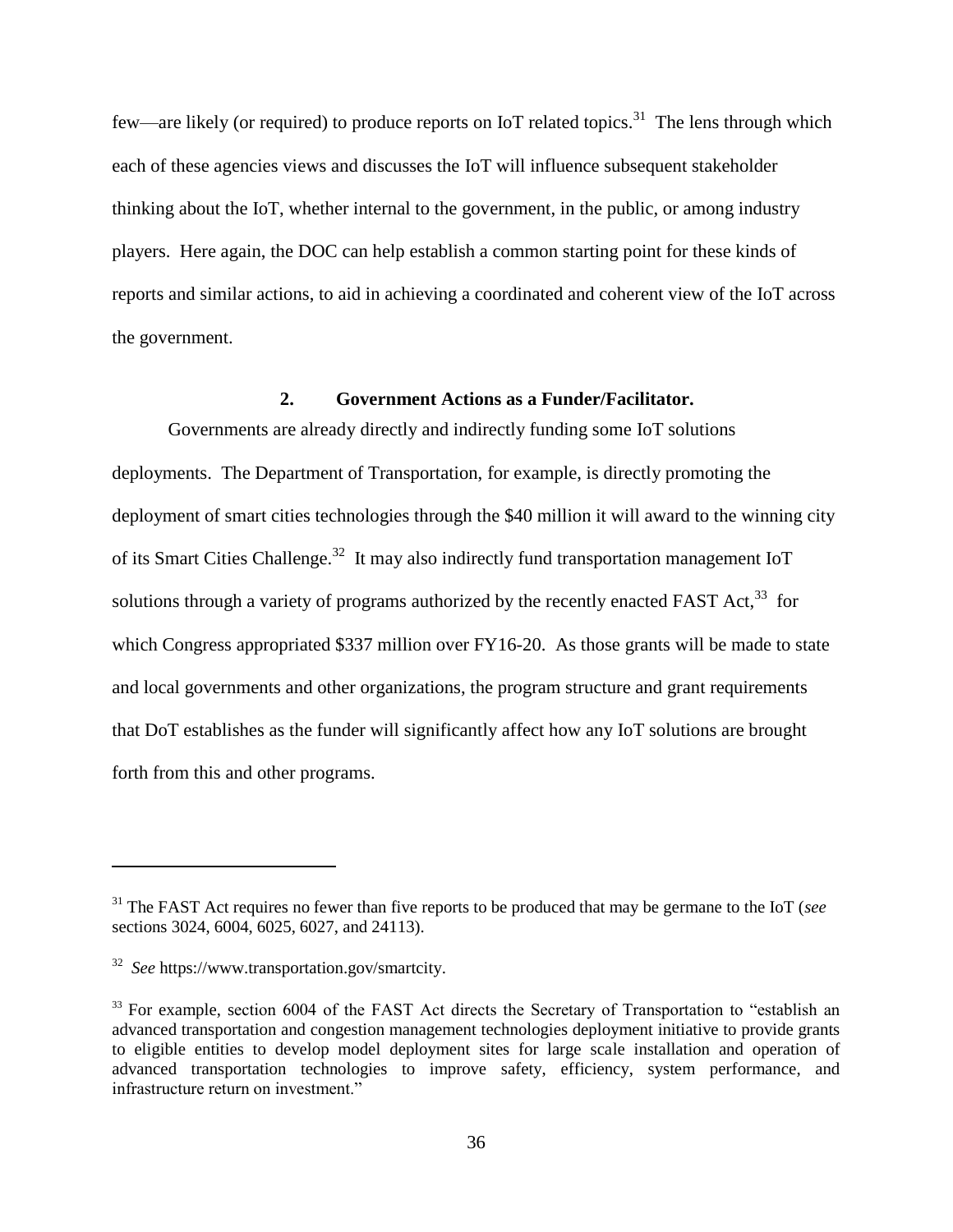The federal government can and should continue to fund pilot programs and challenge grants, as both NIST and DOT are doing in their respective initiatives. These kinds of programs can provide a helpful kick start towards development and adoption, and produce valuable learnings for the private sector and governments alike.

The federal government can also speed deployment of the many network end points that will be needed for broad 5G service and denser mobile networks by facilitating deployment on Federal lands and by lowering the barriers presented by state and municipal rules. Similarly, federal agencies should coordinate and streamline the processes for applying and obtaining approval for siting wireless infrastructure on federal properties. Agencies should adopt a common set of procedures and fee schedules and ensure that those processes are applied consistently and expeditiously at individual military bases and other federal properties. NTIA's Broadband Opportunity Council has started work on some of these issues.<sup>34</sup>

Governments can further facilitate a more rapid deployment of IoT, particularly in the areas of smart cities and transportation, by encouraging the incorporation of IoT and networking technologies into public works and infrastructure projects, and by enabling access to public data through APIs and IoT platforms.

#### **3. Government Actions as a Customer.**

Finally, in its role as a significant customer for IoT services and products, government adoption of the IoT can be improved through continued efforts to simplify and streamline government purchasing, and coordinating between policy-making and acquisitions components

<sup>34</sup> *See* [https://www.ntia.doc.gov/category/broadband-opportunity-council.](https://www.ntia.doc.gov/category/broadband-opportunity-council) AT&T filed extensive comments, available [here,](https://www.ntia.doc.gov/files/ntia/att_services_inc_boc.pdf) with the Broadband Opportunity Council, laying out at greater length its recommendations for how the federal government can spur network deployment.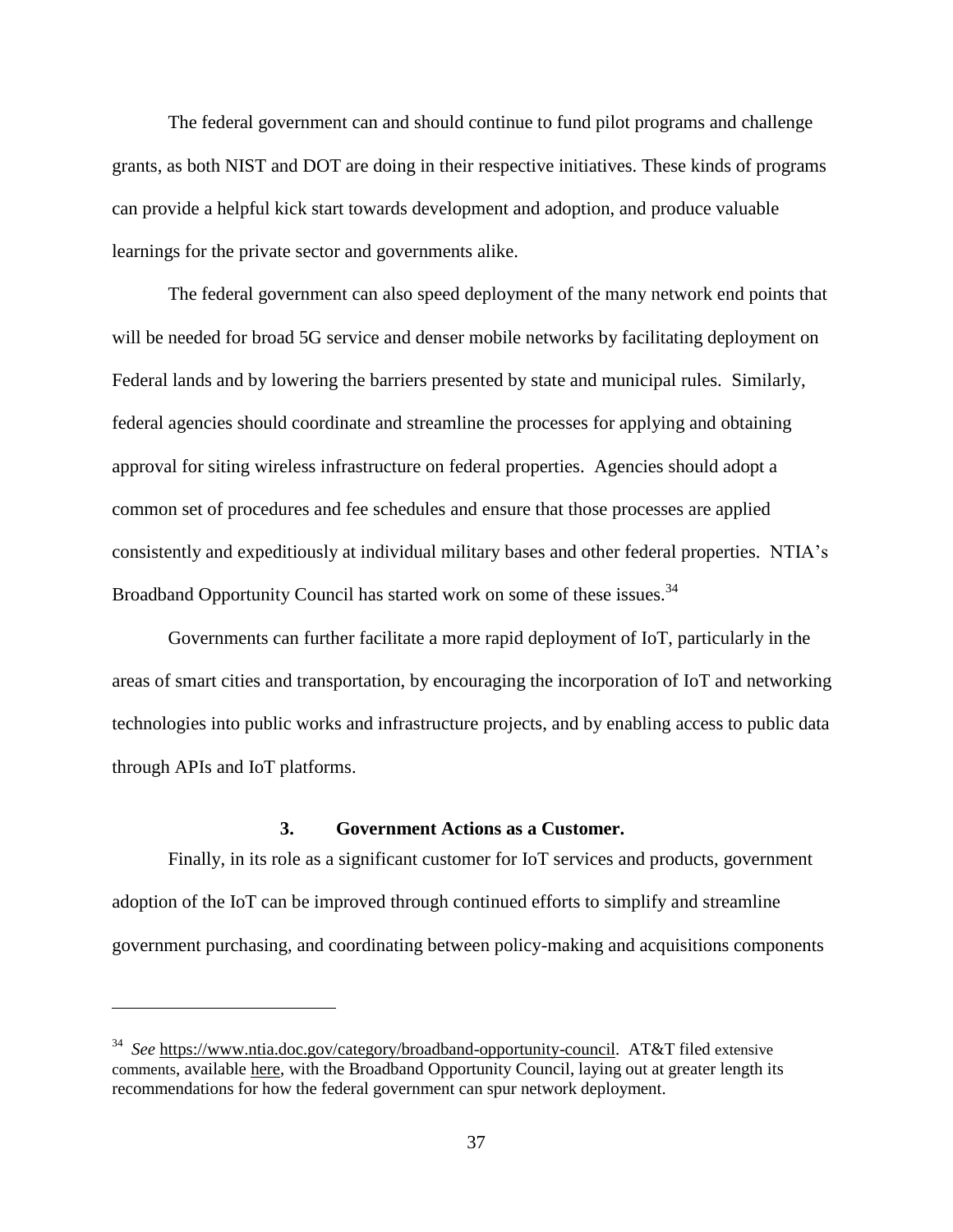of governments. Doing so will result in governments (and thus taxpayers) reaping the same sorts of transformative benefits in business processes and efficiency that so many sectors of industry are seeing from IoT adoption.

The promise of IoT for enhancing the efficient delivery of government services is profound. IoT fleet and asset management technologies can produce operational savings for many government agencies that operate large vehicular fleets or that engage in frequent shipments of goods, such as the Department of Defense. Similarly, IoT solutions, from smart thermostats and smart grid solutions to security services enabled by IoT capabilities, are beneficial to any government entity—the GSA comes immediately to mind—that manage facilities. IoT medical devices can reduce healthcare costs, benefitting the government as a major payer for (e.g., Medicare) and provider of (e.g., the Department of Veterans Affairs) healthcare. In these and many other areas of the IoT, the government is not yet well equipped to purchase IoT solutions for itself. Increasing the flexibility and adaptability of its acquisition processes to incorporate the purchase of IoT services will help foster more rapid adoption across the economy.

#### **IV. AT&T'S RESPONSES TO SPECIFIC QUESTIONS**

<span id="page-41-0"></span>In the discussion above, we have sought to address many of the issues undergirding the questions posed in NTIA's request. In addition to those foregoing comments, we address below several of the specific questions posed in the Request for Comments.

# <span id="page-41-1"></span>**RFC 1. ARE THE CHALLENGES AND OPPORTUNITIES ARISING FROM IOT SIMILAR TO THOSE THAT GOVERNMENTS AND SOCIETIES HAVE PREVIOUSLY ADDRESSED WITH EXISTING TECHNOLOGIES, OR ARE THEY DIFFERENT, AND IF SO, HOW?**

**Response:** The opportunities arising from the IoT frequently involve the amplification and extension of the benefits that network technology and the Internet have already brought to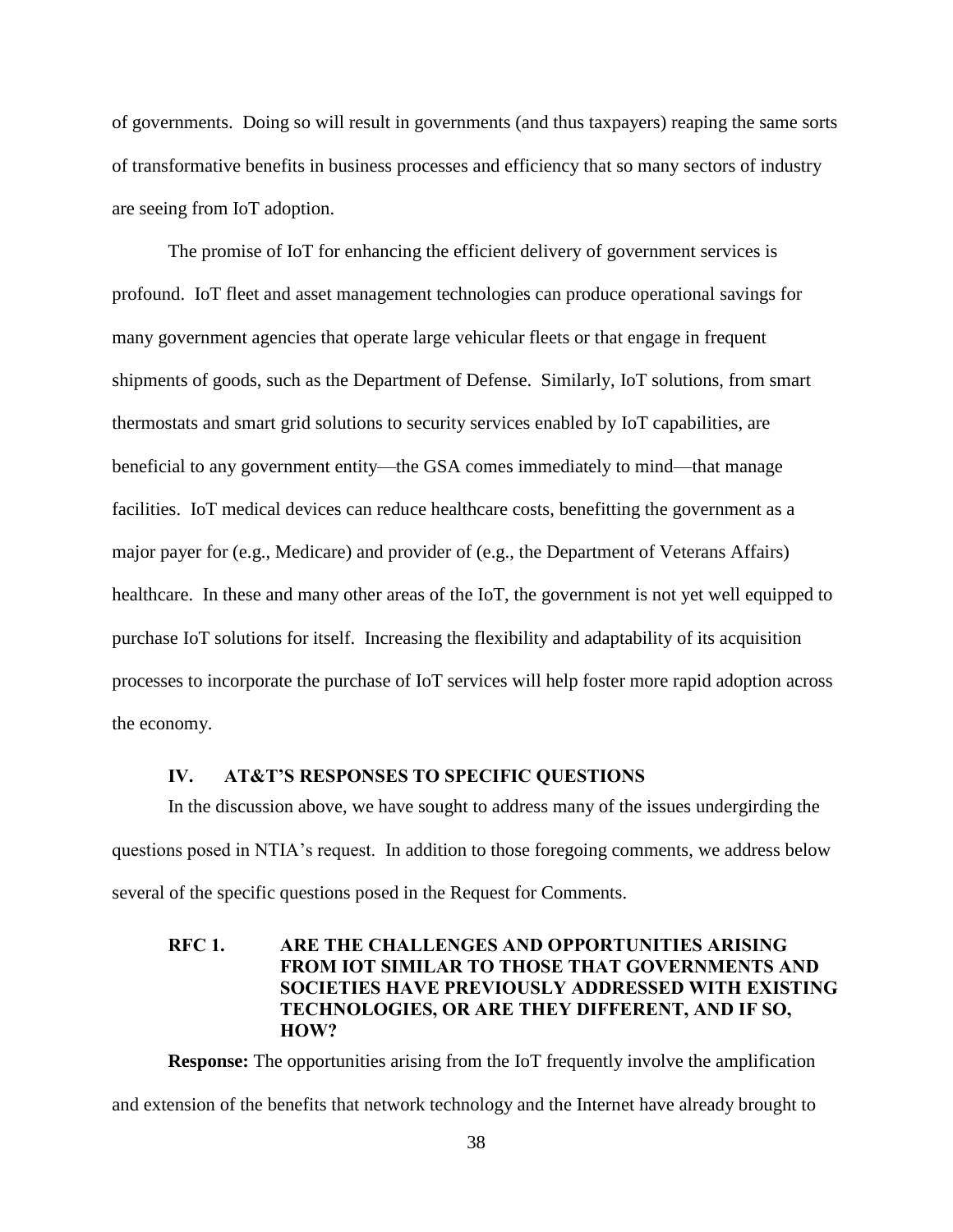consumers and industry. For example, increased operational efficiency, increased consumer convenience and safety, generation of and easy access to large quantities of data, and improved insights from the analysis of that data are all benefits and opportunities that the Internet in general has provided, and that the IoT promises to apply to new areas and capabilities.

The same holds true for the challenges posed by the IoT. For example, the IoT clearly highlights concerns about privacy and security. It also presents challenges relating to the changing nature of the modern workforce and the increasing demand for highly skilled employees, particularly in the STEM disciplines.<sup>35</sup>

# **a. What are the novel technological challenges presented by IoT relative to existing technological infrastructure and devices, if any? What makes them novel?**

**Response:** With the IoT, so many new 'elements of the physical world' ("things") have, for the first time, a significant nexus or integration with modern computing and networking technologies—both hardware and software. This means that companies that are producing these "things" must adopt and master new technologies, and that end-users—both consumers and businesses—also must gain a new understanding of the capabilities and limitations of these devices that will proliferate in their daily lives. These unique technological challenges present themselves in connection with the IoT devices themselves, the networks that connect them, and the software and platforms that support them.

 *Device challenges*: IoT devices can range from tiny—even body-implantable beacons to major capital equipment, and from effectively disposable items to durable goods. They have widely varying requirements for power, network access, and levels of computing capability. They may be constantly in contact with a person, or installed in a remote location largely inaccessible to people.

<sup>35</sup> *See, e.g.,* http:/[/www.business.att.com/content/whitepaper/idc-developers-iot-playbook.pdf.](http://www.business.att.com/content/whitepaper/idc-developers-iot-playbook.pdf)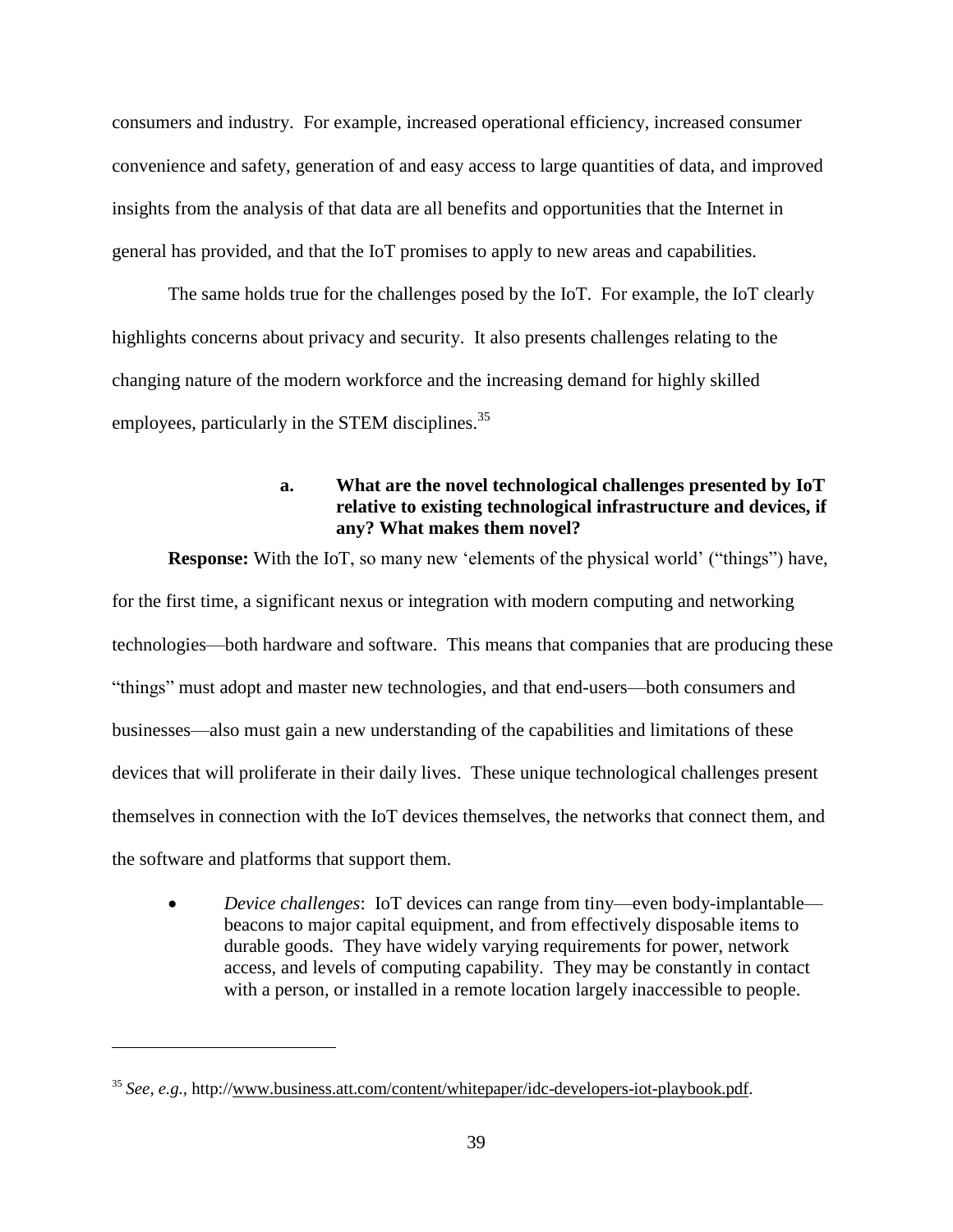- *Network challenges:* The novel network challenges associated with the IoT include support for the wide number and diversity of IoT devices and the traffic they generate (both payload and signaling), the need for ubiquitous coverage, and the need for global operability. In particular, the IoT creates the imperative for denser, higher-speed, scalable, dynamic, secure and ubiquitous networks. This has major ramifications for spectrum resources and the deployment of network infrastructure.
- *Software / platform challenges:* These include the need to develop expertise and experience among the developers who are creating IoT applications. In addition, providers must deal with new Big Data and analytics challenges, as they must work through the massive amounts of data generated from the huge number of diverse IoT devices to deliver their services and products efficiently.

## **b. What are the novel policy challenges presented by IoT relative to existing technology policy issues, if any? Why are they novel? Can existing policies and policy approaches address these new challenges, and if not, why?**

**Response:** The combination of the cross-sector and cross-jurisdictional nature of IoT use

cases and business models with the interaction between cyber and physical systems means that policymakers are encountering new policy issues, new stakeholders, and new technologies with which they may not be familiar. As described earlier in these comments, the policy issues facing regulators may have both vertical and horizontal components, with effects implicating the jurisdictions of many different governmental entities. Thus, policy makers must now recognize that they cannot necessarily act in their traditional silos, or expect that the effects of their policies will be isolated to their traditional areas. They instead must be cognizant that policies applied in one area may well spill over to areas outside of their jurisdiction—and incorporate that perspective, and corresponding coordination, into their policymaking activities.

# **c. What are the most significant new opportunities and/or benefits created by IoT, be they technological, policy, or economic?**

**Response:** The opportunities and potential benefits of IoT extend to all areas of the economy, society and government. For businesses, the IoT will provide the opportunity to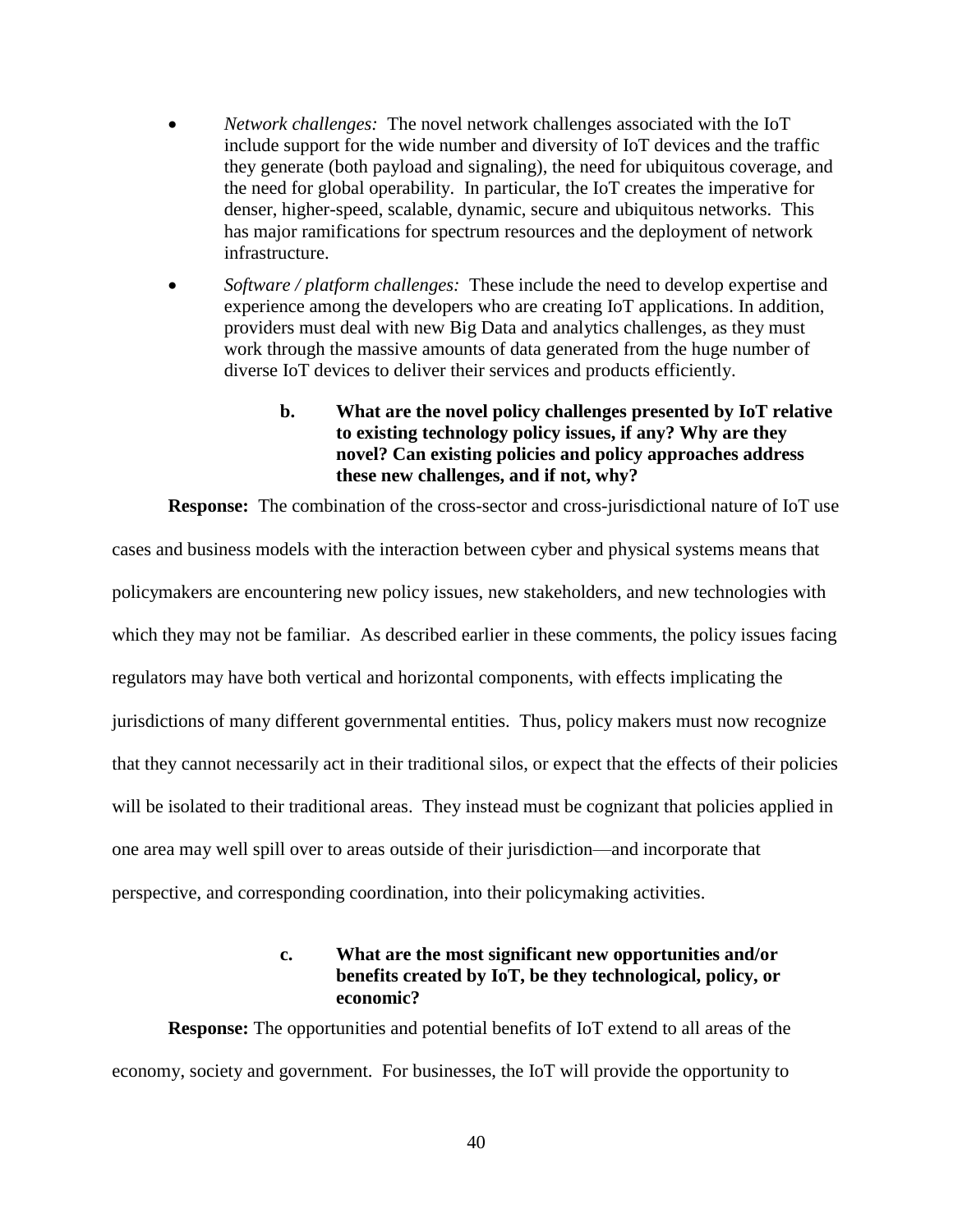generate greater efficiency and intelligence in business operations. The combination of IoT technologies and data analytics also will provide companies with unprecedented insight into their operations, and will significantly improve their ability to serve their customers. For those customers, in turn, the IoT will mean increased convenience and control of their lives and their environments. This extends to the government as a customer for IoT solutions as well; as with private businesses, IoT technologies will improve government's insight into, and ability to deliver, services to their constituents. IoT solutions also provide the means for governments at all levels to move toward many policy objectives, such as increased energy and water efficiency, improvements in public health, increased automotive safety, and better infrastructure management.

# <span id="page-44-0"></span>**RFC 2 THE TERM "INTERNET OF THINGS" AND RELATED CONCEPTS HAVE BEEN DEFINED BY MULTIPLE ORGANIZATIONS, INCLUDING PARTS OF THE U.S. GOVERNMENT SUCH AS NIST AND THE FTC, THROUGH POLICY BRIEFS AND REFERENCE ARCHITECTURES. WHAT DEFINITION(S) SHOULD WE USE IN EXAMINING THE IOT LANDSCAPE AND WHY? WHAT IS AT STAKE IN THE DIFFERENCES BETWEEN DEFINITIONS OF IOT? WHAT ARE THE STRENGTHS AND LIMITATIONS, IF ANY, ASSOCIATED WITH THESE DEFINITIONS?**

**Response:** Given the still nascent and evolving nature of the IoT, it is both premature and counterproductive to attempt to define it. Indeed, the evolving nature of the IoT makes a clear definition impracticable. The DOC's resources are better spent describing IoT technologies and use cases, and then monitoring their deployment.

In particular, AT&T is concerned that creating a definition of IoT technology is the first step toward prescriptive regulation. Once such a definition exists, the focus turns to whether a particular application falls within, or outside of, the definition, almost inevitably with some regulatory consequences.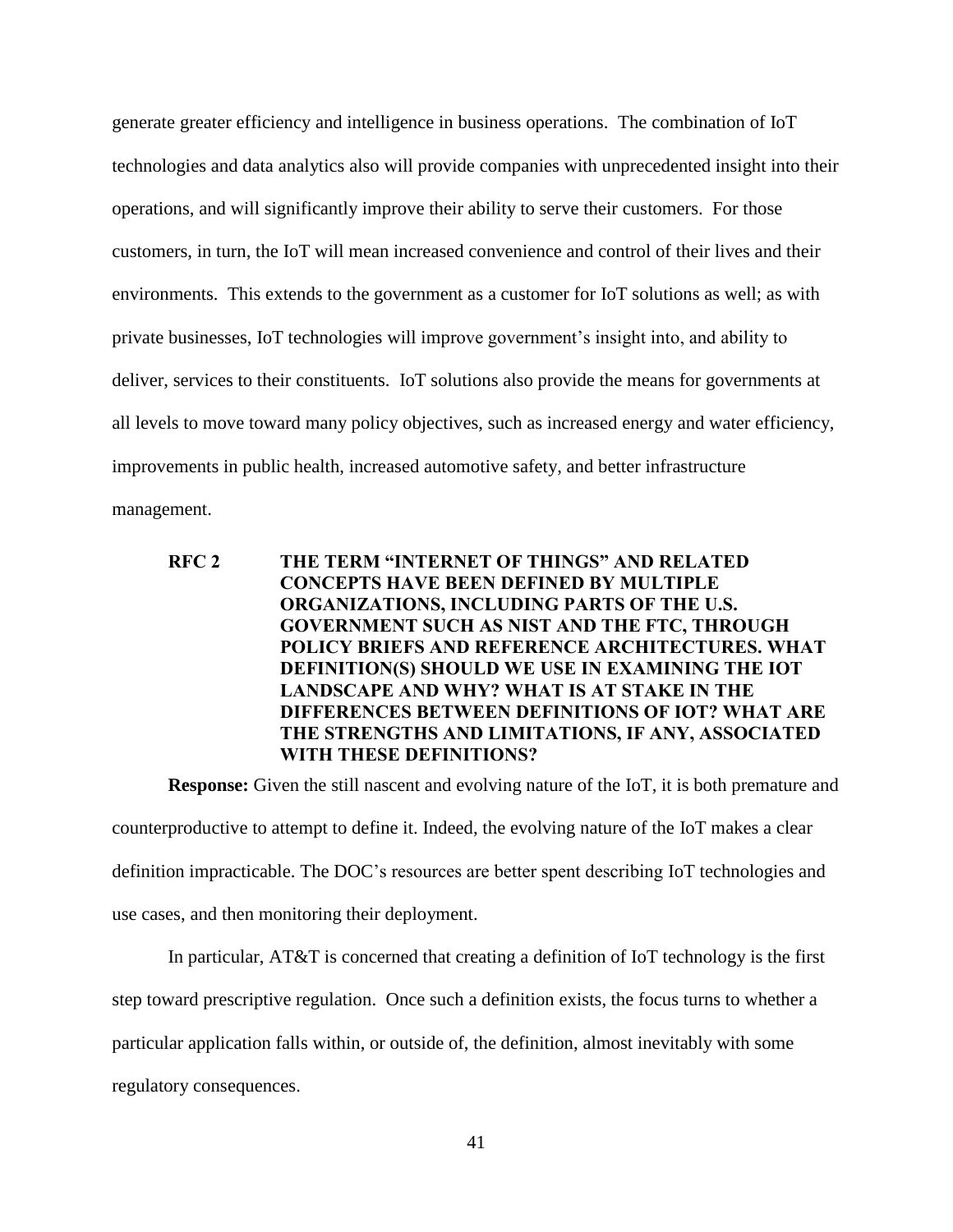### <span id="page-45-0"></span>**RFC 3 WITH RESPECT TO CURRENT OR PLANNED LAWS, REGULATIONS, AND/OR POLICIES THAT APPLY TO IOT:**

### **a. Are there examples that, in your view, foster IoT development and deployment, while also providing an appropriate level of protection to workers, consumers, patients, and/or other users of IoT technologies?**

**Response:** Yes, as described in our Comments there are several notable examples of existing programs that already foster IoT development, and that serve as useful models for future initiatives. For example, challenge type programs, such as NIST's Global Cities Team Challenge and DoT's Smart Cities Challenge, help spur the deployment and adoption of IoT solutions. Similarly, the FAST Act, as discussed above, is an example of legislation that enabled funding for technology deployment within the context of surface transportation infrastructure construction and maintenance.

## **b. Are there examples that, in your view, unnecessarily inhibit IoT development and deployment?**

**Response:** Unfortunately, there are several recent examples of actions at the federal level that threaten the development of the IoT marketplace. A prime case in point is the FCC's proposed rule imposing new and asymmetrical privacy rules on Internet Service Providers. The FCC's action not only directly impacts a cross-sectoral issue—privacy—intruding on and supplanting another agency (the FTC) that has extensive and long-running expertise in the area, but it does so in a way that creates customer confusion, disserves the interests of privacy and innovation, disadvantages one segment within the IoT relative to another and inhibits the ability of companies to deploy IoT solutions.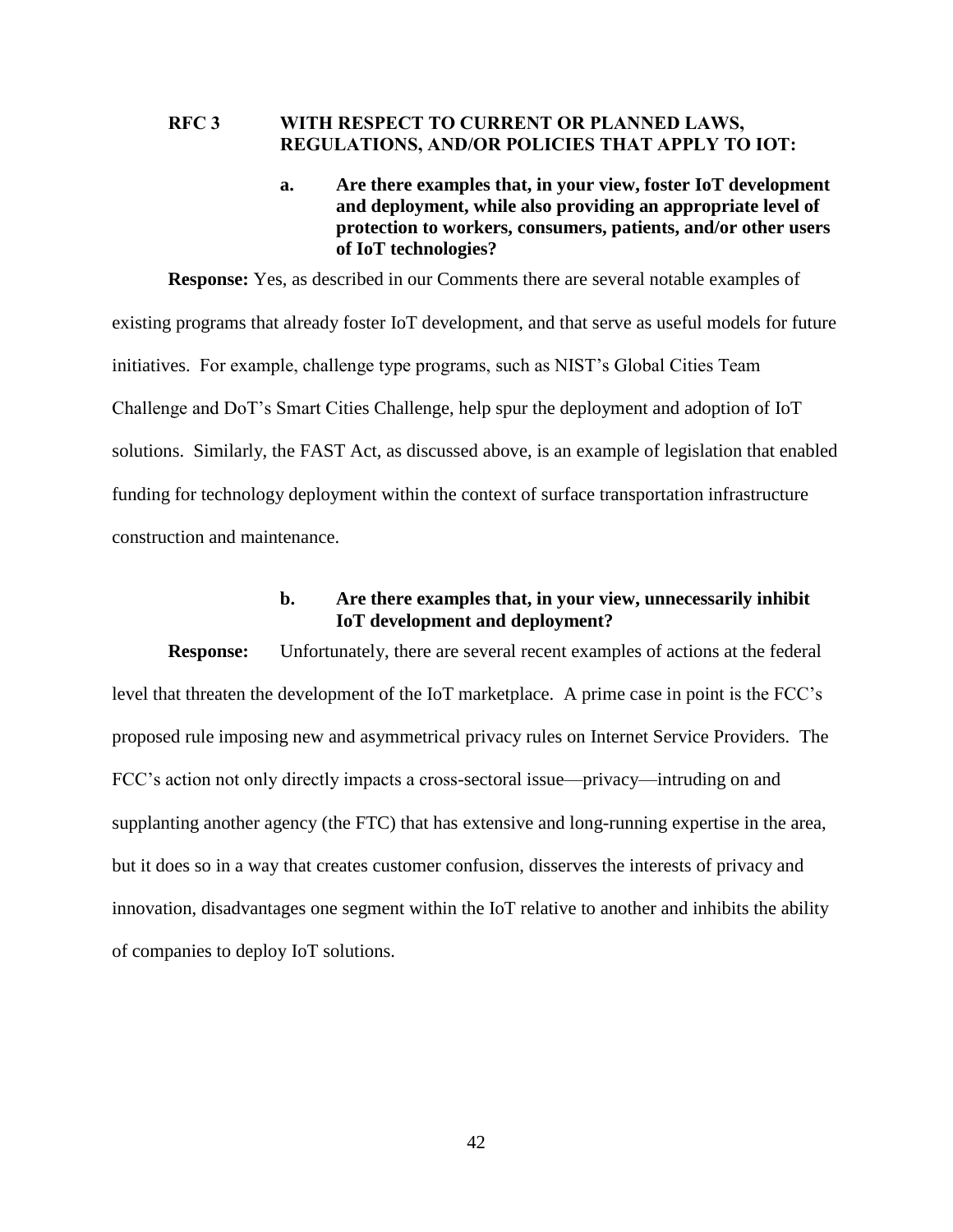# <span id="page-46-0"></span>**RFC 4 ARE THERE WAYS TO DIVIDE OR CLASSIFY THE IOT LANDSCAPE TO IMPROVE THE PRECISION WITH WHICH PUBLIC POLICY ISSUES ARE DISCUSSED? IF SO, WHAT ARE THEY, AND WHAT ARE THE BENEFITS OR LIMITATIONS OF USING SUCH CLASSIFICATIONS? EXAMPLES OF POSSIBLE CLASSIFICATIONS OF IOT COULD INCLUDE: CONSUMER VS. INDUSTRIAL; PUBLIC VS. PRIVATE; DEVICE-TO-DEVICE VS. HUMAN INTERFACING.**

**Response:** See the discussion in Section II of these comments concerning a common conceptual and definitional framework for the IoT.

# <span id="page-46-1"></span>**RFC 8 HOW WILL IOT PLACE DEMANDS ON EXISTING INFRASTRUCTURE ARCHITECTURES, BUSINESS MODELS, OR STABILITY?**

**Response:** One key role for IoT is in better monitoring and assessing existing physical infrastructure, such as for transportation (bridge, roads, ports, rail lines) and utilities (water lines, electrical facilities). IoT technologies offer significant benefits in all of these areas, holding the promise to allow governments to more effectively target their infrastructure spending and better avoid the dangers that attend infrastructure failures.

As for the communications infrastructure that supports the IoT, the IoT will reinforce growing demand for increased bandwidth and increased coverage provided by network facilities. This will serve as continued stimulus for private sector investment—so long as governments do not create disincentives for that investment—as well as a hastened transition to an all-IP infrastructure.

There are synergies available here: the physical infrastructure investments that incorporate or adopt IoT capabilities may well enable new opportunities for network infrastructure deployment. Similarly, expanded or deepened network deployments can open up new areas of viability for physical infrastructure adoption of IoT.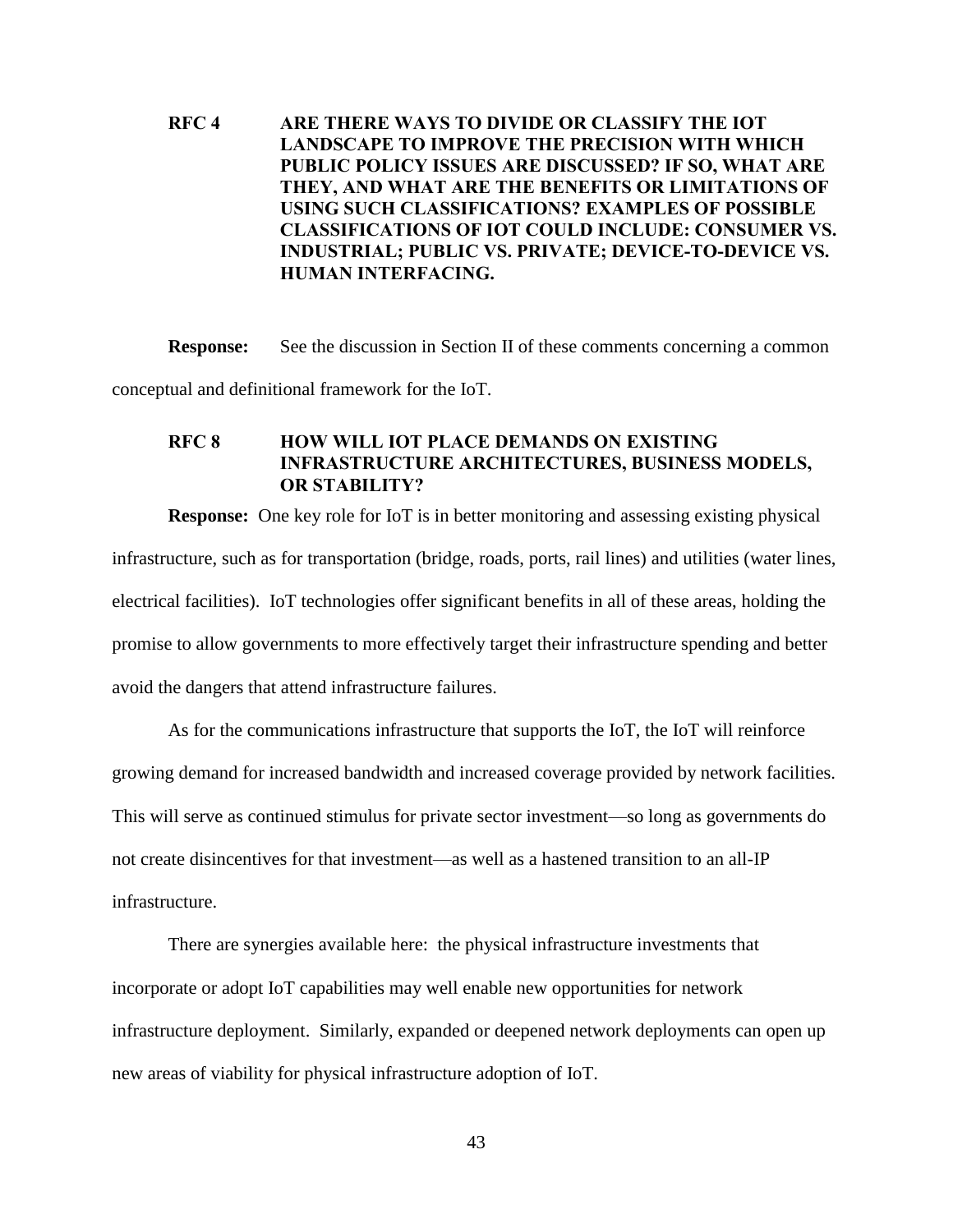# <span id="page-47-0"></span>**RFC 15 WHAT ARE THE MAIN POLICY ISSUES THAT AFFECT OR ARE AFFECTED BY IOT? HOW SHOULD THE GOVERNMENT ADDRESS OR RESPOND TO THESE ISSUES?**

**Response:** As AT&T has discussed in these Comments, it is critical that the Government—preferably under the leadership of the DOC—develop a National policy framework for IoT that can help ensure the on-going, robust network deployment necessary to support this technology into the future. The Government's policies must provide for a unified national framework for the IoT, minimize regulatory burdens, and provide policy certainty that will create the climate to maximize essential infrastructure investment. The key attributes of that Framework should include:

- Support for the collaborative, self-regulatory initiatives among industry stakeholders that have fueled the growth of the IoT to date.
- In those limited cases where regulatory action may be justified, use of a light touch, flexible, well-coordinated regime that protects innovation and facilitates rapid IoT market developments.
- An international interoperable policy framework for IoT that facilitates the seamless global deployment of IoT products and services.
- Progressive spectrum policies that promote the robust allocation of additional spectrum and the progress being made by industry and the standards bodies.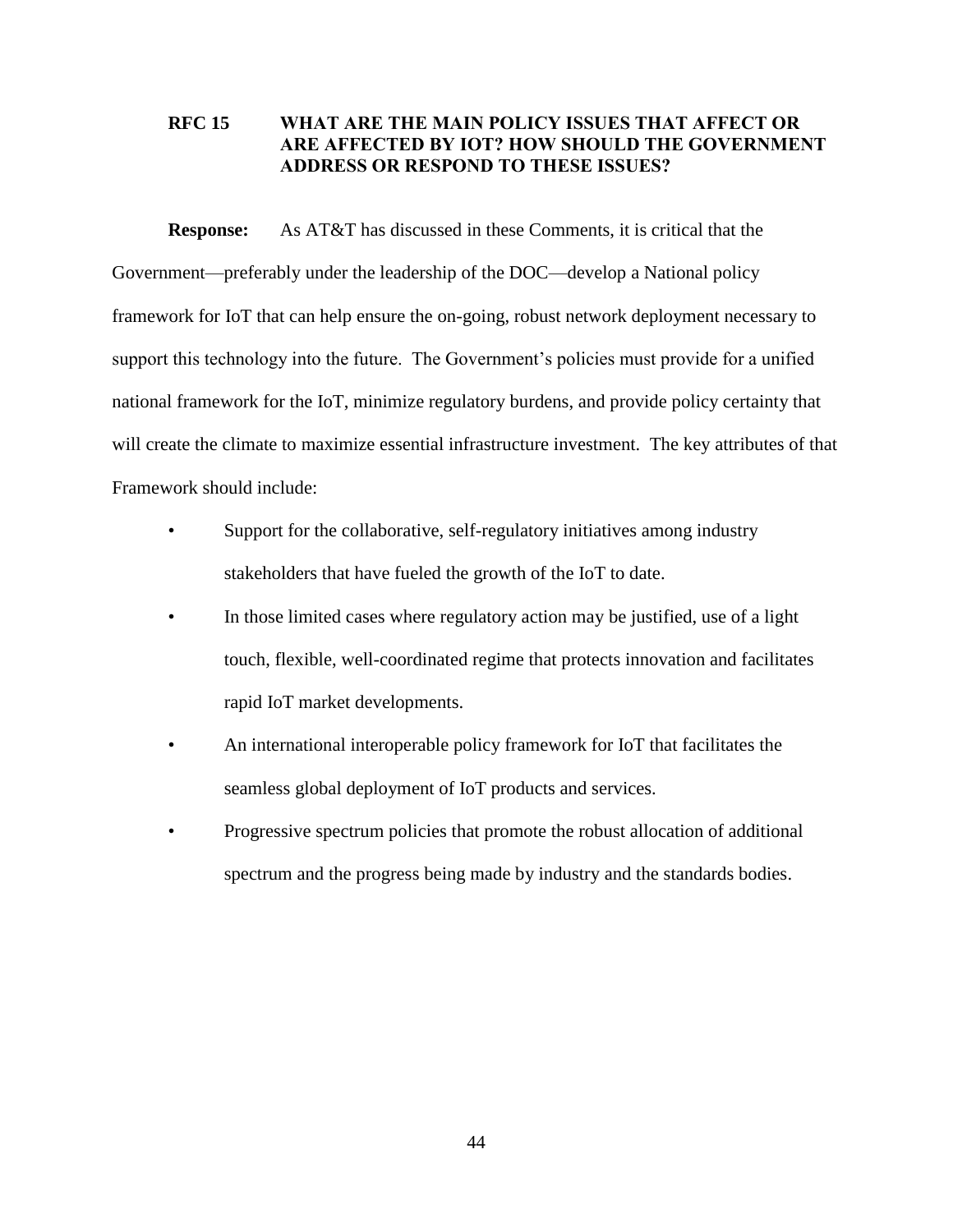#### <span id="page-48-0"></span>**RFC 16 HOW SHOULD THE GOVERNMENT ADDRESS OR RESPOND TO CYBERSECURITY CONCERNS ABOUT IOT?**

**Response:** See the discussion in Section III.B.1 of these Comments.As AT&T details there, the Government should refrain from any prescriptive regulation in the area of cybersecurity, as such measures would have a counter-productive effect on stakeholders' ability to respond to ever-changing threats. Instead, in all cases in the United States the NIST Cybersecurity Framework should be the starting point on all security questions related to the IoT.

## <span id="page-48-1"></span>**RFC 17 HOW SHOULD THE GOVERNMENT ADDRESS OR RESPOND TO PRIVACY CONCERNS ABOUT IOT?**

**Response:** See the discussion in Section III.B.2 of these Comments. As AT&T describes there, many IoT applications do not involve personally identifiable data and consequently present no meaningful privacy risk. Nevertheless, to the extent intervention is necessary, the FTC is the country's expert agency on privacy. The FTC should be tasked with ensuring appropriate privacy protections for the IoT and should proceed, as it typically does, through enforcement across the sector, rather than through ex ante rule-making. And industry should continue as it has in being proactively engaged in voluntary and collaborative processes to provide appropriate privacy protections for IoT applications.

### <span id="page-48-2"></span>**RFC 21 WHAT ISSUES, IF ANY, REGARDING IOT SHOULD THE DEPARTMENT FOCUS ON THROUGH INTERNATIONAL ENGAGEMENT?**

**Response:** As AT&T has noted, the Department of Commerce has a vital role to play in advocating for international policies that avoid unnecessary burdens on global IoT applications.<sup>36</sup> The policy framework for international engagement must protect cross-border data flows and avoid localized data retention requirements. Regulators also must allow IoT

<sup>36</sup> *See supra*, Note 30 (citing *Industrie 4.0.,* Germany Trade and Invest).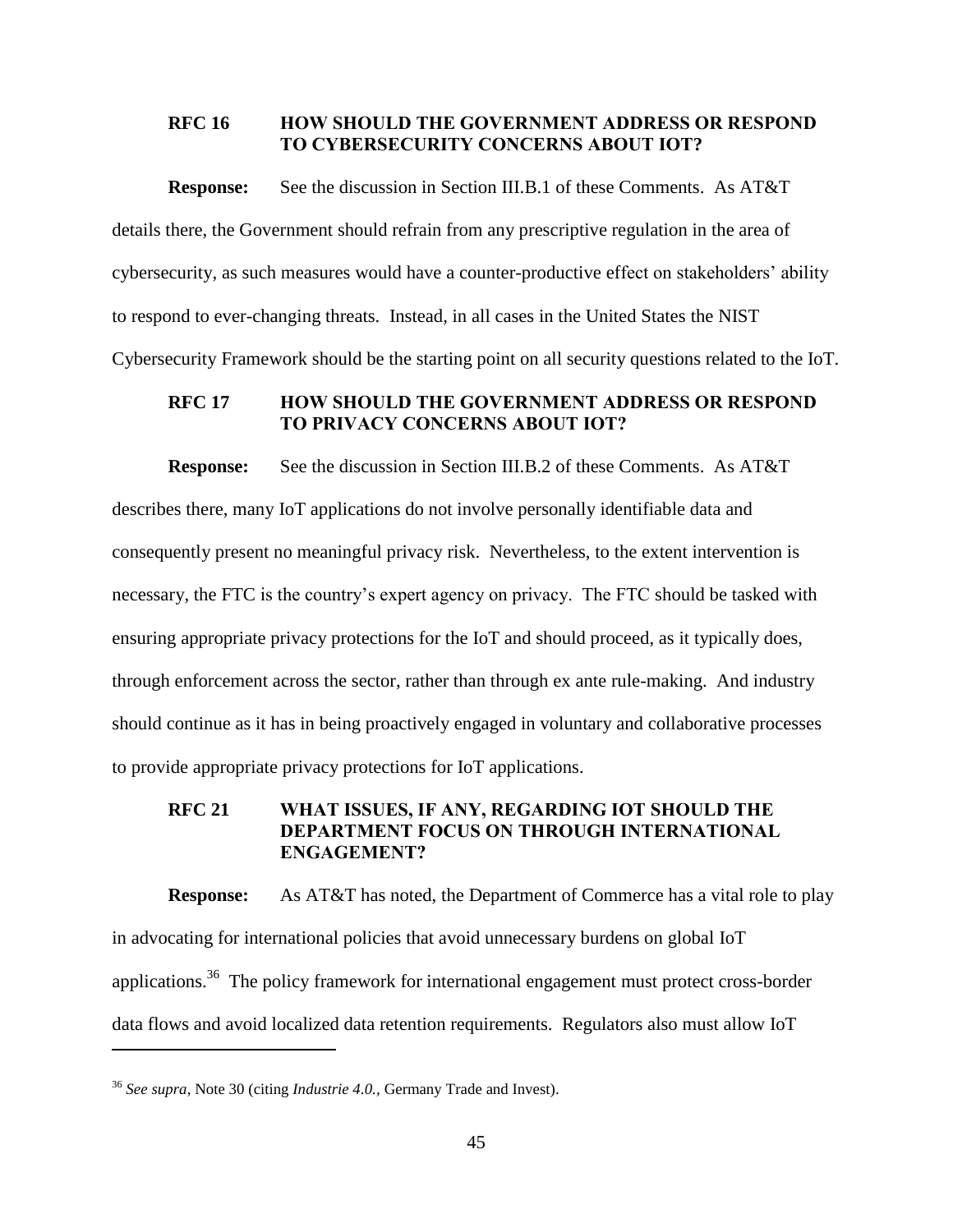providers to choose between various available options for numbering and device management, rather than imposing a single, one-size alternative for all cases. And as with domestic regulatory policy, the DOC should encourage international governments to promote the development of standards and operating frameworks for IoT that are industry led, voluntary processes.

# <span id="page-49-0"></span>**RFC 26 WHAT ROLE SHOULD THE DEPARTMENT OF COMMERCE PLAY WITHIN THE FEDERAL GOVERNMENT IN HELPING TO ADDRESS THE CHALLENGES AND OPPORTUNITIES OF IOT? HOW CAN THE DEPARTMENT OF COMMERCE BEST COLLABORATE WITH STAKEHOLDERS ON IOT MATTERS?**

**Response:** As AT&T has described throughout these Comments, the Department of Commerce is uniquely positioned to establish a leadership position on IoT policy within the Federal government, and to use that position—informed by the results of this Request for Comments—to work with stakeholders across the ecosystem, both within the United States and internationally, to establish a comprehensive, coherent, and consistent policy framework that will promote the continued development of IoT worldwide. In particular, the DOC/NTIA should use its leadership position on IoT issues to consider launching an interagency process designed to align and harmonize regulatory actions affecting the IoT so as to promote a National policy framework that can help ensure the on-going, robust network deployment necessary to support IoT technology into the future.